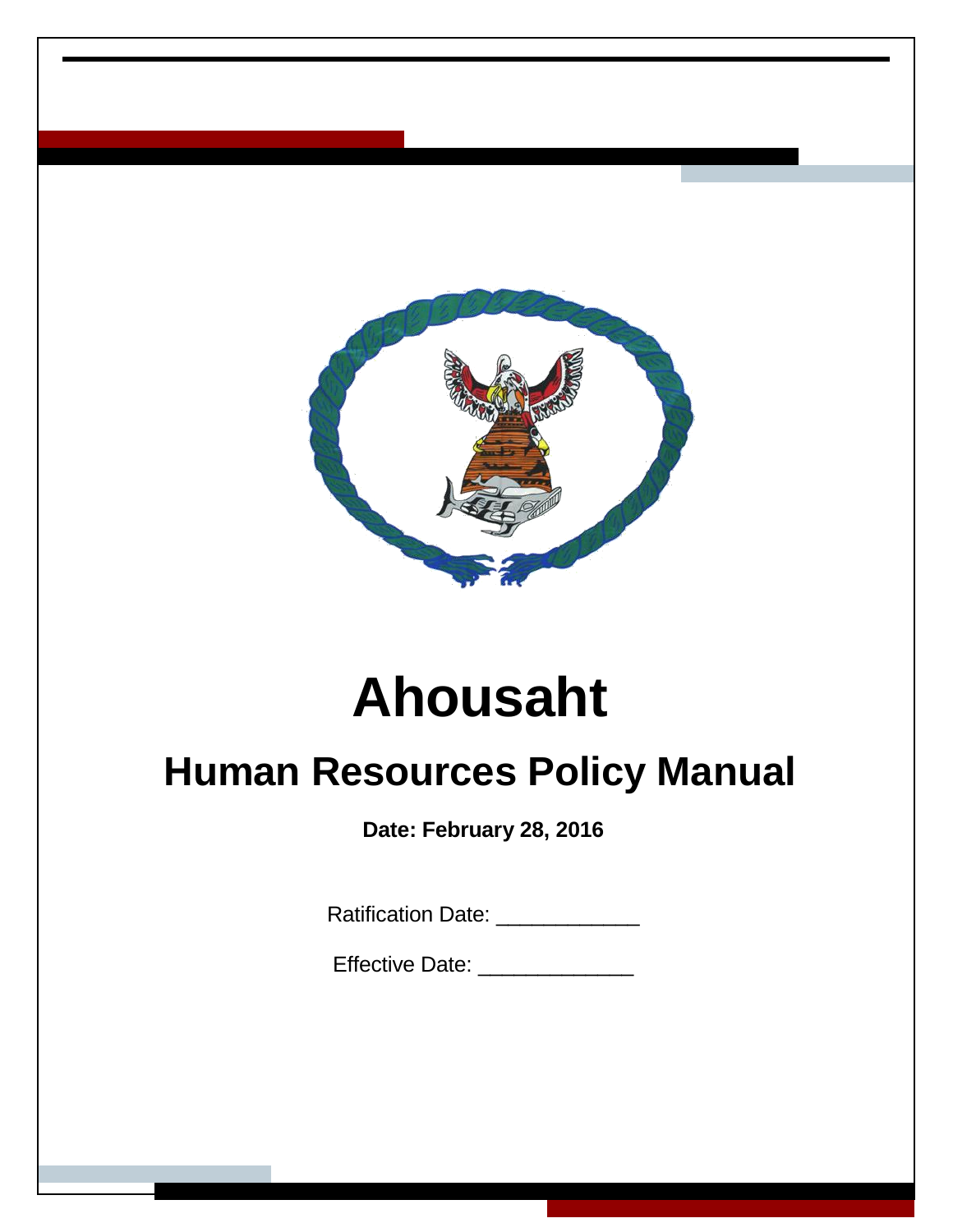## **Table of Contents**

| $\mathbf 1$  |     |                                                                                 |      |
|--------------|-----|---------------------------------------------------------------------------------|------|
|              | 1.1 |                                                                                 |      |
|              | 1.2 |                                                                                 |      |
|              | 1.3 |                                                                                 |      |
|              | 1.4 |                                                                                 |      |
|              | 1.5 |                                                                                 |      |
| $\mathbf{2}$ |     |                                                                                 |      |
|              | 2.1 |                                                                                 |      |
|              | 2.2 |                                                                                 |      |
|              | 2.3 |                                                                                 |      |
|              | 2.4 |                                                                                 |      |
|              | 2.5 |                                                                                 |      |
|              | 2.6 |                                                                                 |      |
|              | 2.7 |                                                                                 |      |
|              | 2.8 |                                                                                 |      |
| 3            |     |                                                                                 |      |
|              | 3.1 |                                                                                 |      |
|              | 3.2 |                                                                                 |      |
|              | 3.3 |                                                                                 |      |
|              | 3.4 |                                                                                 |      |
|              | 3.5 |                                                                                 |      |
|              | 3.6 |                                                                                 |      |
|              | 3.7 |                                                                                 |      |
|              | 3.8 |                                                                                 |      |
| 4            |     |                                                                                 | . 16 |
|              | 4.1 |                                                                                 |      |
|              | 4.2 |                                                                                 |      |
|              | 4.3 |                                                                                 |      |
|              | 4.4 |                                                                                 |      |
|              | 4.5 |                                                                                 |      |
|              | 4.6 |                                                                                 |      |
|              | 4.7 | Information Systems, Telecommunications and Social Media Use and Guidelines  20 |      |
|              | 4.8 |                                                                                 |      |
|              | 4.9 |                                                                                 |      |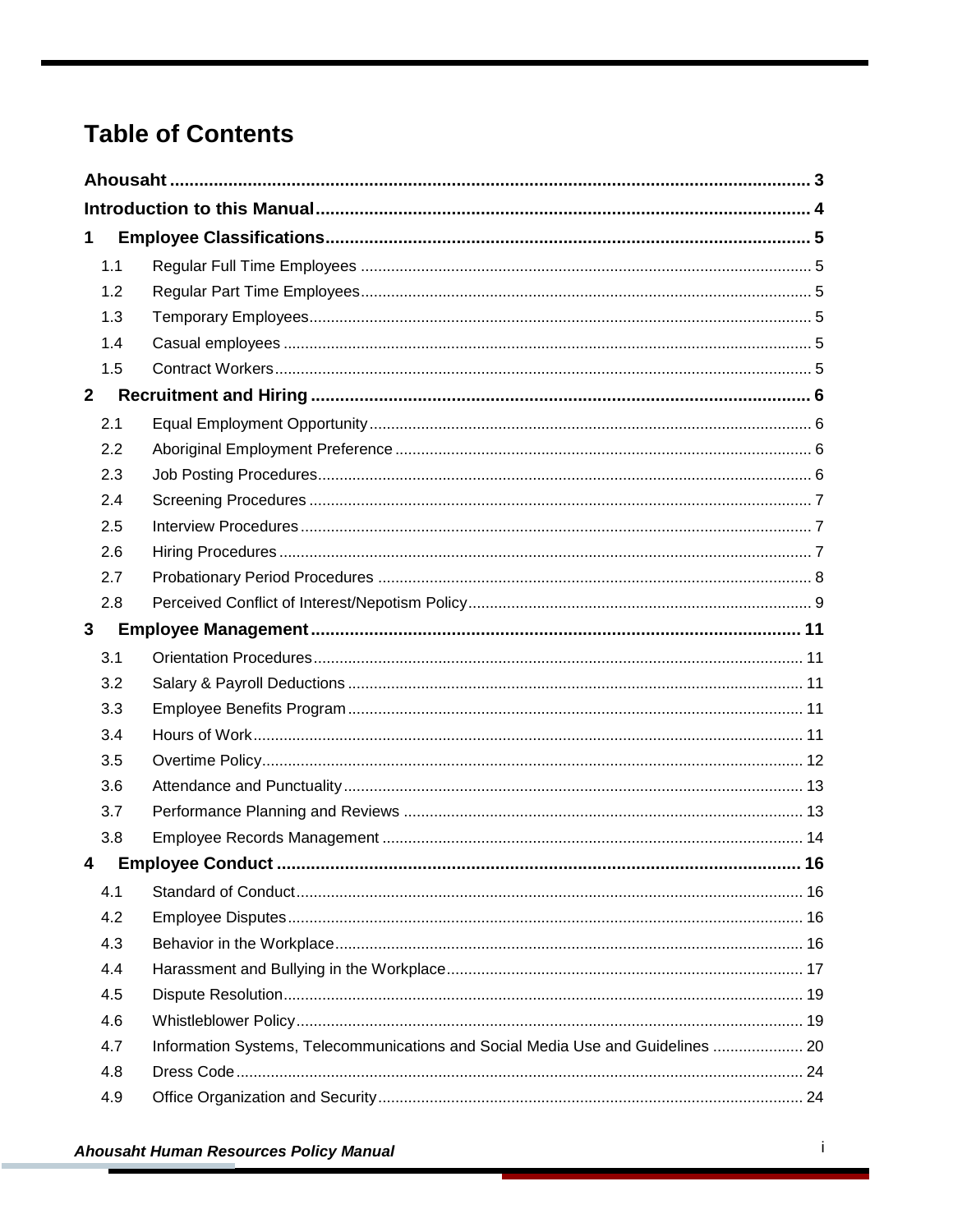|   | 4.10 |                                                                         |    |  |  |  |  |  |  |  |
|---|------|-------------------------------------------------------------------------|----|--|--|--|--|--|--|--|
|   | 4.11 |                                                                         |    |  |  |  |  |  |  |  |
|   | 4.12 |                                                                         |    |  |  |  |  |  |  |  |
|   | 4.13 |                                                                         |    |  |  |  |  |  |  |  |
| 5 |      |                                                                         |    |  |  |  |  |  |  |  |
|   | 5.1  |                                                                         |    |  |  |  |  |  |  |  |
|   | 5.2  |                                                                         |    |  |  |  |  |  |  |  |
|   | 5.3  |                                                                         |    |  |  |  |  |  |  |  |
|   | 5.4  |                                                                         |    |  |  |  |  |  |  |  |
|   | 5.5  |                                                                         |    |  |  |  |  |  |  |  |
|   | 5.6  |                                                                         |    |  |  |  |  |  |  |  |
|   | 5.7  |                                                                         |    |  |  |  |  |  |  |  |
|   | 5.8  |                                                                         |    |  |  |  |  |  |  |  |
|   | 5.9  |                                                                         |    |  |  |  |  |  |  |  |
|   | 5.10 |                                                                         |    |  |  |  |  |  |  |  |
|   | 5.11 |                                                                         |    |  |  |  |  |  |  |  |
|   | 5.12 |                                                                         |    |  |  |  |  |  |  |  |
|   | 5.13 |                                                                         |    |  |  |  |  |  |  |  |
| 6 |      |                                                                         |    |  |  |  |  |  |  |  |
|   |      |                                                                         |    |  |  |  |  |  |  |  |
|   |      |                                                                         |    |  |  |  |  |  |  |  |
|   |      | Acceptance of Terms and Policies of Ahousaht's Human Resources Employee |    |  |  |  |  |  |  |  |
|   |      |                                                                         |    |  |  |  |  |  |  |  |
|   |      |                                                                         |    |  |  |  |  |  |  |  |
|   |      |                                                                         |    |  |  |  |  |  |  |  |
|   |      |                                                                         |    |  |  |  |  |  |  |  |
|   |      |                                                                         | 47 |  |  |  |  |  |  |  |
|   |      |                                                                         |    |  |  |  |  |  |  |  |
|   |      |                                                                         |    |  |  |  |  |  |  |  |
|   |      |                                                                         |    |  |  |  |  |  |  |  |
|   |      |                                                                         |    |  |  |  |  |  |  |  |
|   |      |                                                                         |    |  |  |  |  |  |  |  |
|   |      |                                                                         |    |  |  |  |  |  |  |  |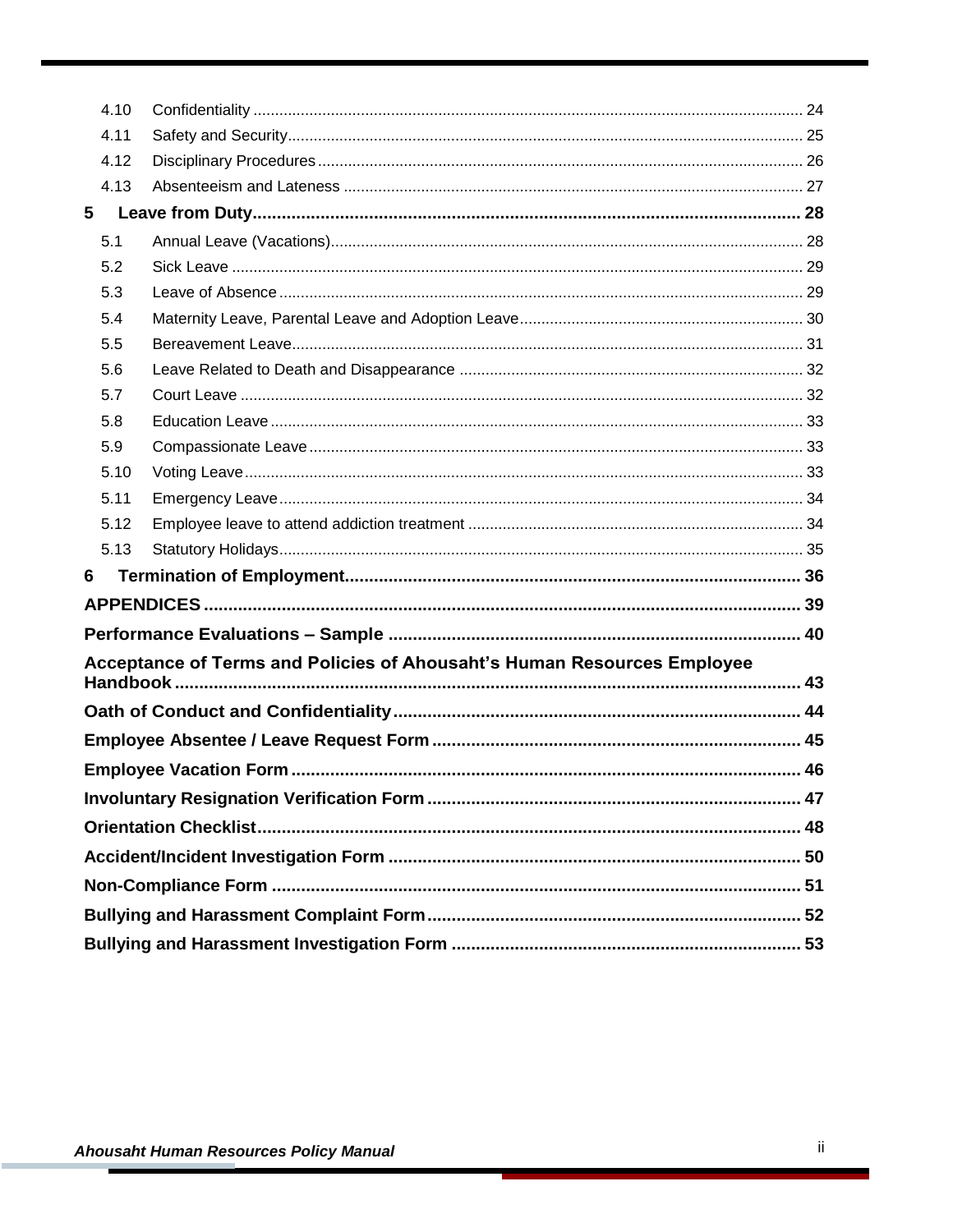## <span id="page-3-0"></span>**Ahousaht**

Ahousaht means people of *Ahous*, a small bay on the west side of Vargas Island in Clayoquot Sound. Ahousaht can be translated to mean '*people living with their backs to the land and mountains on a beach along the open sea*.' Ahousaht territory encompasses much of Clayoquot Sound with the village of *Maaqtusiis* (Marktosis Indian Reserve IR #15) being the only reserve or village site inhabited yearround. Ahousaht has 25 reserve sites within its territories, all accessible only by float plane or boat.

The traditional territories of the Ahousaht people are bordered by the Hesquiaht and Tlaoquiaht nations to the north and south respectively. These territories, within and beyond the Clayoquot Sound Biosphere Reserve, are home to an incredibly diverse ecosystem and a rare ancient temperate rain forest. The Ahousaht people have lived in harmony with these territories since time immemorial guided by an understanding of the Nuu-chah-nulth worldview, "*Hishuk-ish tsawalk*" which means "everything is one."

Ahousaht is the largest of the Nuu-chah-nulth nations with over 2,000 members. Approximately 1/3 of Ahousaht members live within Ahousaht traditional territories while the remainder live in other rural and urban areas. The contemporary family structure of the nation is an amalgamation of former tribes in the area including the *Ahousaht*, *Manhousaht* and *Keltsmaht*.

The traditional governance system of Ahousaht still exists today and is represented by three principle Hereditary Chiefs who are responsible to the Ahousaht people and the *hahuulthi* (ancestral territories and resources). The Hereditary Leadership of Ahousaht recently established the *Maaqtusiis Hahoulthee Stewardship Corporation* to further develop their contemporary capacity. Ahousaht also currently operates with an Elected Chief and Council system. There are 12 members of Council and a Chief who are largely responsible for the day-to-day operations of the nation. Both leadership bodies work closely with the nation's administrative backbone organizations: Ahousaht Administration and the Ahousaht Education Authority.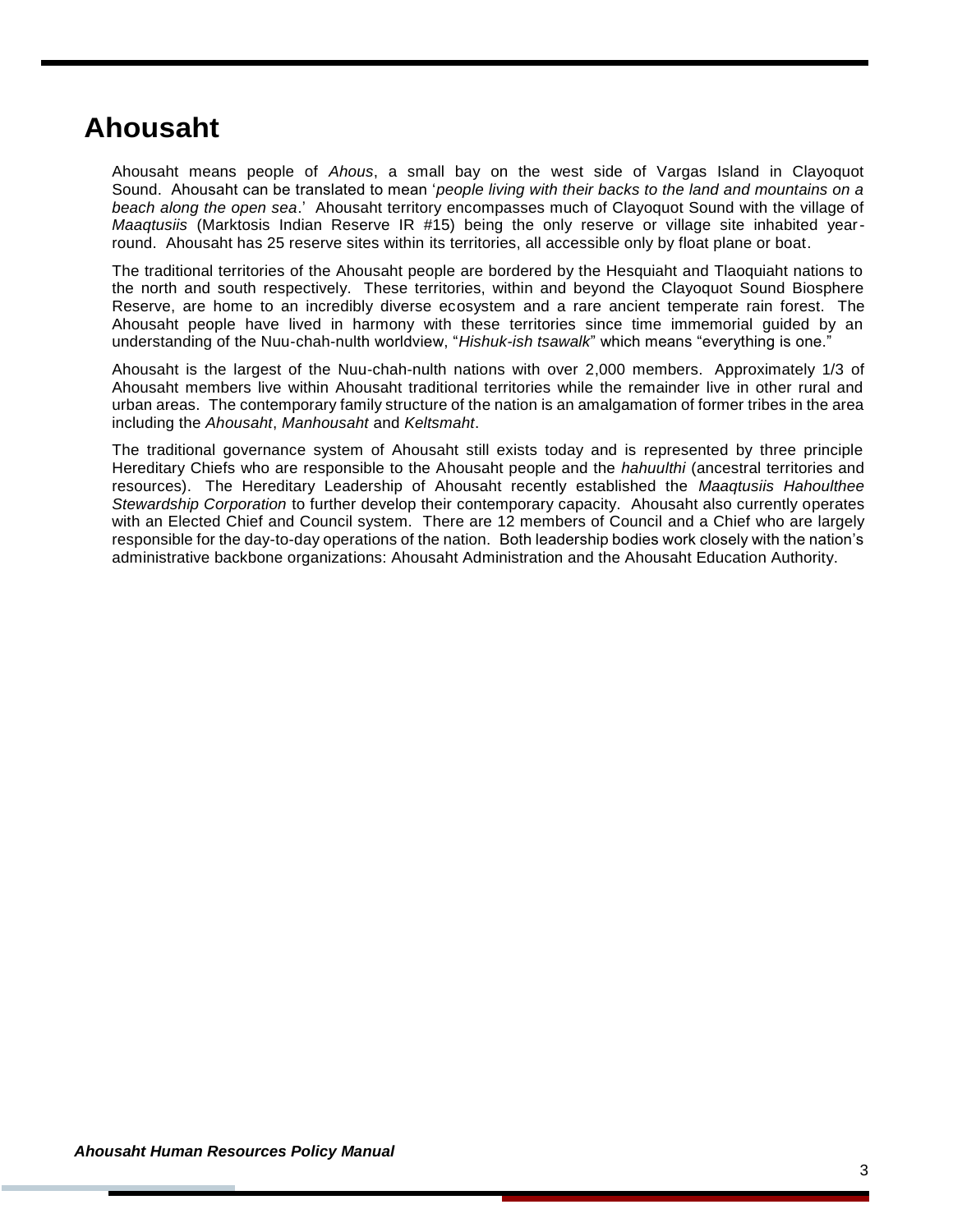## <span id="page-4-0"></span>**Introduction to this Manual**

This Manual contains the approved Human Resources Policies and Procedures for Ahousaht Administration. It is intended to be a useful tool for both managers and employees in the day-to-day administration of human resources and related programs.

The documents contained in this manual should assist in increasing understanding, eliminate the need for personal decisions on matters related to company policy, and help to assure consistency throughout the organization in matters related to the administration of human resources.

This manual is distributed to each manager and employee within the company. Managers have the responsibility for communicating these policies and procedures to their staff and for implementing and administering these policies in a consistent and impartial manner. *Each employee is required to read and abide by these policies and procedures, as a condition of their employment with the organization. Each employee is expected to be familiar with the contents of this Policy and Procedures Manual. Failure to abide by these policies can result in disciplinary action, up to and including termination.*

Human Resources Policies and Procedures are subject to revision or modification in light of changing conditions, practices or experience. In that event, new Statements of Policy and Procedure will be issued to manual holders and the revised or new policy will be communicated to those employees affected by the change. Your cooperation is requested in assuring that any changes to this manual are promptly included in the manual and that superseded pages are removed in order to eliminate any confusion. Employees are bound by the revised or new policies immediately upon their distribution, or as stated in the revised or new policy.

Note: Where applicable in this document, "we" refers to Ahousaht Administration and "you" refers to the employee.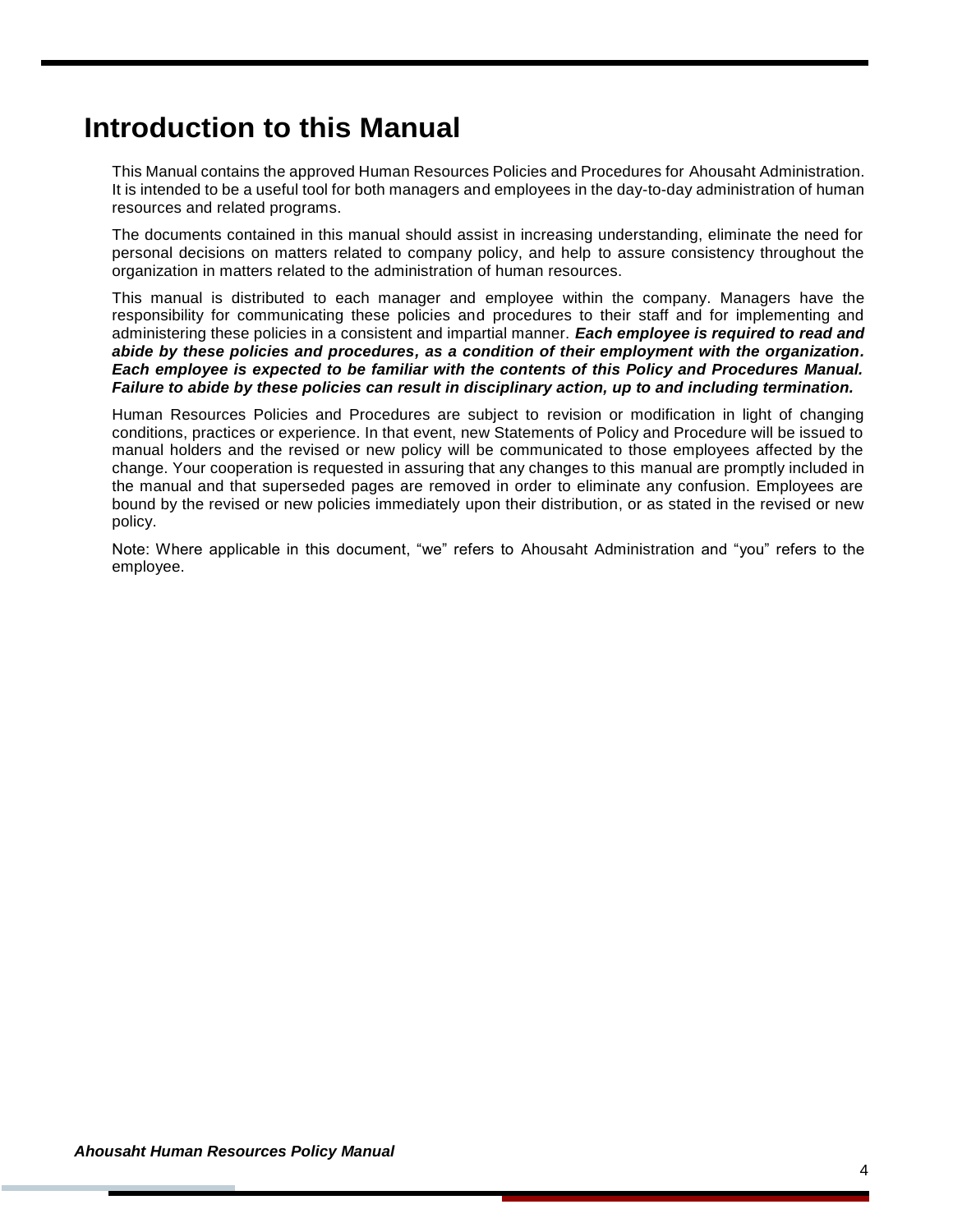## <span id="page-5-0"></span>**1 Employee Classifications**

For the purposes of administering hiring practices, payroll benefits and Ahousaht policy, including annual vacation, employees and supervisors are divided into employment classifications.

All employees are classified as either regular or temporary. Regular employees are employees hired without a specific termination date. Temporary employees are employees whose position at the time of hire is for a short-term period.

Unless otherwise specified in a signed agreement between Ahousaht Administration and the employee, the following classifications apply.

### <span id="page-5-1"></span>**1.1 Regular Full Time Employees**

Are those employees who work 35 hours per week and are eligible for all fringe benefits. A full time employee works the normal 35 hours per week on a regularly scheduled basis.

### <span id="page-5-2"></span>**1.2 Regular Part Time Employees**

Are those employees working at least 20 hours but less than 35 hours per week. A regular part time employee works at least 20 hours but less than 35 hours per week on a regularly scheduled basis. Employees who qualify for this classification are eligible for prorated income protection benefits coverage and the vacation pay entitlement based on average hours worked. The employee will be eligible for extended benefits after one full year of work based on maintaining an average of not less than 20 hours per week.

### <span id="page-5-3"></span>**1.3 Temporary Employees**

Are hired for a specified period. A temporary employee can be full time or part time. Temporary employees are not eligible for benefits coverage or time off for vacation, but are paid their vacation pay entitlement on each pay cheque.

### <span id="page-5-4"></span>**1.4 Casual employees**

Work an average of less than 20 hours per week. The classification is paid based on hours worked in the preceding pay period. A casual employee includes students working part time during the summer and on call workers. Casual employees are not eligible for benefits coverage but are paid their vacation pay entitlement on each pay cheque.

### <span id="page-5-5"></span>**1.5 Contract Workers**

Contract Workers may be hired from time to time, provided that any regular employee cannot do this work. Contract work will be for a specific project, and will be time limited.

Contract Workers are not eligible for health and pension benefits. Contract workers are also responsible for their own Mandatory Employment Related costs and are not the responsibility of Ahousaht.

According to the Canada Revenue Agency (CRA) rules for independent contractors:

a) All conditions to employment such as pay, length of employment, conditions of employment, expected outcome of the project or work, etc., will be documented in a contract that will be signed between the contract worker and the Administrator prior to hiring. The contract period will be stated in the contract and may be extended based on the conditions of the engagement.

The scope of service to be provided is specified in the contract.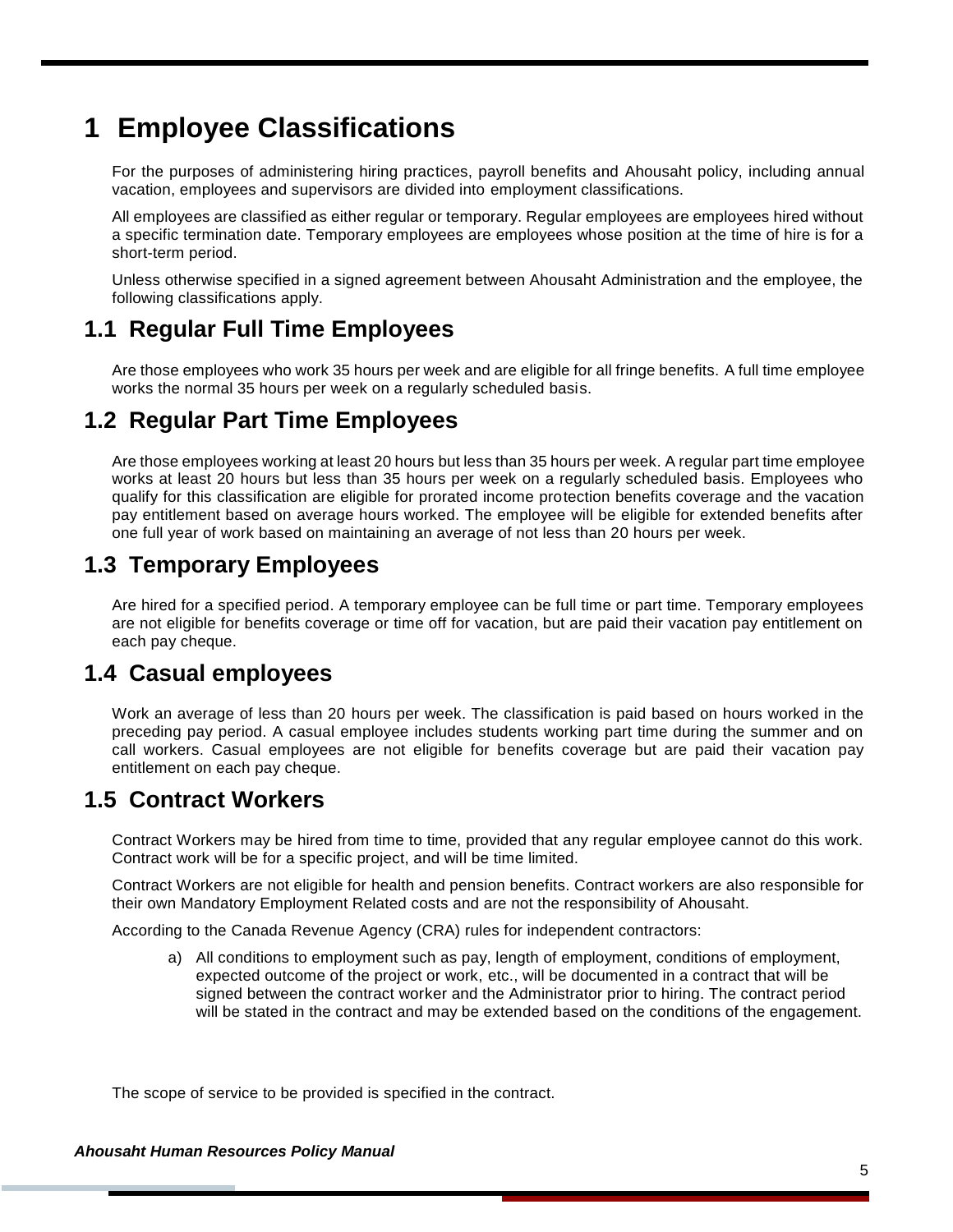a) The performance of the service provider will be monitored by Ahousaht in order to ensure accountability of the service provider.

## <span id="page-6-0"></span>**2 Recruitment and Hiring**

### <span id="page-6-1"></span>**2.1 Equal Employment Opportunity**

Ahousaht recognizes and appreciates the value that diversity adds to its activities and initiatives. We are committed to a workplace free of discrimination that is supportive and respectful of employees with diverse backgrounds.

With the exception of Aboriginal people, as outlined in the next policy, Ahousaht provides equal opportunity for everyone regardless of age, gender, colour, race, creed, national origin, religion, sexual orientation or gender identity, marital status, political belief, physical and/or mental disability that does not prohibit performance of essential job functions, and other such groups designated by legislation or otherwise.

Ahousaht is committed to meeting its accommodation obligations under applicable Human Rights and Employment Standards legislation by providing a workplace that ensures full inclusion and participation of staff, and job applicants with disabilities.

### <span id="page-6-2"></span>**2.2 Aboriginal Employment Preference**

As provided for in the Canadian Human Rights Commission's Aboriginal Employment Preference Policy, where possible, we give preferential treatment to Aboriginal persons in hiring, promotion and other aspects of employment. Preference (where skills and qualifications are equal or comparable) will be given in the following order:

- a) Ahousaht members
- b) First Nations Status and non-Status
- c) All Others

### <span id="page-6-3"></span>**2.3 Job Posting Procedures**

In order to post an existing vacant position and proceed with the hiring process, approval from the Administrator is required.

Ahousaht Administration, in conjunction with the hiring manager, will develop a Recruitment and Selection Plan which, at a minimum, identifies the following:

- a) A proposed recruitment process and schedule
- b) The scope of search
- c) A detailed list of required qualifications, including experience and education
- d) The selection criteria and ranking methodology
- e) The proposed compensation range for the position
- f) Any additional resources necessary to execute the Recruitment and Selection plan

The hiring manager discusses the Recruitment and Selection Plan with the Administrator and makes any necessary changes as per feedback received.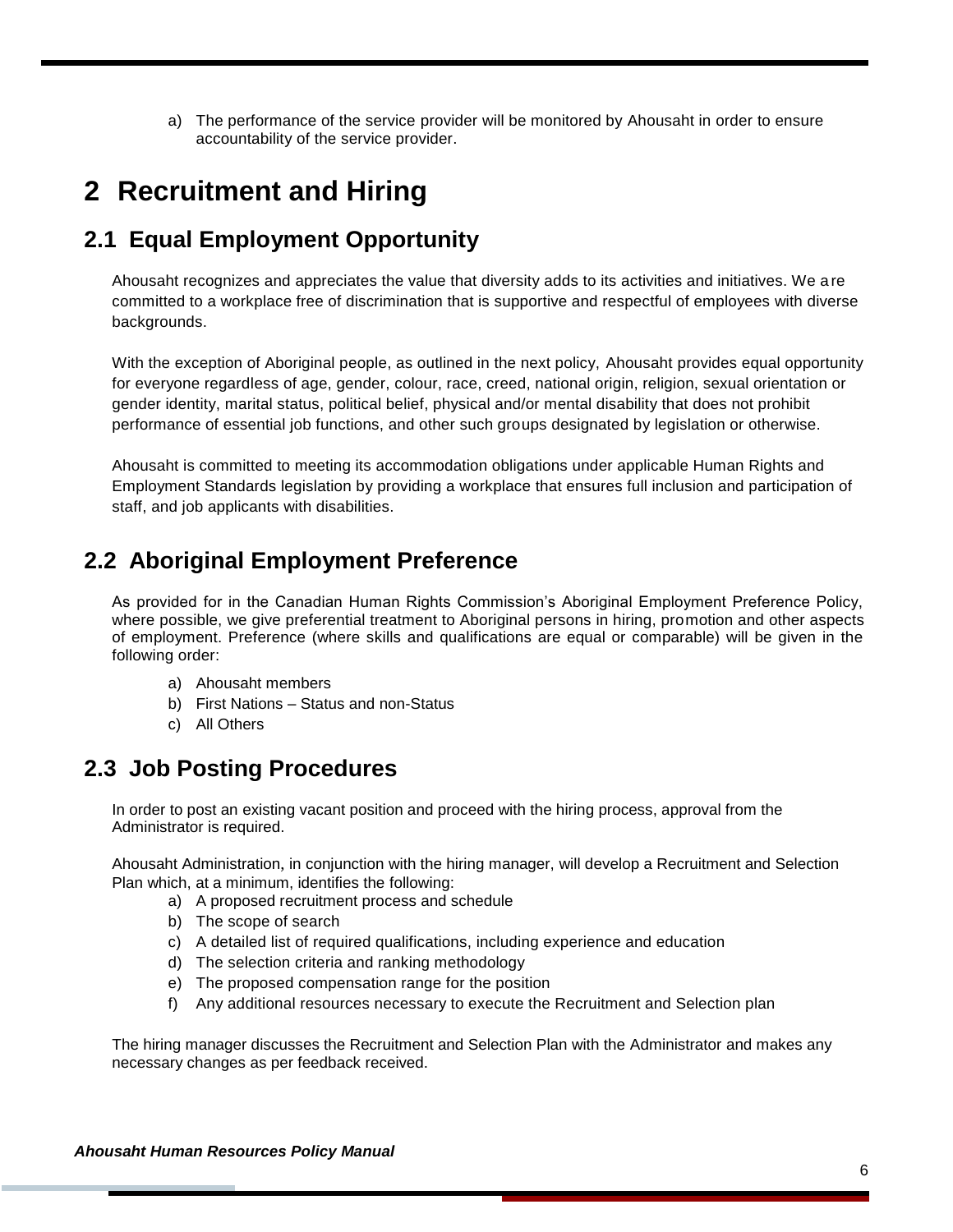To encourage employee development, all employment vacancies are posted by Ahousaht Administration inhouse for ten days before external or general advertising is carried out. This will be a closed competition for existing employees only for the purpose of short listing.

External or general advertising is carried out by Ahousaht Administration by posting job openings on Craigslist, Kijiji and other social media such as Facebook and/or Linked In.

### <span id="page-7-0"></span>**2.4 Screening Procedures**

Applications are submitted to Ahousaht Administration. A personal resume with a covering letter is required.

Screening of potential candidates is done by the hiring manager and Ahousaht Administration in compliance with the conflict or interest/nepotism policy.

Only qualified applicants (i.e. those sufficiently fulfilling all the requirement of the Recruitment and Selection Plan) will be selected for interviews.

Each potential candidate filling any type of position is required to undergo an interview.

### <span id="page-7-1"></span>**2.5 Interview Procedures**

Ahousaht Administration and the hiring manager have the responsibility to determine the interview process. The following steps, at a minimum, should be included in the interview process:

- a) Development of a list of questions for each position
- b) Detailed review of potential candidate's qualifications, including experience and education
- c) Assessment of potential candidate's qualifications against the selection criteria and ranking methodology specified in the Recruitment and Selection Plan

The hiring manager will maintain a record of the screening and evaluation process.

Initial screening will occur to assess each potential candidate's ability to meet the minimum stated job requirements.

Ahousaht Administration and the hiring manager will consider only qualified candidates (i.e. those that sufficiently meet the requirements set out in the Recruitment and Selection Plan). The interview process will be consistent for all applicants.

### <span id="page-7-2"></span>**2.6 Hiring Procedures**

Once an applicant is determined to be the recommended candidate, Ahousaht Administration will conduct and document reference checks, as well as any other checks required for the respective position. All new hires are required to complete a TD1 form and to complete/enroll in the provided Employee Benefits Plan, or sign a waiver to opt out of the benefits plan.

Depending on the responsibilities outlined in the job description, new hires may be required to submit to a Criminal Record Check. An unfavourable outcome of the Criminal Record Check may nullify an employment offer with Ahousaht.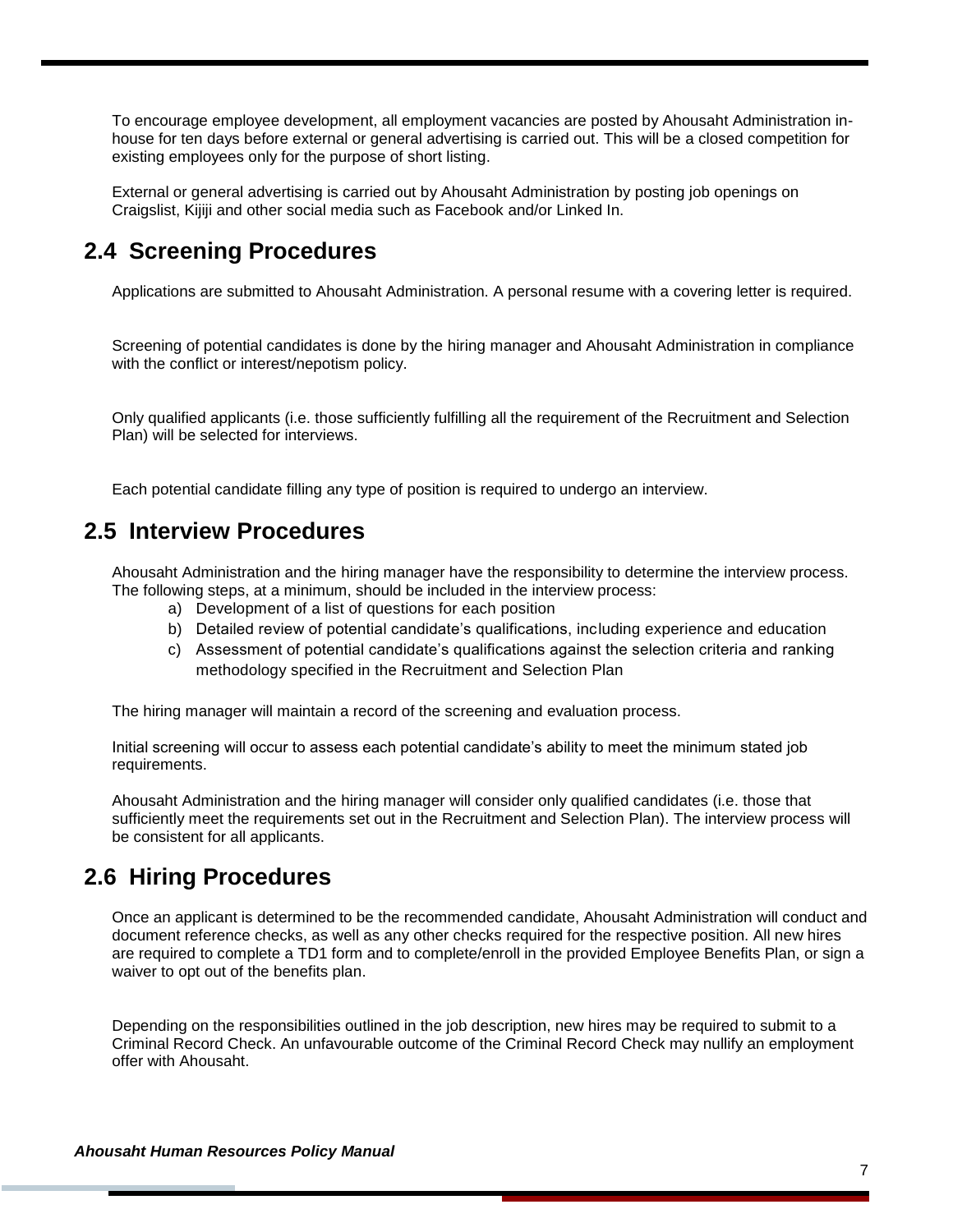Ahousaht Administration will prepare a Selection Summary Report including:

- a) A list of applicants who were interviewed
- b) The name(s) of the selected candidate(s) and rationale;
- c) A summary of reference and any other checks, with any inconsistencies or issues noted and discussed

The Administrator will review the Selection Summary Report and may approve the proposed candidate for hire.

Ahousaht Administration will prepare a Letter of Offer upon approval from the Administrator. The Letter of Offer should include, at a minimum, the following terms of employment:

- a) Position title
- b) Work hours
- c) Salary
- d) Start date
- e) Probationary period
- f) Benefits package
- g) Any applicable employment conditions
- h) The termination clause

The Letter of Offer will be signed by the Hiring Manager.

The prospective employee shall be requested to sign and return a copy of the Letter of Offer as an indication of acceptance of the terms of employment.

Ahousaht Administration will ensure that all necessary paper work is completed and appropriately filed.

Upon receipt of the signed Letter of Offer, the Hiring Manager will ensure a personnel file is created and will request the employee be added to the payroll.

### <span id="page-8-0"></span>**2.7 Probationary Period Procedures**

All employees shall be subject to a minimum of three (3) month initial probation period from the date of employment. The probation period may be extended at the discretion of the Administrator and/or Hiring Manager.

The probationary employee may either resign or be discharged at any time during the probationary period without either party being required to give advance notice or cause.

An employee dismissed during the probationary period is not eligible to use the grievance procedure, unless the employee alleges discrimination covered by the applicable labour laws.

All employee benefits commence after the successful completion of the probationary period.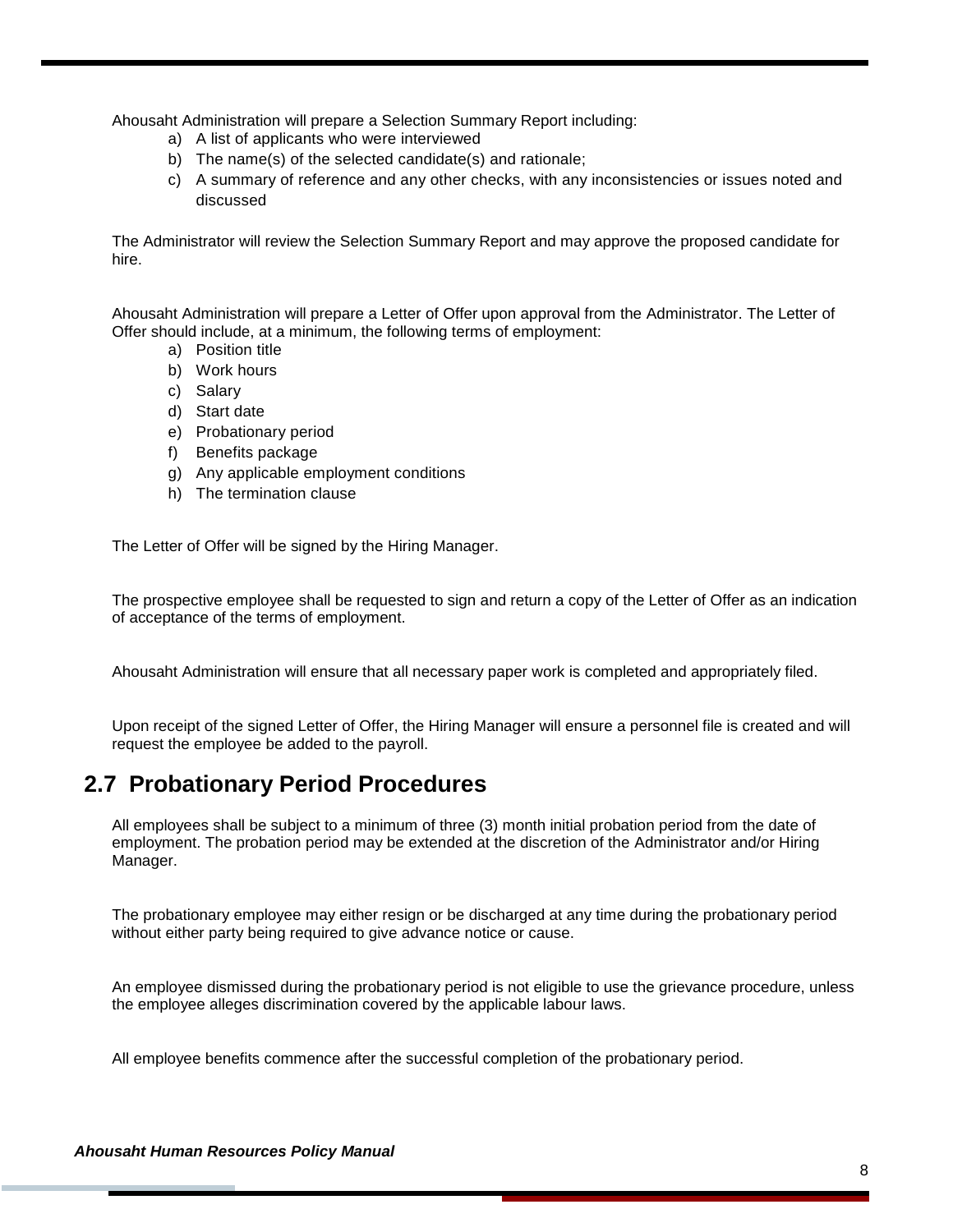Annual leave cannot be taken during the probationary period.

An employee performance appraisal will be completed by the Hiring Manager/Administrator, with employee, at least five (5) days prior to the completion of the probationary period. A sample employee performance appraisal is provided in this manual's appendices.

During your probationary period, and throughout your continued employment, your Supervisor will regularly review and discuss your performance with you.

Throughout your probationary period, and throughout your continued employment, we encourage you to seek assistance and direction whenever you need it.

### <span id="page-9-0"></span>**2.8 Perceived Conflict of Interest/Nepotism Policy**

The objective of Ahousaht is to always hire the most qualified person for a position. The employment of relatives can cause various problems including but not limited to charges of favoritism, conflicts of interest, family discord and scheduling conflicts that may work to the disadvantage of both Ahousaht and its employees. However, it is sometimes difficult to avoid the hiring of family members within the nation.

For the purposes of this policy the term "relative" shall include the following relationships: relationships established by blood, marriage or legal action. Examples include the employee's: spouse, mother, father, son, daughter, sister, brother, mother-in-law, father-in-law, sister-in-law, brother-in-law, son-in-law, daughter-inlaw, stepparent, stepchild, aunt, uncle, nephew, niece, grandparent, grandson or cousin. The term also includes domestic partners (a person with whom the employee's life is interdependent and who shares a common residence) and, a daughter or son of an employee's domestic partner.

It is the goal of Ahousaht to avoid creating or maintaining circumstances in which the appearance or possibility of favoritism, conflicts or management disruptions exist. The following steps will be taken to ensure that there is no nepotism and/or conflict of interest:

- a) Employees, staff and members of the Chief and Council are to disqualify themselves as participants in personnel decisions when their objectivity would be compromised for any reason, or a benefit or perceived benefit, could accrue to them or their immediate families.
- b) Employees will not be hired into positions where internal controls may be compromised as a result of such appointment. Individuals must declare these relationships in advance.
- c) All members of the hiring committee must declare any personal conflicts of interest. If a conflict exists, that individual may still participate in the committee as long as they are not the sole decision maker in the hiring process where the list of applicants includes a member of their immediate family, or any other person where it may be perceived as a conflict of interest. If there is more than one conflict of interest declared in the hiring committee, the committee needs to be revised.
- d) If the Administrator is in a real or perceived conflict of interest in regards to hiring of family members, the hiring decision will be made by the Chief and Council.

Ahousaht may allow existing personal relationships to be maintained or employ individuals with personal relationships to current employees under the following circumstances:

- a) The relationship will not create an adverse impact on work productivity or performance.
- b) The relationship remains objective and professional in the workplace.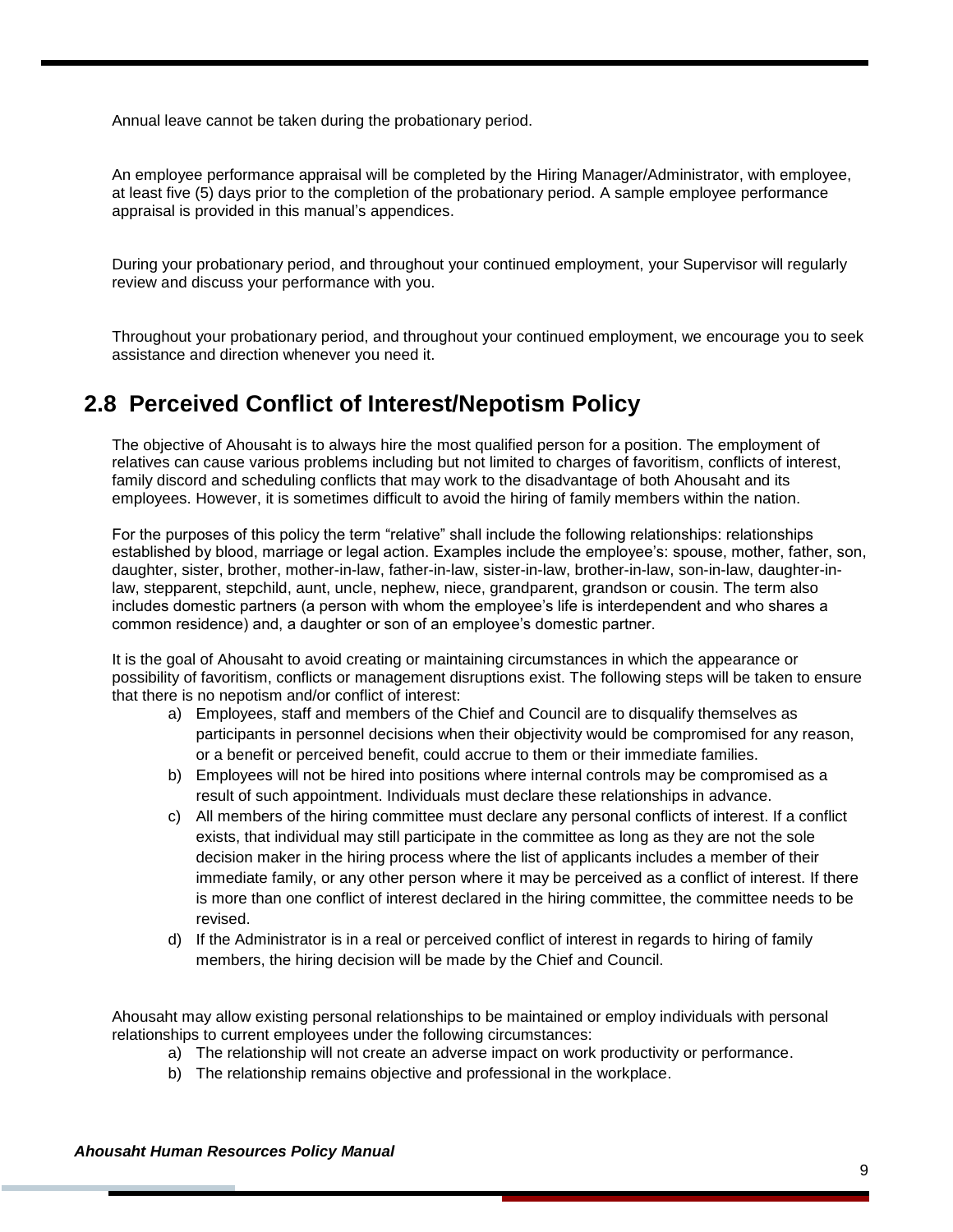No personal employee relationship covered by this policy will be allowed to be maintained, regardless of the positions involved, if it creates a disruption or potential disruption in the work environment or is prohibited by any legal or regulatory mandate.

This policy must be considered when hiring, promoting or transferring any employee.

Should relationships addressed within this policy be identified with either candidates for employment or current employees, the matter should be immediately reported to the Administrator and the following policies and procedures will be followed:

- a) A determination will be made whether the relationship is subject to Ahousaht's Nepotism policy based on the conditions described above.
- b) If the relationship is determined to fall within one or more of the conditions described in this policy the Administrator in consultation with the affected employees will attempt to resolve the situation through the transfer of one employee to a new position or identifying some other action (e.g., Supervisory reassignment) which will correct the conflict or issue identified. If accommodations are not feasible then, with affected employee suggestions, the Administrator shall determine which employee must resign in order to resolve the situation.

Ahousaht reserves the right to exercise appropriate managerial judgment to take such actions as may be necessary to achieve the intent of this policy. Ahousaht reserves the right to vary from the guidelines outlined in this policy to address unusual circumstances on a case by case basis.

It is the responsibility of every employee to identify to the Administrator any potential or existing personal relationship which falls under the definitions provided in this policy. Employees who fail to disclose personal relationships covered by this policy will be subject to disciplinary action up to and including the termination of employment.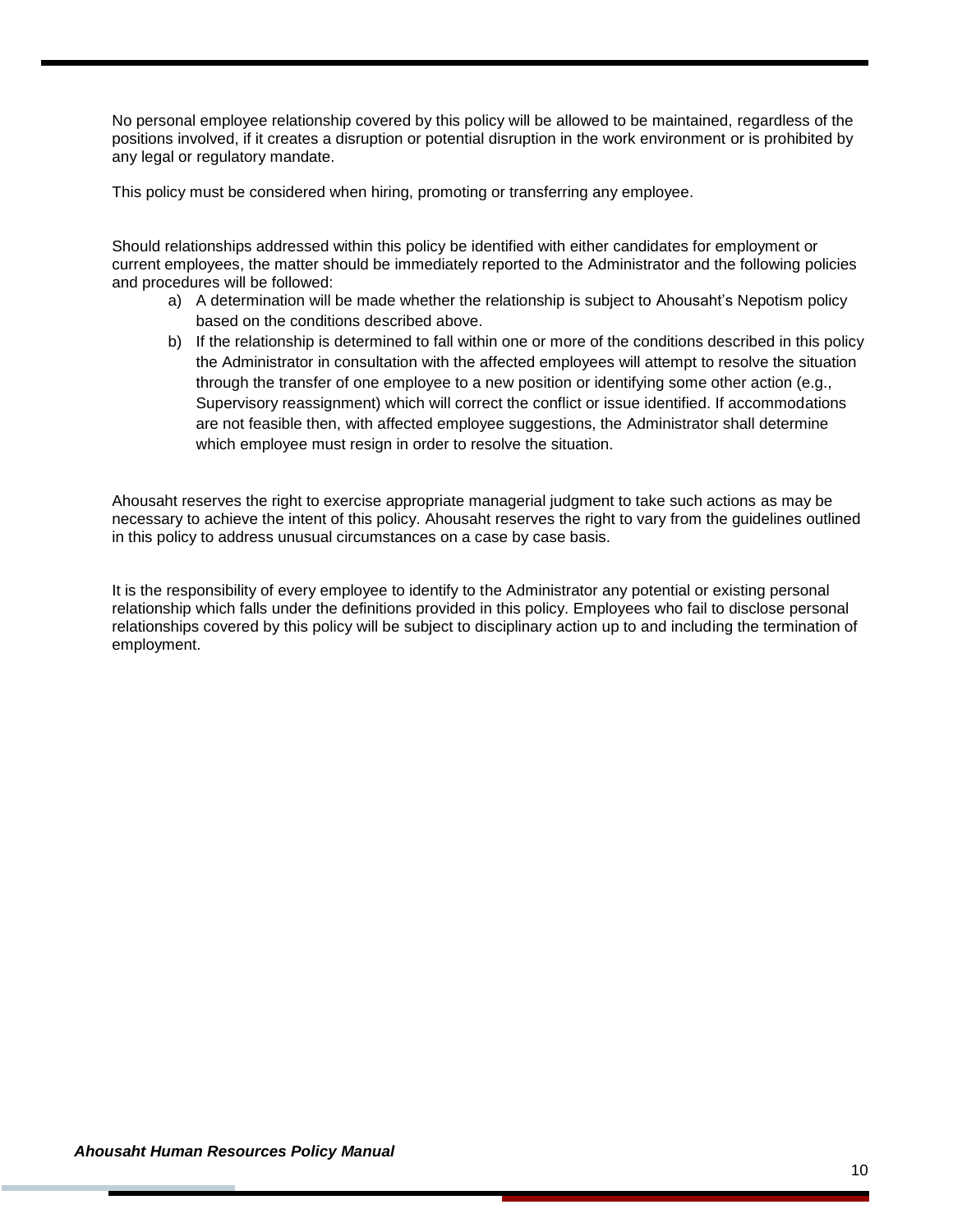## <span id="page-11-0"></span>**3 Employee Management**

### <span id="page-11-1"></span>**3.1 Orientation Procedures**

Ahousaht will provide orientation to all new employees. The orientation process will include, at a minimum, an overview of our:

- a) Overarching values, goals and principles
- b) Protocols, administrative procedures and our human resource policies.

An orientation checklist is provided in this manual's appendices.

New employees will be provided with a copy of the Ahousaht Human Resources Policy Manual and will be given a week to review the manual and acknowledge their receipt and acceptance thereof.

Every employee will sign the **Acceptance of Terms and Policies of Ahousaht's Human Resources Employee Handbook** included in this manual's appendices.

The Supervisor responsible for the position and/or Ahousaht Administration will conduct the orientation.

### <span id="page-11-2"></span>**3.2 Salary & Payroll Deductions**

Deductions will be made in accordance with the deduction table supplied by Canada Customs and Revenue Agency and as required by law.

Other payments may be deducted from the employees' wages/salary as agreed in writing between employer and employee.

Pay Periods are every two weeks. All pay checks for two-week pay periods will be distributed within five working days after the last working day of the pay period. Paychecks are directly deposited into individual employee checking or savings accounts. For more information on payroll, please refer to the *Expenditures and Payables Policy* of the *Ahousaht Finance Policy Manual*.

### <span id="page-11-3"></span>**3.3 Employee Benefits Program**

Participation in Employee Benefits is optional and shall be in effect after successful completion of the probationary period.

Details of this package shall be provided in a booklet which will form part of the orientation package.

Ahousaht may change the Employee Benefits at any time, and will advise all affected employees of any changes with two pay periods prior notice.

### <span id="page-11-4"></span>**3.4 Hours of Work**

Operational hours can vary between 8 am and 5 pm. Unless indicated otherwise, employees are expected to follow standard office hours at Ahousaht. Our standard office hours 8:30 a.m. to 4:30 p.m., Monday to Friday, for a total of 35 hours per week.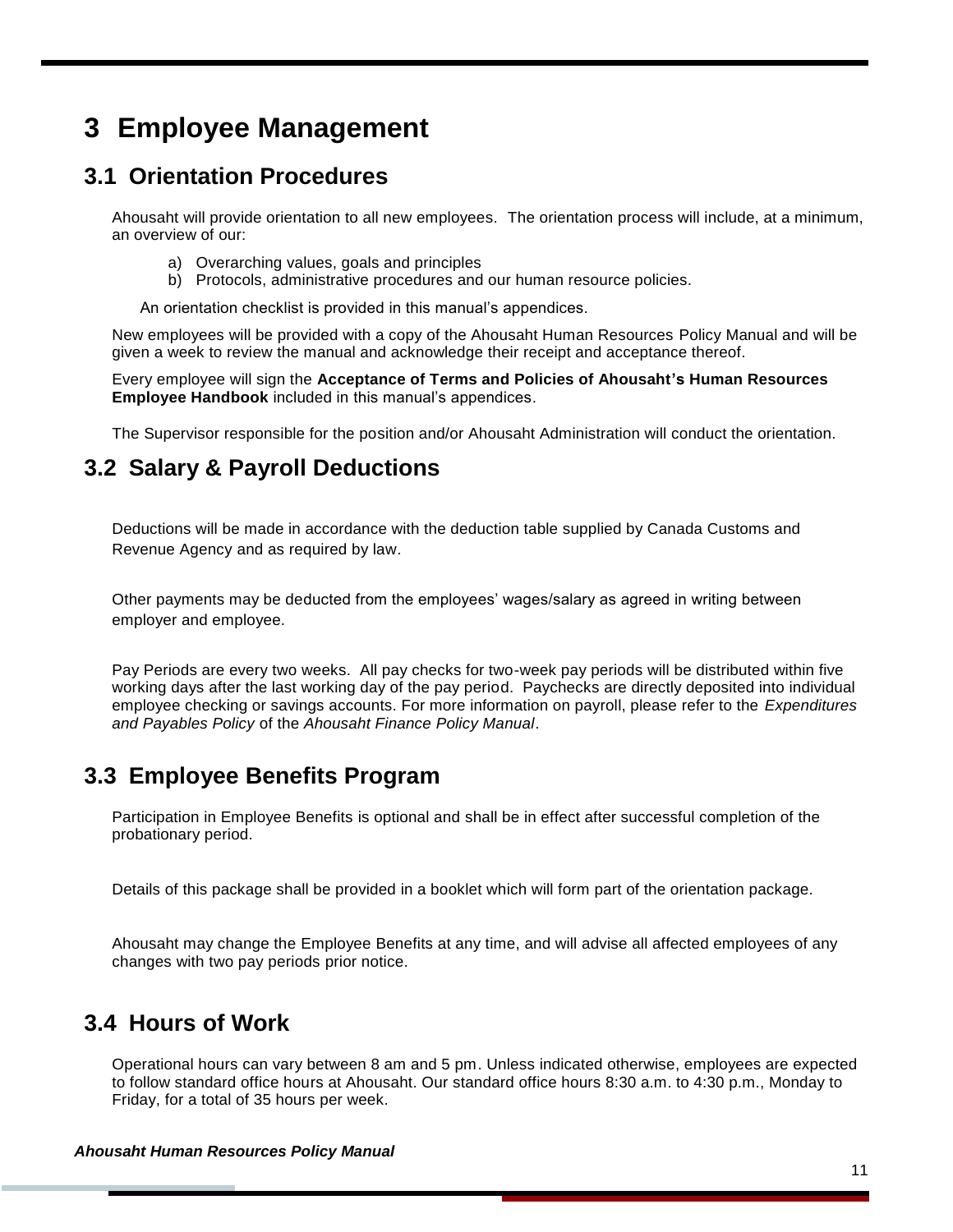Other work schedules require pre-approval of your supervisor or the Administrator but should be considered in order to avoid overtime. For example, if a position requires evening event set-up or participation, the employee and supervisor or Administrator should adjust the standard office hours to stay within the 35 hours per week.

Unless otherwise specified in a signed agreement between Ahousaht Administration and the employee, or in the case of an emergency, or if pre-authorized by the employee's supervisor, no employee should work more than 35 hours in a week.

- a) Working 35 to 40 hours in a week is considered straight time.
- b) Working over 40 hours in a week is considered overtime.

Employees scheduled to work at least five hours per day are entitled to a one hour, unpaid meal period, normally taken daily from 12:00 pm to 1:00 pm or as approved by the employee's supervisor.

Employees who work at least four hours per day are entitled to one paid fifteen minute break.

Employees who work at least seven hours per day are entitled to two (2) paid fifteen minute breaks unless otherwise approved by their supervisor.

Ahousaht does not allow breaks to be voluntarily skipped in order to accumulate time off or to shorten an employee's work day.

All employees are required to report their hours of work on a bi-weekly basis on the appropriate "time record sheets" provided.

a) Non-reporting will be treated as Absence, and an appropriate action will be taken.

### <span id="page-12-0"></span>**3.5 Overtime Policy**

All employees must have prior approval from their immediate supervisor before working overtime, so that we may properly manage the allocation of work. Except in the cases of call out for emergencies and other exceptional circumstances, if you do not obtain approval in advance, you will not receive overtime compensation.

Compensation for time worked above 40 hours per week will be time off in lieu of overtime pay accumulated at time and a half as agreed upon between the Department Manager and the employee, provided that the Department Manager gave authority in advance for the additional time. The Department Manager shall notify the Administrator of the authorized overtime.

All scheduling within departments shall ensure that overtime usage is at a minimum. For example, employees whose position require them to set-up and/or participate in evening events should have their day time hours shortened to remain at 35 hours per week.

Employees wishing to take time off using their banked time must apply to their Department Manager and or Administrator at least (2) two days in advance, unless the leave is an emergency.

Exceptions to this policy must be in a written agreement between Ahousaht Administration and the Employee.

Exceptions to the hours of work and overtime policy must be approved by the Department Manager and Administrator.

The following list identifies those absences which will not qualify for allocation against "Banked Overtime" entitlement and may attract disciplinary action

- a) Signing in but leaving the work site without permission (Unauthorized absence)
- b) Cutting off one's work day (not reflecting actual hours of work on time sheet)
- c) Away from work and not notifying the Department Manager, Administrator or designate.
- d) Doing non- job related work during normal working hours (i.e. Own personal work.)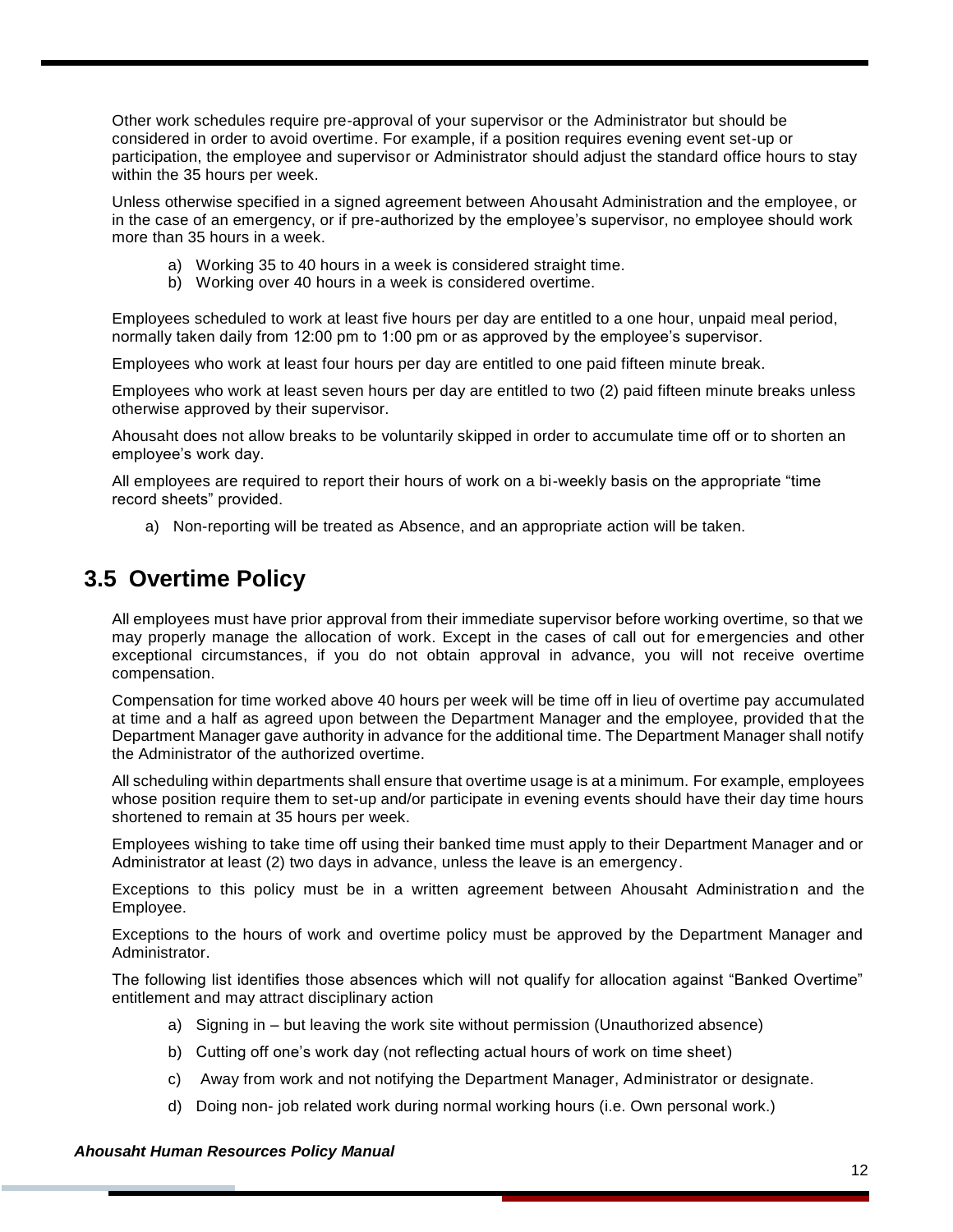### <span id="page-13-0"></span>**3.6 Attendance and Punctuality**

Maintaining a productive work environment requires everyone to do his or her utmost to attend work regularly and to be punctual at all times in order that we can provide effective services to our clients. While absences should be avoided, there may be times when you must be late or absent from work.

- a) Ahousaht expects employees to be at work and ready to commence your work day at the scheduled start time. Employees are also required to fill out time sheets each work day.
- b) If unable to report to work at the scheduled time. All employees must inform their Department Manager and or Administrator or in their absence that person so designated, by 9:00 am. Unaccounted for absence maybe subject to disciplinary action, pay adjustment or both.
- c) If the employee fails to report to work and fails to notify their Supervisor of the reason for their absence from work for three consecutive work days, they will be considered to have abandoned their job and to have quit. If there are extenuating circumstances relating to their failure to report for work, they are to advise the Administrator promptly.
- d) If the employee will be late for a work-related meeting, they are to contact the relevant parties and let them know when to expect them.
- e) Lateness or absenteeism without sufficient justification, may lead to progressive discipline up to and including termination (see section 4.12).

All employees and Department Managers may also at times be required to attend meeting(s) of the Ahousaht Council. Except in emergency situations, Council shall provide written notice of the meeting, to the employee.

### <span id="page-13-1"></span>**3.7 Performance Planning and Reviews**

The purpose of the performance planning and reviews are to create an opportunity for you to know how you are performing and to assist you in determining your future career development. The objectives of performance evaluation are to:

- a) Ensure you are meeting your responsibilities.
- b) Challenge you to continually build on your performance.
- c) Keep you informed about your progress so you can maximize your achievements.
- d) Assist us in setting appropriate compensation and making decisions about training and promotions.

Your performance evaluation is intended to be a participatory process in which we expect you to evaluate yourself as well. This will ensure that you have ownership over your performance and your contributions to the efforts of our entire team.

All regular employees' performance shall be appraised on the anniversary of that employee's date of hiring by your immediate supervisor.

Statements about your performance shall be substantiated by reference to concrete examples related to your job description and/or other employee requirements specified in the Policy and Procedures Manual.

Upon completion, the Employee Performance Appraisal Report shall be signed by the appraiser and you, and submitted to the Administrator as appropriate. The original report shall be kept in your personnel file, and a copy given to you

In the case of new employees, the Employee Performance Appraisal Report shall contain either recommendations for an extension of the probation period, a decision to withhold an offer of employment, or an offer of permanent employment, as well as performance observations and assessment.

All appraisals are confidential and shall not be disclosed without your consent.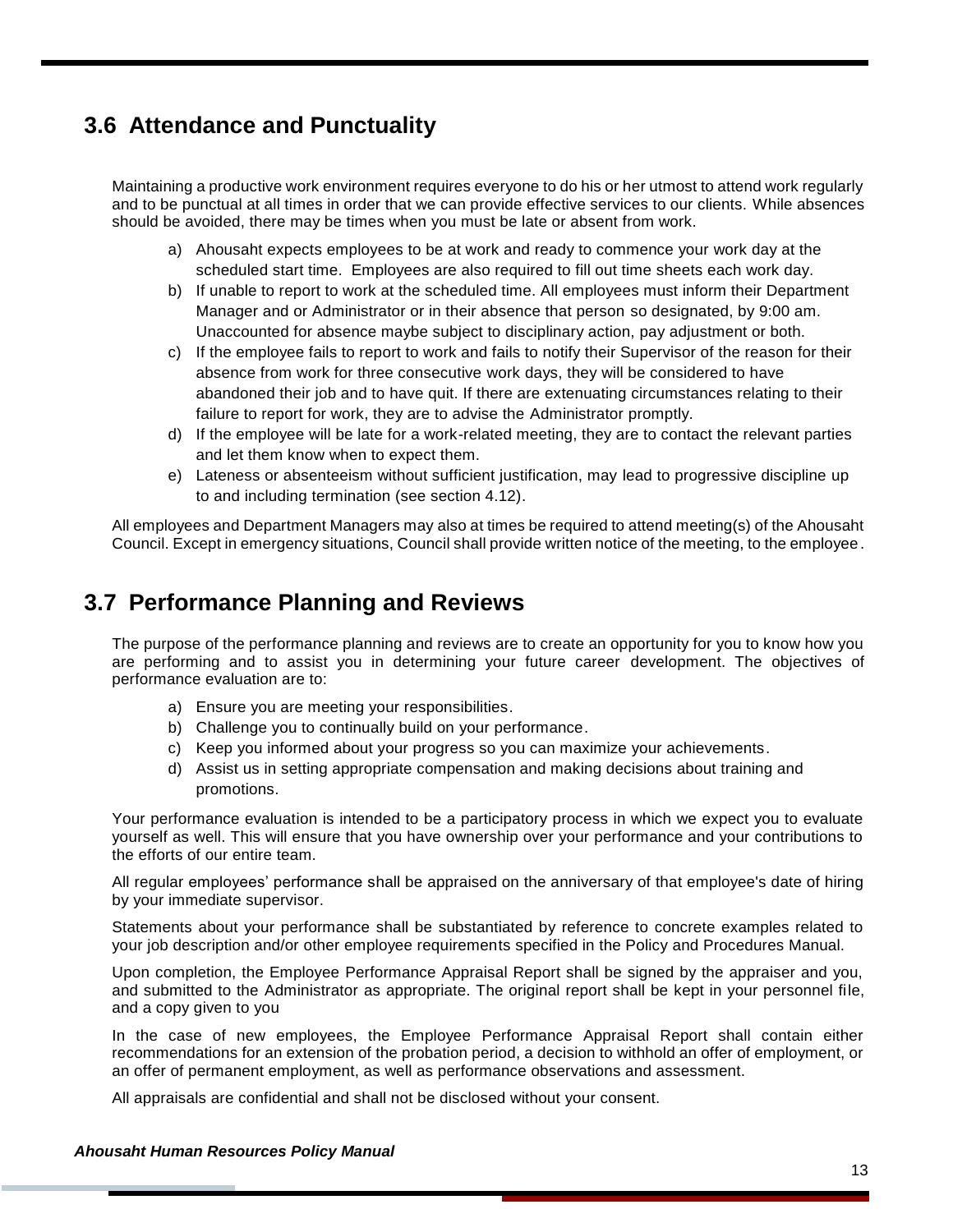Your Supervisor and the Administrator or a member of the Personnel Committee will meet with you to discuss your annual Performance Appraisal Report.

Performance Evaluation forms will be kept on file.

### <span id="page-14-0"></span>**3.8 Employee Records Management**

Ahousaht is committed to protecting the privacy and security of the personal information of its employees. This policy governs the collection, use and disclosure of personal information belonging to our employees.

For the purposes of this policy, personal information includes information in any form that is reasonably required by us for the purpose of establishing, managing or terminating our employment relationship. This includes: your age, ethnic origin, income, social status or ID numbers resumes, letters of reference and reference checks, opinions, evaluations or comments about your performance, disciplinary measures, employee files, credit records, loan records, and medical records.

Personal information does not include your name, title, and business address or business telephone number.

Before we collect personal information, we will explain the purpose for its collection. Generally speaking, we collect employee personal information: for recruiting and contracting purposes to administer payroll and benefit plans to process any benefit or other claims you may have, such as WCB or medical related claims to manage our employment relationship, including any performance evaluations, incentive programs or disciplinary measures to establish training or development requirements to identify a contact person in the event of an emergency to comply with applicable employment and human rights legislation. We may collect, use and disclose your employment related personal information without your consent if it is reasonable for the purposes of establishing, managing or terminating our employment relationship.

If your consent is required, we will explain why the information is being collected and how we intend to use it.

You will be deemed to consent to the collection, use or disclosure of the personal information if, when the information was given, the purpose would be obvious to a reasonable person. For example, individuals who submit their resumes are deemed to consent to its use for recruitment and hiring purposes.

We may collect personal information without your knowledge or consent: if it is clearly in your interests and consent is not available in a timely way if knowledge and consent would compromise the availability or accuracy of the information and collection is required to investigate a breach of an agreement or contravention of a federal or provincial law, for journalistic, artistic or literary purposes, if it is publicly available as specified in the regulations

We may use personal information without your knowledge or consent: if we have reasonable grounds to believe the information could be useful when investigating a contravention of a federal, provincial or foreign law and the information is used for that investigation, for an emergency that threatens an individual's life, health or security; if it is publicly available as specified in the applicable government regulations; if the use is clearly in your interest and consent is not available in a timely way; if knowledge and consent would compromise the availability or accuracy of the information; and collection was required to investigate a breach of an agreement or contravention of a federal or provincial law

We may disclose personal information without your knowledge or consent only to a lawyer representing the organization's behalf to collect a debt you owe to us;

- a) To comply with a subpoena.
- b) A warrant or an order made by a court or other body with appropriate jurisdiction.
- c) To a government institution that has requested the information, identified its lawful authority and indicated that disclosure is for the purpose of enforcing, carrying out an investigation, or gathering intelligence relating to any federal, provincial or foreign law; or suspects that the information relates to national security or the conduct of international affairs, or is for the purpose of administering any federal or provincial law.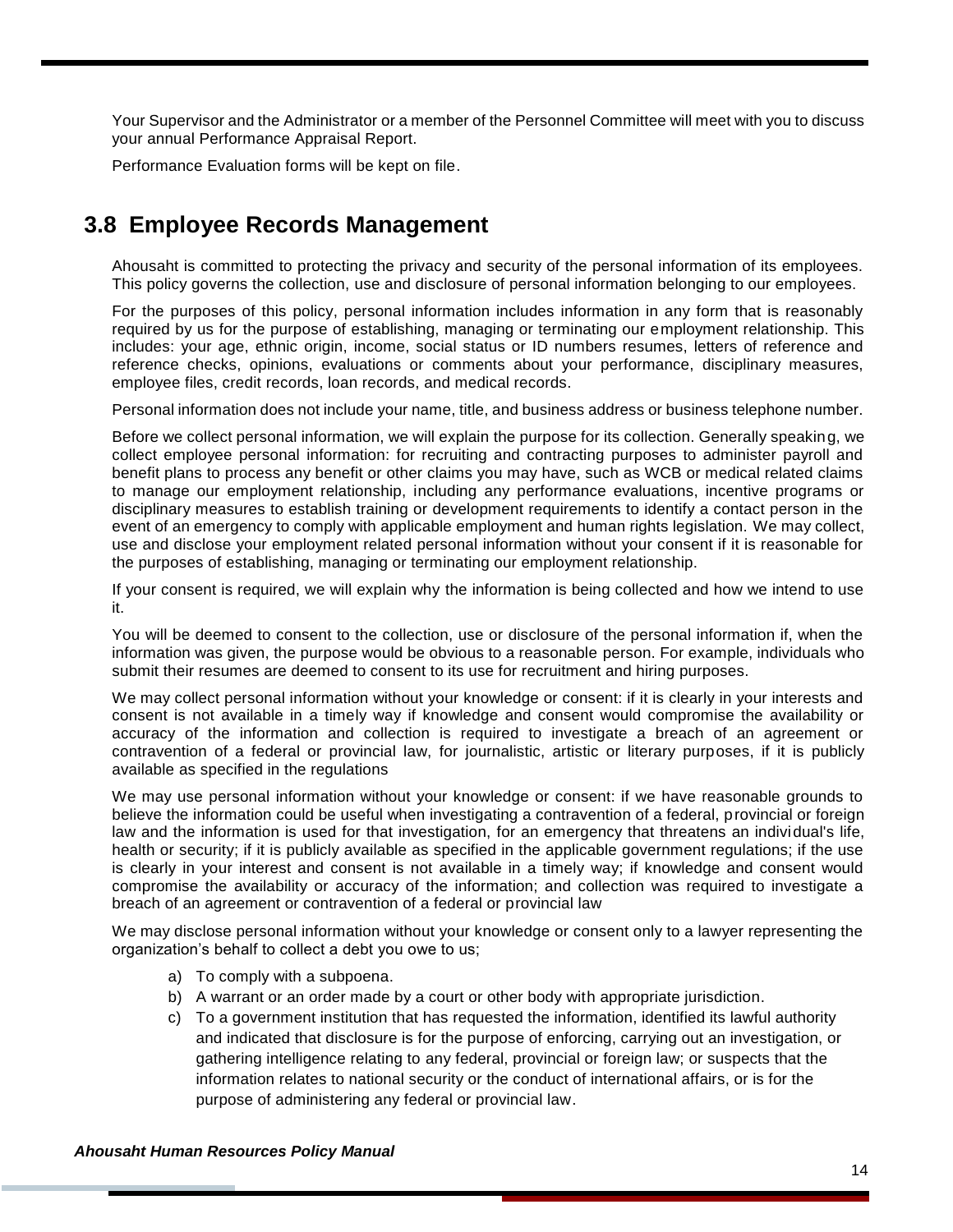- d) To an investigative body named in the applicable legislation or regulations or government institution on our initiative when we believe the information concerns a breach of an agreement, or a contravention of a federal, provincial, or foreign law, or suspect the information relates to national security or the conduct of international affairs; if made by an investigative body for the purposes related to the investigation of a breach of an agreement or a contravention of a federal or provincial law.
- e) In an emergency threatening your life, health, or security (we will inform you of the disclosure).

#### *Retention and Disposal of Personal Information*

We will only retain personal information as long as necessary to enable you to obtain personal information used to make a decision about your employment and to satisfy the purpose for which it was obtained.

We will destroy documents containing personal information once the information has served the purpose for which it was obtained, unless it must be retained for legal purposes.

#### *Accuracy of Personal Information*

When we collect, use or disclose your personal information, we will make reasonable efforts to ensure that it is accurate to the extent necessary to fulfill the purposes for which it was obtained.

You may submit a written request to us to correct any errors or omissions in any of your personal information that is in our control. We will either amend the information or notify you of any reasons why such an amendment cannot be made.

#### *Protection of Personal Information*

We recognize the importance of protecting your personal information and will use appropriate security safeguards to provide the necessary protection. This includes: physical measures such as locked filing cabinets, alarm systems and restricting access to areas in which personal information is stored technological resources such as firewalls, encryption software and passwords; and organizational controls including security clearance measures, staff training, the use of confidentiality agreements and limiting access to only those who need the information.

We expect you to assist us in protecting personal information and to take all appropriate measures to safeguard personal information belonging to you or any other employee Ahousaht. This includes ensuring that: any individuals who have requested personal information and those to whom you are sending it are authorized to receive the information the method by which the information is transmitted (e.g., email, fax, telephone etc.) will adequately protect the confidentiality of the information in light of its sensitivity

#### *Access to Personal Information*

You may request access to your personal information or want to know how it is or has been used or disclosed, by submitting a written request to the Administration.

Under certain circumstances, you may be expected to bear any costs associated with disclosing the information to you. We will advise you up front of any costs associated with disclosure.

We must refuse access to your personal information if it would reveal personal information about another individual which cannot be removed, unless there is consent or a life threatening situation.

We may refuse access to personal information if the information falls under one of the following circumstances: it is protected by solicitor-client privilege; it constitutes confidential commercial information, which cannot be removed; disclosure could harm an individual's life or security and the offending information cannot be removed; it was collected without your knowledge or consent to ensure its availability and accuracy, and the collection was required to investigate a breach of an agreement or contravention of a federal or provincial law; it was generated in the course of a formal dispute resolution process.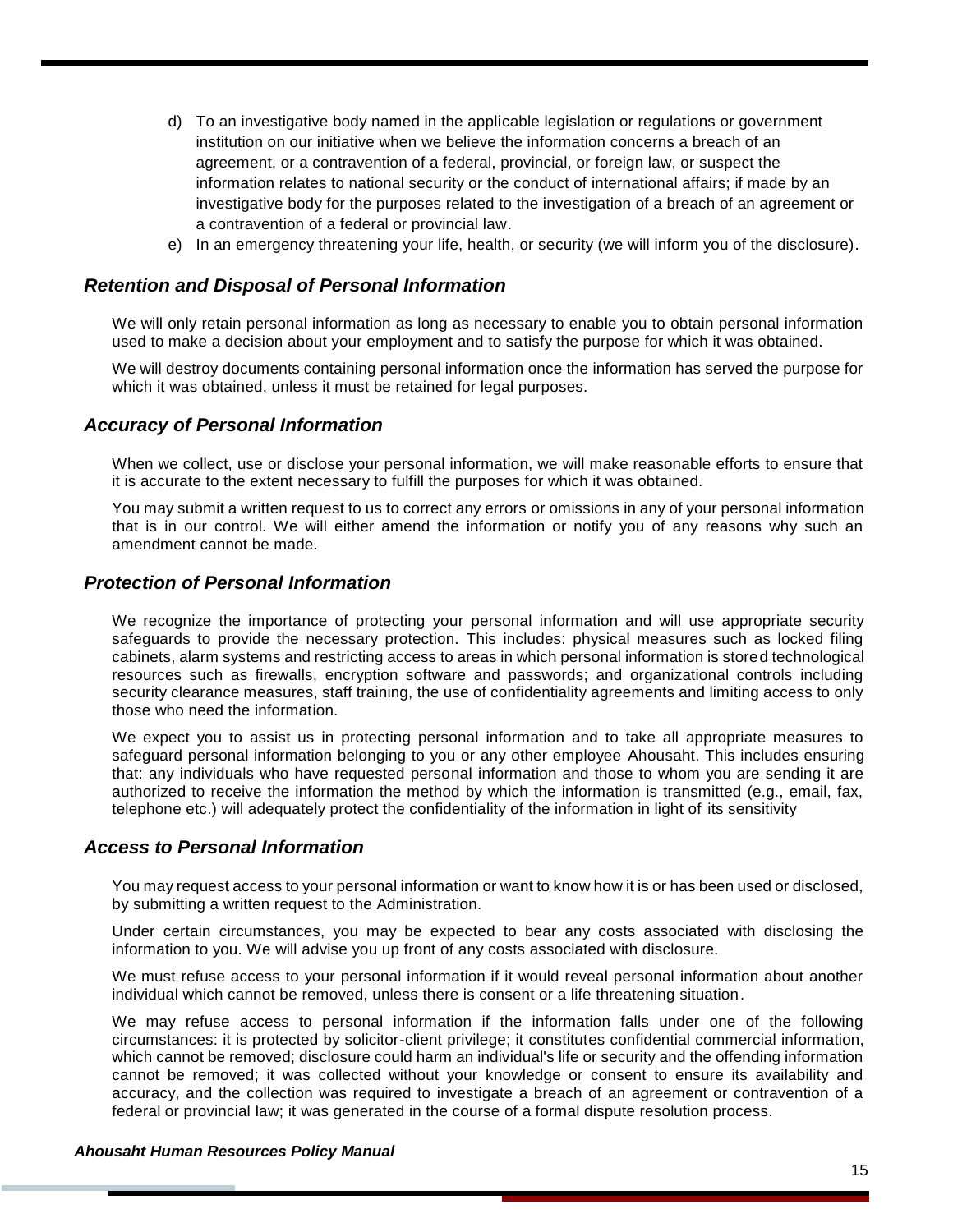#### *Complaint Process*

If you are dissatisfied with the manner in which we have handled your personal information, you may contact the Administrator in writing to outline the reasons for your concern.

We will investigate and respond to all complaints made in relation to this policy.

## <span id="page-16-0"></span>**4 Employee Conduct**

### <span id="page-16-1"></span>**4.1 Standard of Conduct**

All persons representing Ahousaht or employed by Ahousaht must display the highest standard of personal conduct while engaged by Ahousaht, representing Ahousaht and during any activity within or outside the Ahousaht offices. A representative/employee displaying conduct unbecoming of Ahousaht shall be subject to disciplinary action. Such conduct includes anything that causes embarrassment or liability to Ahousaht, if registered formally in writing to Council. All persons engaged by Ahousaht administration must be in good standing with Ahousaht administration and its subsidiaries.

No employee shall consume or be under the influence of alcohol or drugs during work hours, including attendance at meetings, workshops or on any other Ahousaht business. Infractions of this policy shall warrant disciplinary action and include repayment of all funds disbursed in relation to the work.

Each employee of Ahousaht shall among other things, perform all duties assigned to him/her in a matter that will be of credit to Ahousaht and its programs. Employees will show courtesy, cooperativeness, diligence and tact in dealing with other employees, clients and the general public. All employees of Ahousaht are expected to be a positive role model at all times.

### <span id="page-16-2"></span>**4.2 Employee Disputes**

The following steps are to be taken if you are experiencing problems with another employee:

- a) Talk professionally with the other employee in a private and comfortable setting in an effort to resolve the situation at the earliest opportunity;
- b) If the situation is not resolved after this meeting discuss the matter with your Department Manager who will advise appropriate actions to take or facilitate/mediate a discussion with the other parties.
- c) If the situation remains unresolved after the meeting with the Department Manager and pursuing the actions, discussed the matter with the Administrator who will facilitate a discussion of the parties.
- d) If the problem remains unresolved with the previous steps a letter must be submitted to the Personnel Committee informing them of the situation. The Personnel Committee shall be only responsible for resolving the matter if all previous steps have been exhausted.

Employees or representatives for Ahousaht breaching this policy shall be subject to disciplinary action.

### <span id="page-16-3"></span>**4.3 Behavior in the Workplace**

The conduct and language of Ahousaht employees in the workplace must meet acceptable social standards and must contribute to a positive work environment. An employee's conduct must not compromise the integrity of Ahousaht.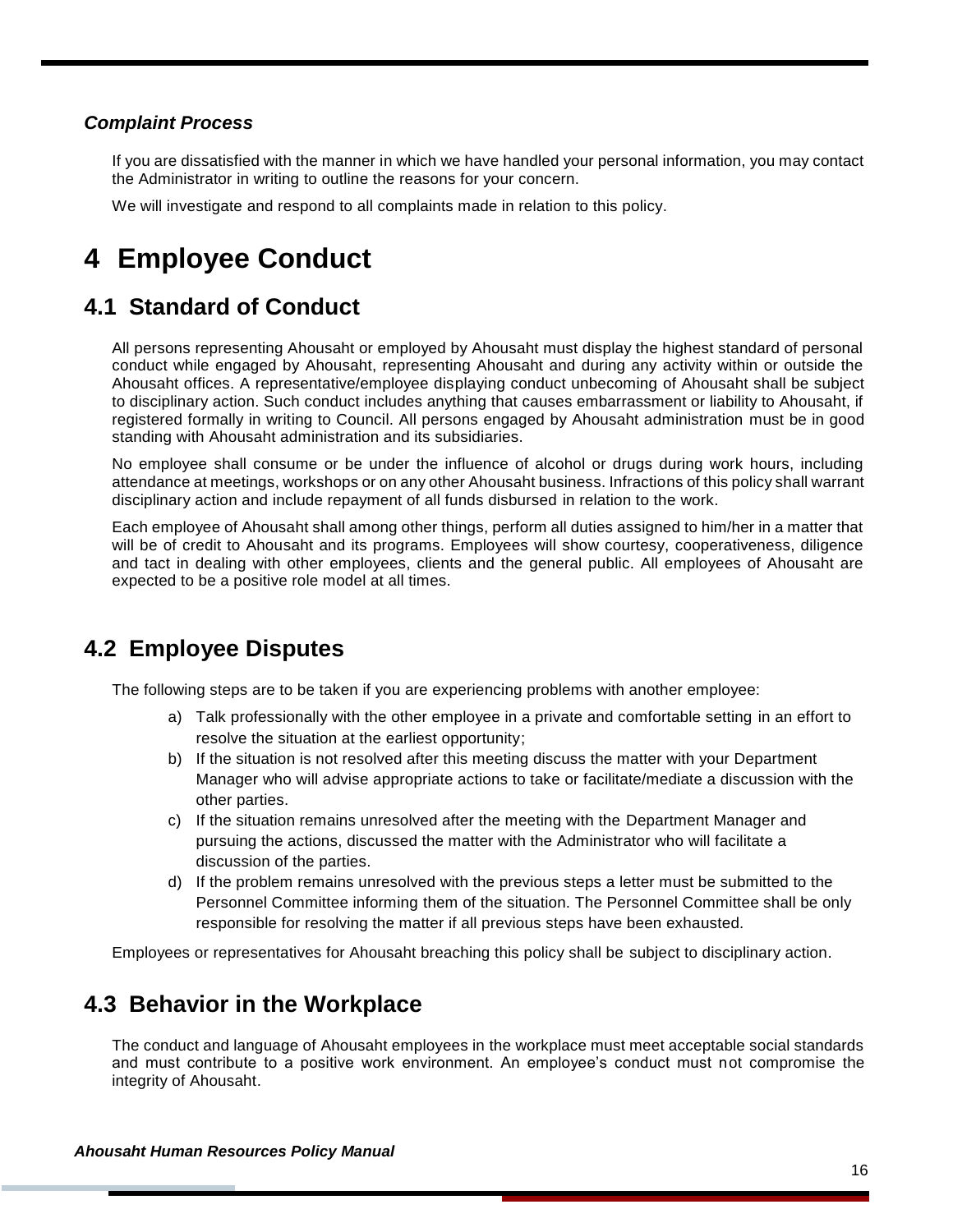All employees have the right to expect, and the responsibility to create, a workplace where all employees are safe from bullying or intimidation.

Violence in the workplace is unacceptable and will not be tolerated. Violence includes any attempted or actual exercise by any person, including another worker, of any physical force so as to cause injury to a worker and includes any express threat of violence.

Employees must report any incident of violence directed towards themselves or their co-workers. Any employee hearing a threat, including a threat to a co-worker, must report that threat if he or she has reasonable cause to believe that the threat is serious. Any incident or threat of violence in the workplace must be addressed immediately.

Employees are to treat each other in the workplace with respect and dignity and must not engage in discrimination or harassment based on any of the prohibited grounds covered by the Human Rights Code. The prohibited grounds are race, color, ancestry, place of origin, religion, family status, marital status, physical disability, mental disability, sex, sexual orientation, age, political belief or conviction of a criminal or summary offence unrelated to the individual's employment.

### <span id="page-17-0"></span>**4.4 Harassment and Bullying in the Workplace**

Harassment and bullying undermines our values of mutual respect, tolerance and goodwill. For this reason, our goal is to create a workplace that is free from harassment and discrimination.

This policy applies to all employees and to any location in which you are engaged in work-related activities. This includes, but is not limited to, restaurants, hotels and meeting facilities that are being used for business purposes or social events, such as holiday or retirement parties, and Ahousaht-owned and Ahousaht-leased facilities of vehicles and the parking lot.

Harassment and bullying are any improper conducts directed at someone, that the person finds offensive and harmful and that a reasonable person would view as unwelcome or offensive. Harassment or bullying can be an objectionable act, comment or display that demeans, belittles, or causes personal humiliation or embarrassment, or any act of intimidation or threat.

Harassment or bullying can come from a colleague, a supervisor, a subordinate, supplier, and another person in the workplace or a client.

Harassment or bullying may take the form of:

- verbal intimidation, including verbal abuse
- lateral violence (displaced violence directed against one's peers rather than one's true adversaries)
- physical threat, physical assault, or physical intimidation, including touching that is rejected as being unwanted
- uninvited sexual advances, requests for sexual favours, and/or other verbal or physical conduct of a sexual nature
- other related of similar action that a reasonable person would view as unwelcome or offensive

Harassment or bullying is the object of this policy and procedures manual when:

- submission to, or rejection of, such conduct by an employee is used as a basis for decisions affecting his/her employment, and/or
- When such conduct creates an intimidating, hostile, or offensive working environment.

Discriminatory harassment or bullying includes comments or conduct based on the protected grounds in the human rights legislation ("protected grounds"), which you do not welcome or that offend you. These protected grounds include:

- race, colour, ethnic origin
- creed, religion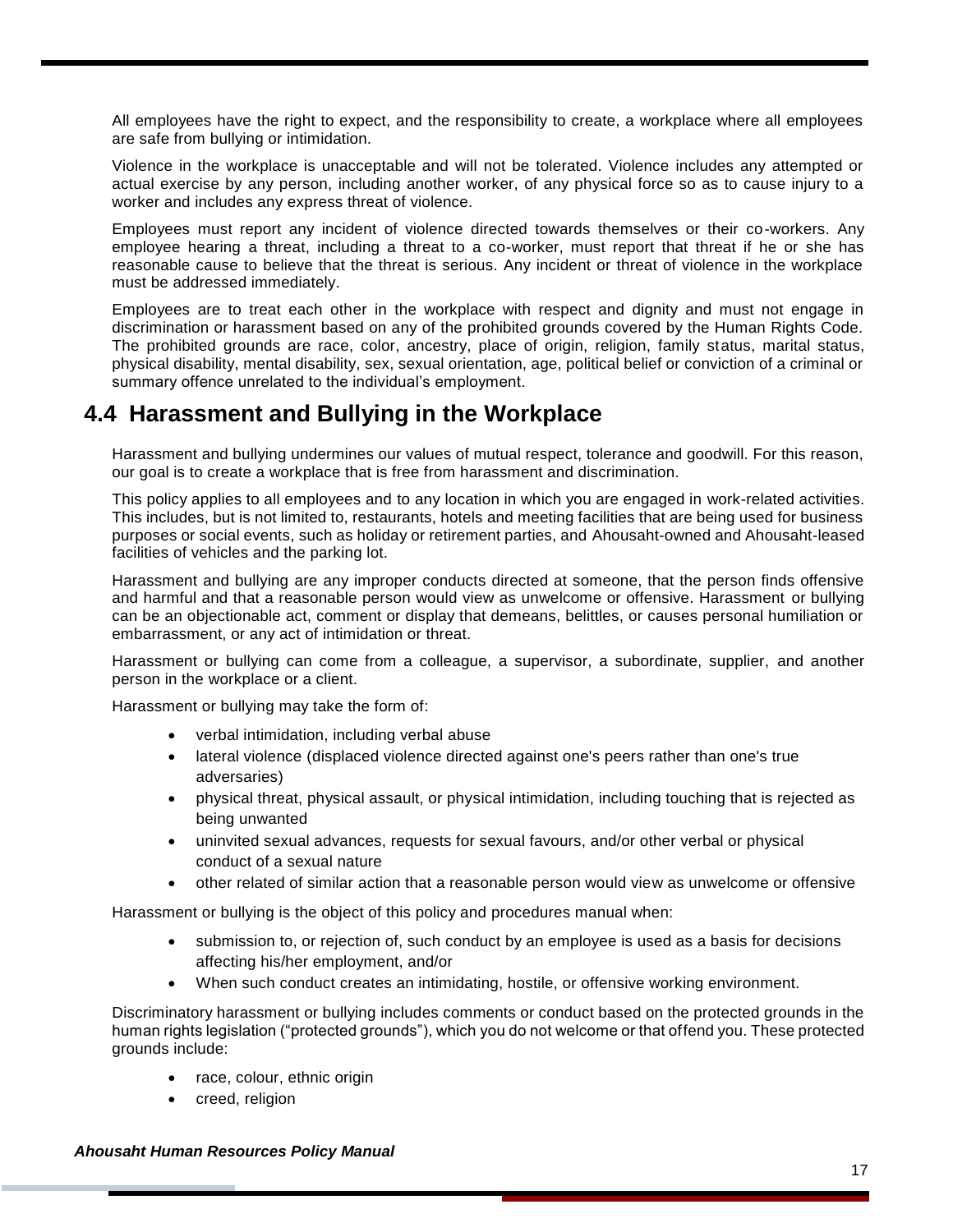- age
- sexual orientation
- Family, marital or same-sex partnership status
- handicap or perceived handicap
- ancestry, citizenship, national origin or place of origin

Examples of discriminatory harassment or bullying include:

- offensive comments, jokes or behaviour that disparage or ridicule a person's membership in one of the protected grounds, such as race or religion
- imitating a person's accent, speech or mannerisms
- persistent or inappropriate questions about whether a person is pregnant, has children or plans to have children
- inappropriate comments or jokes about an individual's age, sexual orientation, personal appearance or weight (whether underweight or overweight)

Even if no one is being directly targeted, harassing comments or conduct can poison the work environment, making it an uncomfortable place in which to work. This is also considered harassment.

Some examples of actions that can create a poisoned work environment include:

- displaying offensive, discriminatory materials, such as posters, pictures, calendars web sites or screen savers
- distributing offensive or discriminatory e-mail messages or attachments such as pictures or video files
- practical jokes that embarrass or insult someone
- jokes or insults that are offensive, racist or sexual in nature

Sexual harassment includes any conduct, comment, gesture or offensive or humiliating behavior directed at another person. Acts of sexual harassment may include, but not limited to; questions and discussions about a person's sexually life; jokes of a sexual nature; displaying material of a sexual nature; touching a person in a sexual way; commenting on someone's sexual attractiveness or sexual unattractiveness; eyeing someone in a sexual way; requests for sexual favors; stalking or persistent attempts to contact another person and writing sexually suggestive letters or notes.

#### *Preventing Harassment*

It is our mutual responsibility to ensure that we create and maintain a harassment-free workplace.

Ahousaht will do its part by not tolerating or condoning discriminatory or sexual harassment or a poisoned work environment. This includes making everyone aware of what behavior is and is not appropriate, investigating complaints and taking suitable corrective measures.

You must do your part by ensuring that your behavior does not violate this policy and by fostering a work environment that is based on respect and free of harassment.

Employees must:

- not engage in the bullying and harassment of other workers
- report if bullying and harassment is observed or experienced
- apply and comply with Ahousaht policies and procedures on bullying and harassment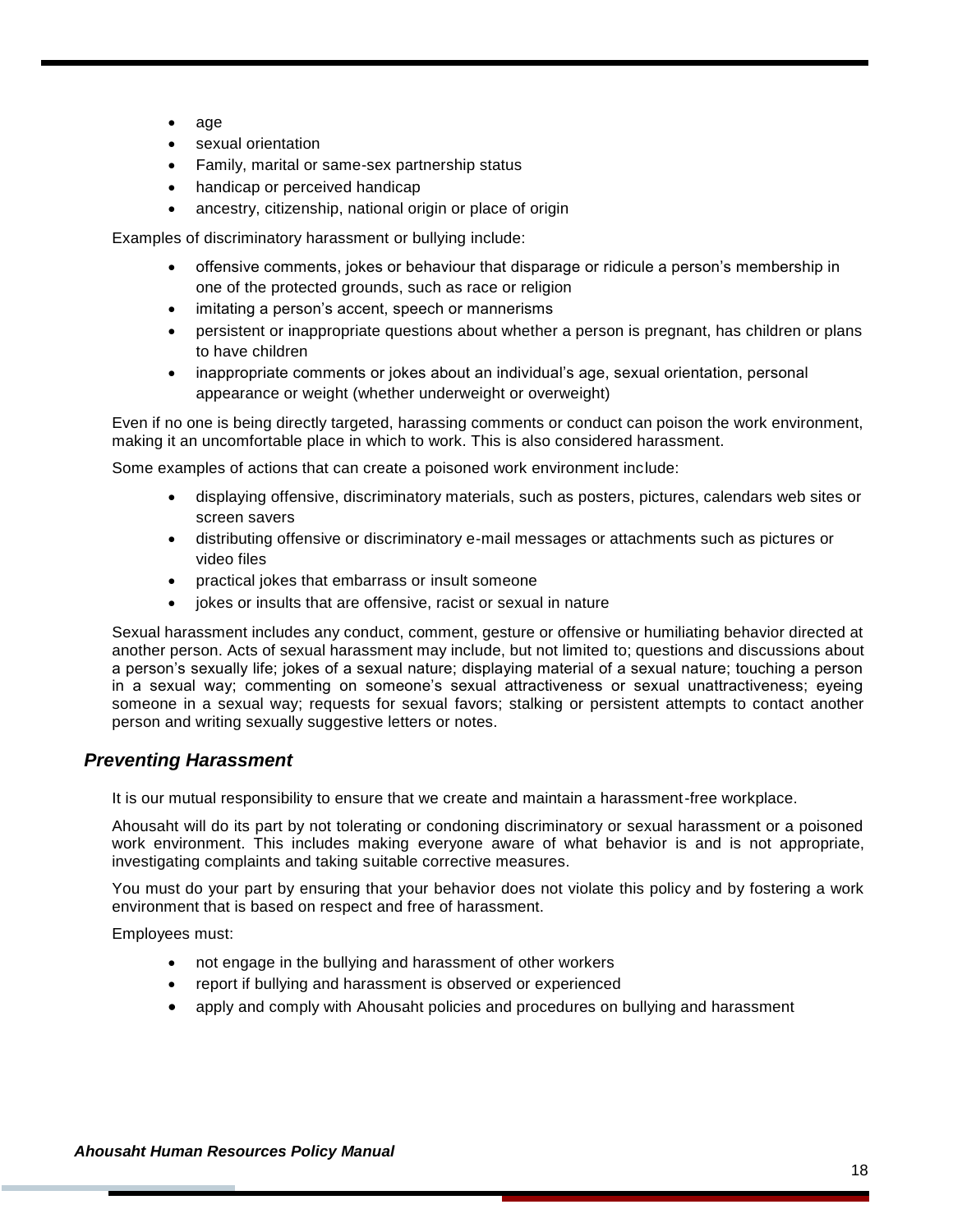#### *Reporting Procedures*

Ahousaht employees can report incidents or complaints of workplace bullying and harassment verbally or in writing to their immediate supervisor. If the supervisor, or the reporting contact is the person engaging in bullying and harassing behavior, the employee may contact the Administrator directly and then the Personnel committee.

Incidents or complaints should be reported as soon as possible after experiencing or witnessing an incident. This allows the incident to be investigated and addressed promptly. Bullying and Harassment complaint and investigation forms are provided in this manual's appendices.

The dispute resolution steps, outlined in section 4.5 of this manual, also apply to cases of harassment or bullying.

### <span id="page-19-0"></span>**4.5 Dispute Resolution**

Dispute Resolution process is designed to provide guidelines for staff to resolve any issues or concerns affecting their working relationships with other employees.

It is important to have open communication with each other, both with positive feedback and respectful, constructive feedback. Employees should make every reasonable effort to resolve any disagreement between themselves. Before proceeding to the formal procedure, the parties in conflict should discuss their differences with each other in an earnest attempt to resolve the matter.

#### *Stage 1*

If the employee is not satisfied with the results of the discussion with the other party, he/she can approach their supervisor for assistance. This should be done within 14 (fourteen) days of the attempt to resolve the issue between themselves. The supervisor should attempt to facilitate a resolution with the two parties present within 14 (fourteen) days of being approached by either employee. If the employee is not satisfied with the results of the assistance from their supervisor, and feels that the dispute is not yet satisfied, the employee can refer the matter to Stage 2.

#### *Stage 2*

The employee may present the complaint in writing to the Administrator, describing the nature of the dispute and the circumstances from which it arose along with a brief summary of the nature of the dispute and the circumstances from which it arose along with a brief summary of the attempts to resolve the matter. The Administrator will either choose to investigate the situation and prepare written findings and recommendations, or they may find a neutral third party to mediate the dispute. Employees would have to be prepared /open to finding a solution should a mediator or other outside resource be made available.

In the event that the conflict is with the Administrator, follow Stage 1. If you need to proceed to Stage 2, your contact would be the Chief and Council, and the Chief will handle the situation according to Stage 2. The Chief would act as mediator between the Administrator and employee or find a neutral third party to mediate the dispute.

We shall not tolerate any form of retaliation against employees for availing themselves of this procedure in good faith.

### <span id="page-19-1"></span>**4.6 Whistleblower Policy**

Ahousaht is committed to maintaining high ethical standards and legitimate business practices and wishes to encourage the identification and prevention of any misconduct that may affect this commitment. The purpose of this policy is, therefore: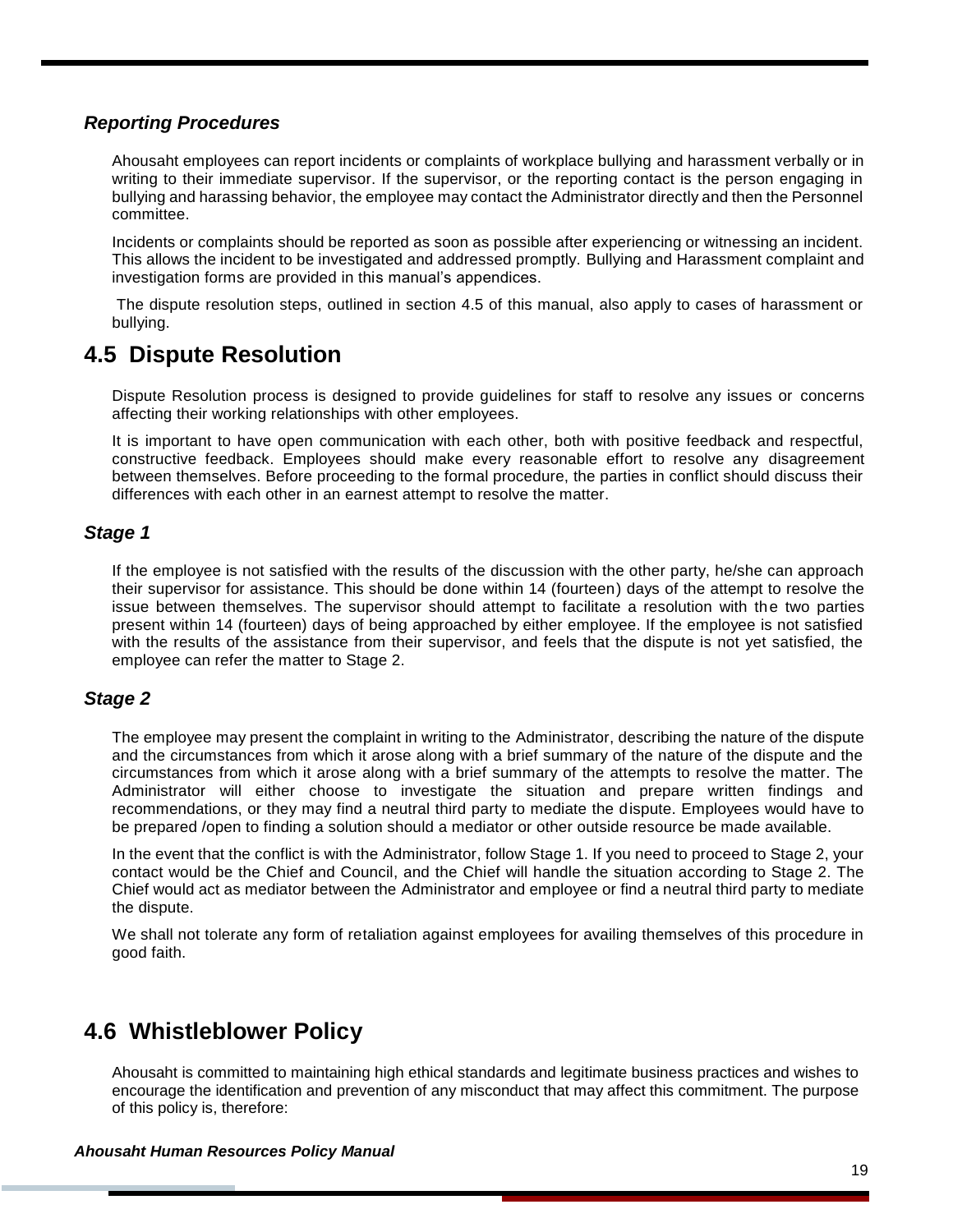- a) To provide employees with a system whereby employees can disclose any knowledge of actual or intended misconduct which may be unethical, illegal or fraudulent; and
- b) To provide employees who provide such disclosure, and are acting in good faith, and on the basis of reasonable belief, with protection from any form of retaliation or threat of retaliation when they do provide such disclosure.

Where an employee, acting in good faith and on the basis of reasonable belief, becomes aware of actual, suspected or intended misconduct, unlawful activity, suspicious financial management, or other accountability concerns, he or she has a duty to report such misconduct or incidents, as soon as learning of them, to lawful authorities.

An employee, acting in good faith and on the basis of reasonable belief, may refuse to carry out any order or direction which is illegal, unethical, or against company policy and which is given by an individual who has direct or indirect control over the employee's employment. Such refusals must be reported immediately to lawful authorities.

Employees are expected to co-operate fully with lawful authorities during any investigation or proceeding related to acts of alleged misconduct or work refusals under this policy.

No employee shall be subject to discipline, termination, demotion, or any form of retaliation, including but not limited to, intimidation, harassment, financial penalty or other threats by reason of making use of the Whistleblower policy.

Nothing in this policy is meant to take precedence over an employee's duties under federal or provincial law, or common law. Any unlawful misconduct or incident which may affect public safety must be reported to the proper lawful authorities immediately.

Information regarding any alleged misconduct, the identity of the reporting person, and any details of the alleged misconduct or investigation, shall be held in confidence by those to whom or through whom the misconduct is reported, including the Administrator or other lawful authorities, except as required by this policy or by law. Any employee who breaches this confidentiality requirement shall be subject to discipline up to and including termination for cause.

Complaints or reports of misconduct shall be fully investigated, and any employee found to have participated in actions of misconduct shall be subject to discipline, up to and including termination for cause.

An employee who makes a complaint or report of misconduct which is found to be both unfounded and made with malicious intent will be subject to disciplinary measures up to and including termination for cause.

### <span id="page-20-0"></span>**4.7 Information Systems, Telecommunications and Social Media Use and Guidelines**

Ahousaht seeks to promote a high level of responsible behaviour in connection with the use of computer resources and Internet communications.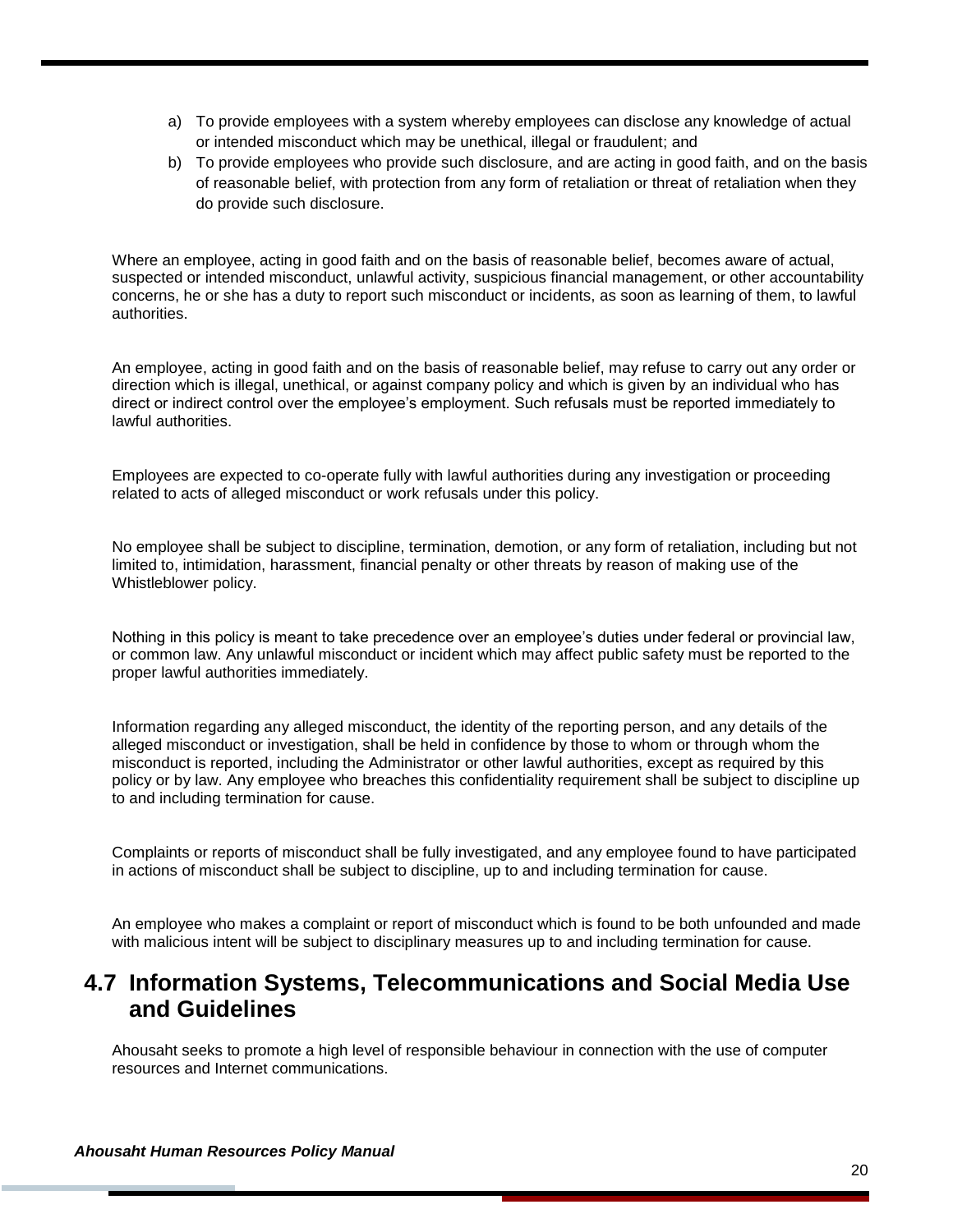As such, Ahousaht's computer resources are business systems that should only be used for legitimate Ahousaht purposes. The use of Ahousaht computers for any purpose that is not specifically related to Ahousaht business is prohibited.

All documents, data, and information composed, sent, stored and received on or over Ahousaht's computer systems (including by way of e-mail whether through a mobile device or otherwise) are the property of Ahousaht. Therefore, employees should have no expectation of privacy while using these systems and Ahousaht reserves the right to monitor and inspect all uses of these systems including use of e-mail, Internet and social media, at any time without notice.

#### *Social Media*

Employees who wish to create and/or maintain personal blogs or participate in social media may do so on their personal computer and on their own time outside of the workplace. Employees who create or contribute to blogs or social media and who identify themselves or others, either directly or indirectly, as employees of Ahousaht must adhere to the following code of conduct:

- a) Each social media posting/blog of an employee must contain the following disclaimer: "The views expressed on this web site/blog are the views of the author alone and do not reflect the views of Ahousaht";
- b) An employee must ensure that no confidential, proprietary, copyrighted, or other sensitive information related to Ahousaht appears on, or is referred to, on any social media site or blog, unless specific written permission has been obtained from the Administrator;
- c) An employee must ensure that he or she does not libel, slander, intimidate, harass, or threaten any employee, customer, supplier or affiliate of Ahousaht on any social media site or in any blog content;
- d) An employee must not make comments which are negative, derogatory or false about Ahousaht, its employees, its management, its suppliers, its customers, its affiliates or its competitors on any social media site or in any blog content;
- e) An employee must make best efforts to make a good impression on readers and to ensure that postings and/or blogs are thoughtful, and free of profanity and harassing and/or discriminatory comments;
- f) If an employee is uncertain about the propriety of a public communication over a social media site or blog they should consult the Administrator prior to making such communications, and
- g) An employee must ensure that any social media postings and/or blogs are in accordance with Canada's Anti-Spam Legislation (CASL), where applicable.

#### *Computer*

Computers are provided to you for Ahousaht business use only. Although you may need to use your computer for personal reasons, such use should be brief, infrequent and outside working hours.

- a) You may not store personal documents on your computer hard drive.
- b) You may not play or install computer games on your computer hard drive.
- c) You may not download or install any software unless you obtain approval from the Administrative Assistant in advance.
- d) Computers and related software and equipment are Ahousaht property. To prevent problems and protect us from liability, Ahousaht reserves the right to examine all files, e-mail directories and other information stored on our computers, tapes and disks.
- e) Software is subject to licensing agreements. To prevent liability, you may not remove copy or install company software on a personal computer.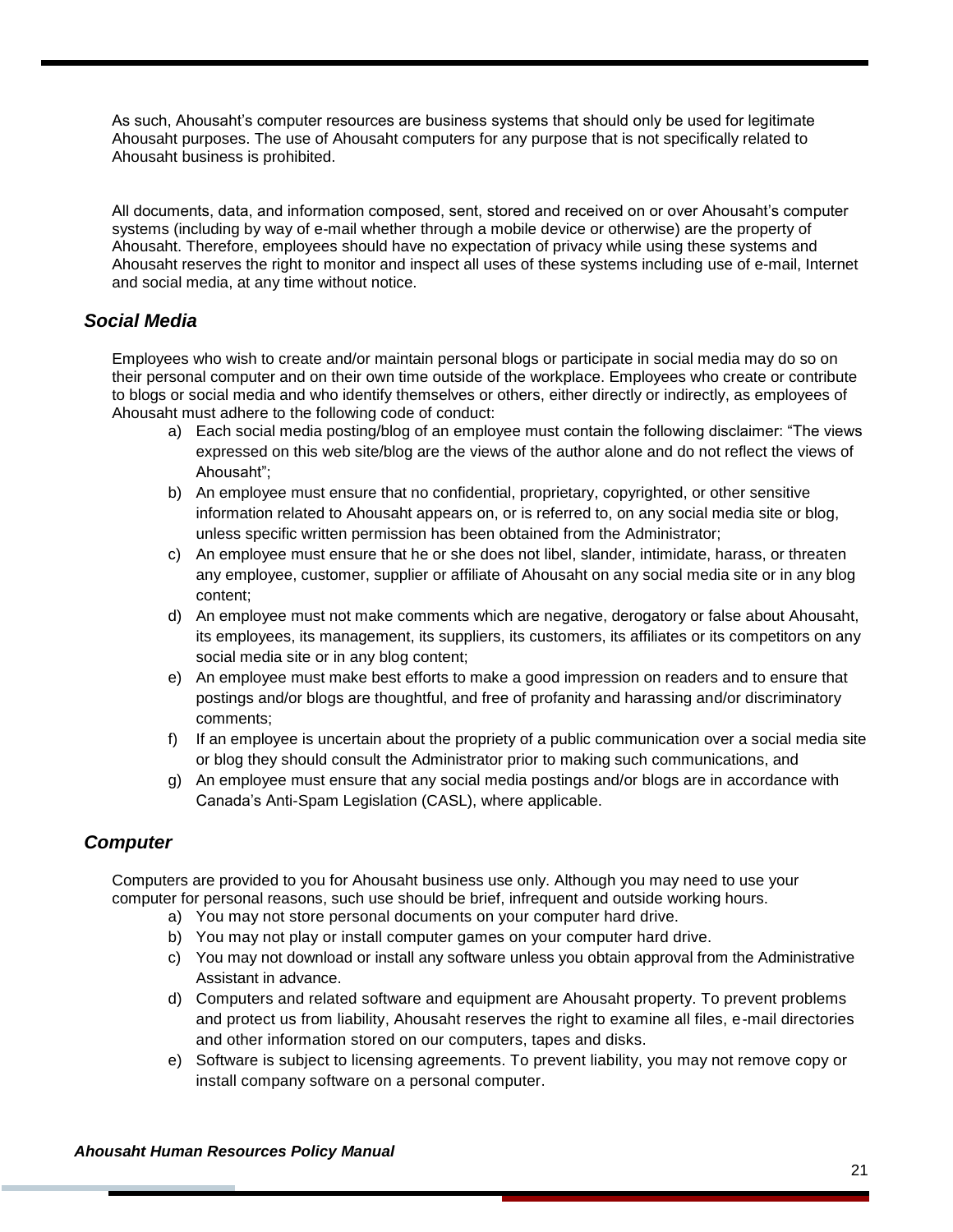- f) Always scan for viruses before opening files that are contained on a USB or downloaded from the Internet.
- g) Take appropriate steps to protect confidentiality of Ahousaht and client files.
- h) To prevent viruses, only open business-related e-mail attachments when you know what they are and that they are coming from a reputable source. Avoid opening e-mail attachments that contain wave files, video files or executable files as they may contain viruses.

#### *Internet Use*

Personal use means use that is not job-related. Personal use of the Internet during scheduled hours of work is not permitted. In general, incidental and occasional personal use of Ahousaht's Internet access or electronic communication systems during the workday is permitted as it does not jeopardize the productivity, integrity and security of Ahousaht's system and/or harm Ahousaht's reputation.

Employees may use Ahousaht's Internet services for personal improvement, outside of scheduled hours of work, provided that such use is consistent with professional conduct and is not used for personal financial gain.

Users must avoid accessing sites that might bring Ahousaht into disrepute, such as those that carry offensive material. Reasonable, incidental use of e-mail for personal purposes is acceptable, as. Messaging forums (e.g. chat rooms internet newsgroups) may be used only to conduct work-related business or to exchange technical or analytical information. Users who wish to express personal opinions must use a private Internet provider and a personal identifier.

Personal use is prohibited if it:

- Interferes with the user's productivity or work performance, or with any other employee's productivity or work performance;
- Adversely affects the efficient operation of the computer system.

Inappropriate personal internet use includes:

- Access to or downloading offensive material which includes but is not limited to pornography, hate literature or any materials which contravenes the Human Rights Act);
- Personal (non work-related) postings to Internet forums such as Newsgroups or List servers;
- Use that results in additional or incremental cost to Ahousaht; or
- Activities for personal financial gain.
- Facebook for personal use is strictly prohibited on office computers, unless a computer is specifically designated by Ahousaht for Facebook use, in which case the use of Facebook is limited to the designated computer for emergency or urgent situations only.
- Personal cell phone use for personal Facebook usage during work hours is limited to emergency or urgent situations only.

#### *No Exception to Policy*

No user should have any expectation of privacy in any message, file, image or data created, sent, retrieved or received by use of Ahousaht's equipment and/or access. Ahousaht has a right to monitor any and all aspects of our computer system including, but not limited to, sites, instant messaging systems, chat groups, or news groups visited by users of our computer system, material downloaded or uploaded by Ahousaht users, and email sent or received by users. Such monitoring may occur at any time, without notice, and without the user's permission. In addition, electronic records may be subject to the Access to Information Act and therefore, available for public distribution or may be used in litigation.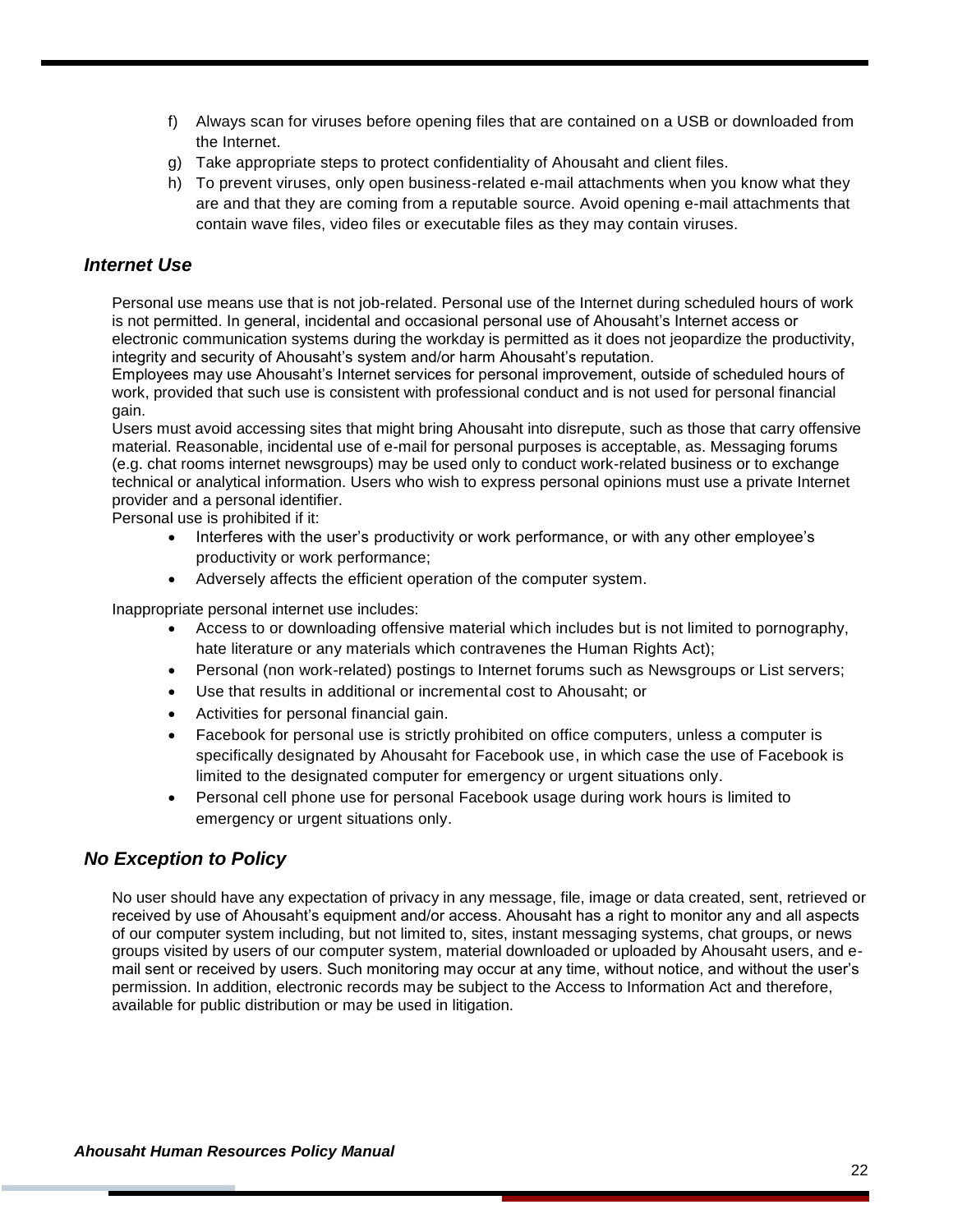#### *Prohibited Activities*

Certain activities are prohibited when using the Internet or electronic communications. Carrying out prohibited activities may lead to disciplinary action. These include, but are not limited to:

- Downloading or transmitting fraudulent, threatening, obscene, intimidating, defamatory, harassing, discriminatory, or otherwise unlawful messages or images
- Installing or downloading computer software, programs, or
- Uploading or downloading copyrighted materials or proprietary Ahousaht information contrary to policy;
- Uploading or downloading access-restricted information contrary to policy or in violation of Protection of Personal Information legislation and Ahousaht policies;
- Accessing, downloading, printing or storing information with sexually explicit content as prohibited by law;
- Sending e-mail using another's identity, an assumed name, or anonymously;
- Permitting a non-user to use for purposes of communicating the message of some third party individual or organization;
- Attempt to circumvent or subvert system or network security measures;
- Propagate viruses knowingly or maliciously.

#### *Security*

The distribution of electronic communications is difficult to control and routing mistakes can easily occur. Copies of electronic communications can be forwarded without the sender's knowledge or permission to unintended recipients. Therefore, electronic communications should be drafted and sent with at least the same level of care, professional judgment and discretion as paper memoranda or documents. Be very careful when you log on to an external e-mail account [\(e.g. telus.net,](http://e.g.telus.net/) [hotmail.com\)](http://hotmail.com/) as it may bypass the network anti-virus protection. If you must use an external e-mail account, any attachments associated with the account must be scanned for viruses.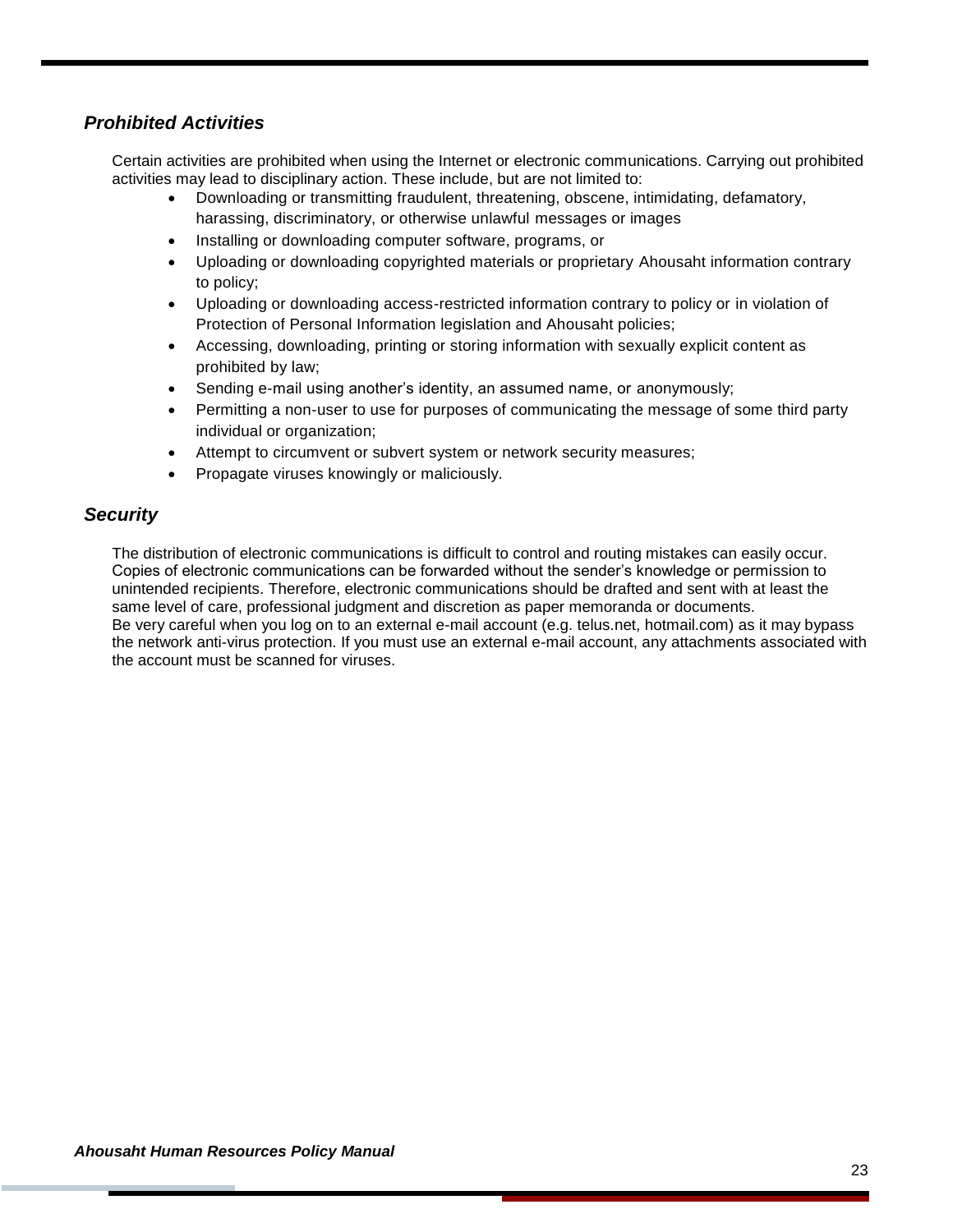### <span id="page-24-0"></span>**4.8 Dress Code**

All employees of Ahousaht are expected to dress in a business casual attire and act in a manner that projects a positive image of the organization to clients, customers, co-workers and the public.

"Business casual attire" includes jeans, casual walking shorts, casual pants, golf shirts, clean t-shirts and blouses, and casual shoes, but must remain tasteful and business-like. It does not include tank tops, overly tight active wear, short-shorts, or ripped or torn clothing.

Employees are expected to present a clean and neat appearance at all times.

### <span id="page-24-1"></span>**4.9 Office Organization and Security**

All employees of Ahousaht are expected to contribute to maintaining an attractive and safe work environment.

Employees are expected to maintain their personal work area, and general office areas, organized and professional looking at all times.

Employees should let reception know of their whereabouts and of any visitors to the office. Loitering visitors will be asked to leave the office.

### <span id="page-24-2"></span>**4.10 Confidentiality**

All communication between Ahousaht and government or community agencies shall take place under the delegated authority of either an appropriate Ahousaht representatives or the Administrator.

Information concerning a client or the affairs of Ahousaht is privileged and confidential. Employees shall not transmit any information regarding a client to another person without written authorization from the client. Release of information, when authorized, will be on a need-to-know basis.

All Ahousaht employees will respect confidentiality of information received or gained as an officer or agent of Ahousaht.

#### *Requests for Financial and Operational Information*

The Administrator is responsible for ensuring that all reports required by statute or government regulations are prepared and supplied to those agencies or individuals entitled to receive them.

Employees of Ahousaht may not disclose any financial or operational information without approval from the Administrator.

#### *Requests for Information about Employees*

Information held by Ahousaht about its employees shall be treated as confidential.

Ahousaht employees are entitled to examine their own personnel file, but not the files of other personnel.

An employee of Ahousaht may request, in writing, that personal information be supplied to an outside agency. Personal information shall not be released without prior written permission from the respective employee.

Ahousaht reserves the right to supply information about its employees to any Ahousaht or government entitled by statute to receive it.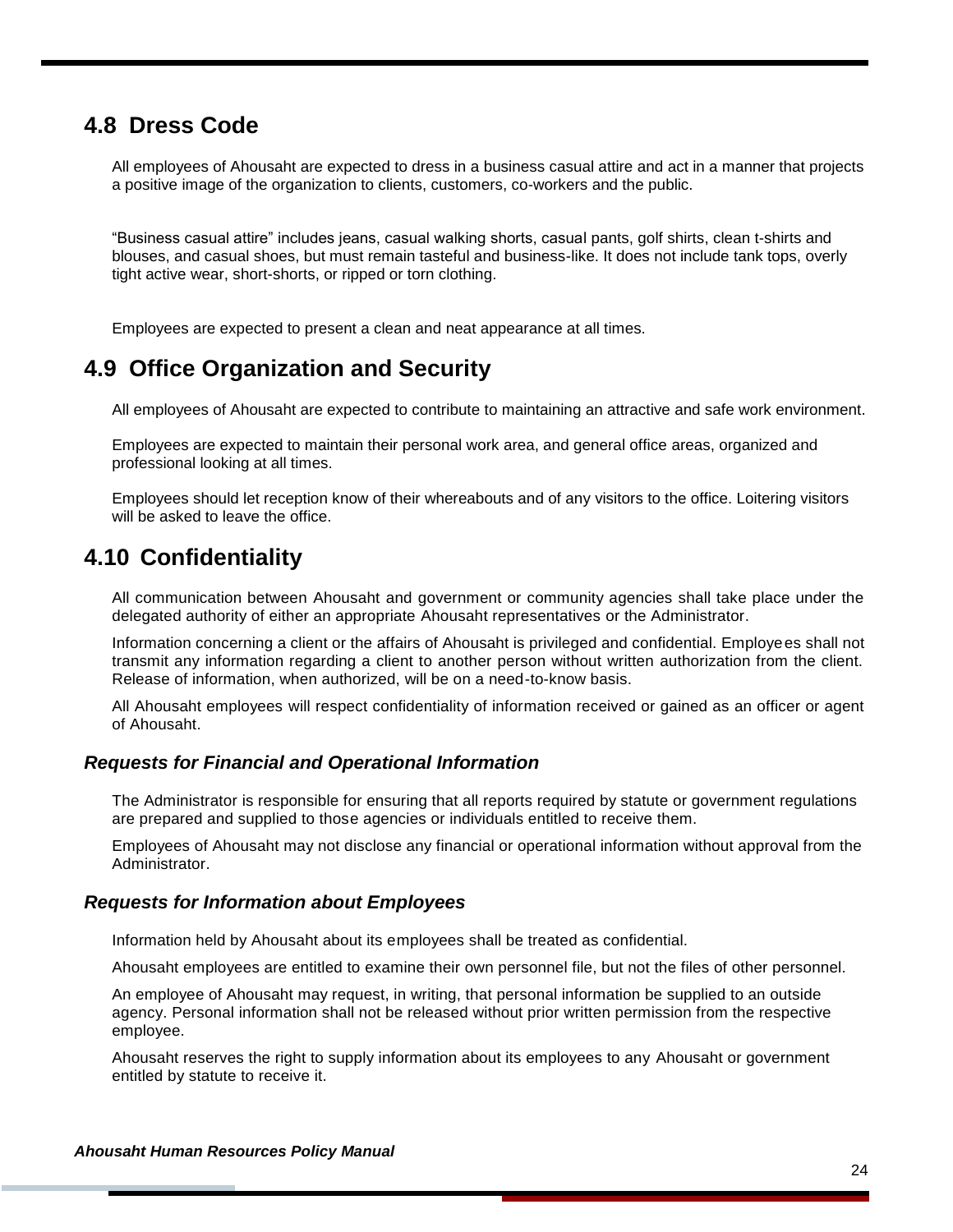#### *Procedures*

After hours of operation, all confidential information will be stored in locked cabinets in a locked room accessible only by those with authorized entry.

Every new and existing employee must sign an oath of confidentiality. An Oath of Conduct and Confidentiality Form is included in Appendix 2. A copy of signed oat shall be kept in the employee's personal file.

Intentional or unintentional violation of this policy will result in disciplinary action, which may include termination or employment.

### <span id="page-25-0"></span>**4.11 Safety and Security**

Ahousaht is committed to providing a safe and secure environment for its employees. It shall therefore pursue any reasonable action to ensure safety and security, including the enforcement of all applicable health and safety regulations, prompt action to correct unsafe conditions, and continued safety education for all concerned.

The Administrator shall ensure that all employees are informed about which employees are currently trained to administer first aid and the type of training those employees have received (e.g., emergency first aid, CPR, etc.).

All Ahousaht vehicles shall be equipped with an adequate first aid kit according to relevant Workers' Compensation Board requirements.

A satellite radio will be available to all Ahousaht employees when travel to remote areas of the territories is required.

The Administrative Team shall be responsible for assignment of all keys to Ahousaht employees. The Administrative Team shall:

- a) Ensure that all keys are marked to prevent copying
- b) Maintain a record of all keys issued, including: purpose of key issue, date of issue, and date of return.
- c) Report the loss of keys immediately to the Administrator.

#### *Maintenance*

The Administrator shall ensure proper maintenance of Ahousaht facilities. These responsibilities include, among other things, contracting and supervising janitorial help, repairs, improvements, and general upkeep.

#### *Security*

The Administrator shall contract the security services to an external contractor. This security contract shall include the installation, maintenance, and monitoring of an intruder and fire alarm system, coded security entry pad, and call alarm system. The Administrator shall review the security services contract annually, and shall take all such measures as may be necessary to maintain adequate security.

#### *Access*

Ahousaht shall be responsible for the control of and access to its facilities, equipment, and supplies. Only authorized employees and contractors shall have access to Ahousaht offices, buildings, cabinets and equipment.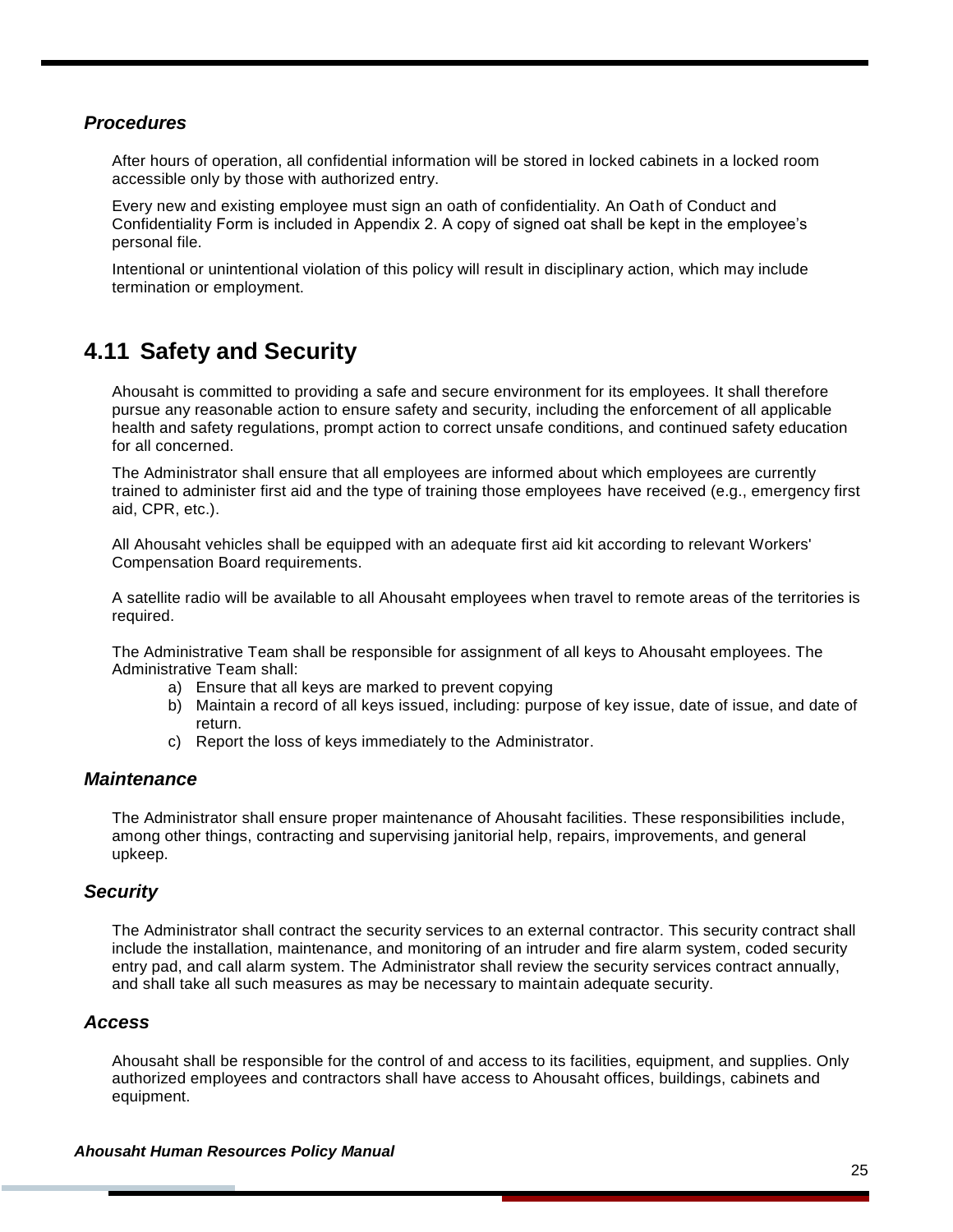Offices containing sensitive data, files, file cabinet and paperwork need to be locked up when the employee is not present.

Employees may be required, as a condition of their employment, to have continuous access to a vehicle and a valid driver's license.

### <span id="page-26-0"></span>**4.12 Disciplinary Procedures**

In the event of an infraction, necessitating disciplinary action, the Department Manager and or Administrator will exercise his/her judgement in deciding the appropriate course of action, guided by this Policy. All disciplinary action shall be recorded in the employee's permanent file.

An infraction is defined as, but not limited to:

- Disclosure of confidential information
- Insubordination
- Neglect of Duty
- Tardiness habitual over at least one month period
- Unauthorized absence
- Falsifying information on application of employment
- Being under the influence of alcohol or drugs on the job
- Falsifying records
- Theft or abuse of Ahousaht property
- Failure to perform job duties specifically listed in the employees job description

Whenever possible, Ahousaht will commit to following a progressive disciplinary approach to issues of: insufficiency, incompetence and lifestyle matters which impinge on effective work performance. This commitment does not negate, in any way, the right to dismiss an employee for Just Cause. Unless the severity of the infraction warrants the bypass of some steps, progressive disciplinary measures include:

- First Offence: A verbal reprimand by Administrator and /or Department Manager (and noted in the employees personnel file)
- Second Offence: Written reprimand and probation for six months by Administrator, Department Manager and Personnel Committee. Your performance will also be evaluated against the expectations and performance objectives outlined in your written reprimand letter.
- Third Offence: Suspension without pay for a period established by the Administrator. Suspension shall not exceed (6) six months. Conditions as set out by the Personnel Committee upon suspension must be fulfilled prior to returning to employment
- Dismissal

All employees have the right to appeal any disciplinary action that is recorded in his/her permanent file. Such appeal will take form of a written appeal to the Personnel Committee within (3) three working days, stating the grounds of the appeal and the rationale behind the appeal. The employee must also appear in front of the Personnel Committee for that appeal to be heard.

Employees having complaints or questions regarding their jobs, wages, hours, or working conditions can bring it up in person in an interview, or in writing to the attention of the Department Manager, or in an employee meeting.

If this procedure is not satisfactory to the employee he/she should then direct his/her grievance to the Administrator.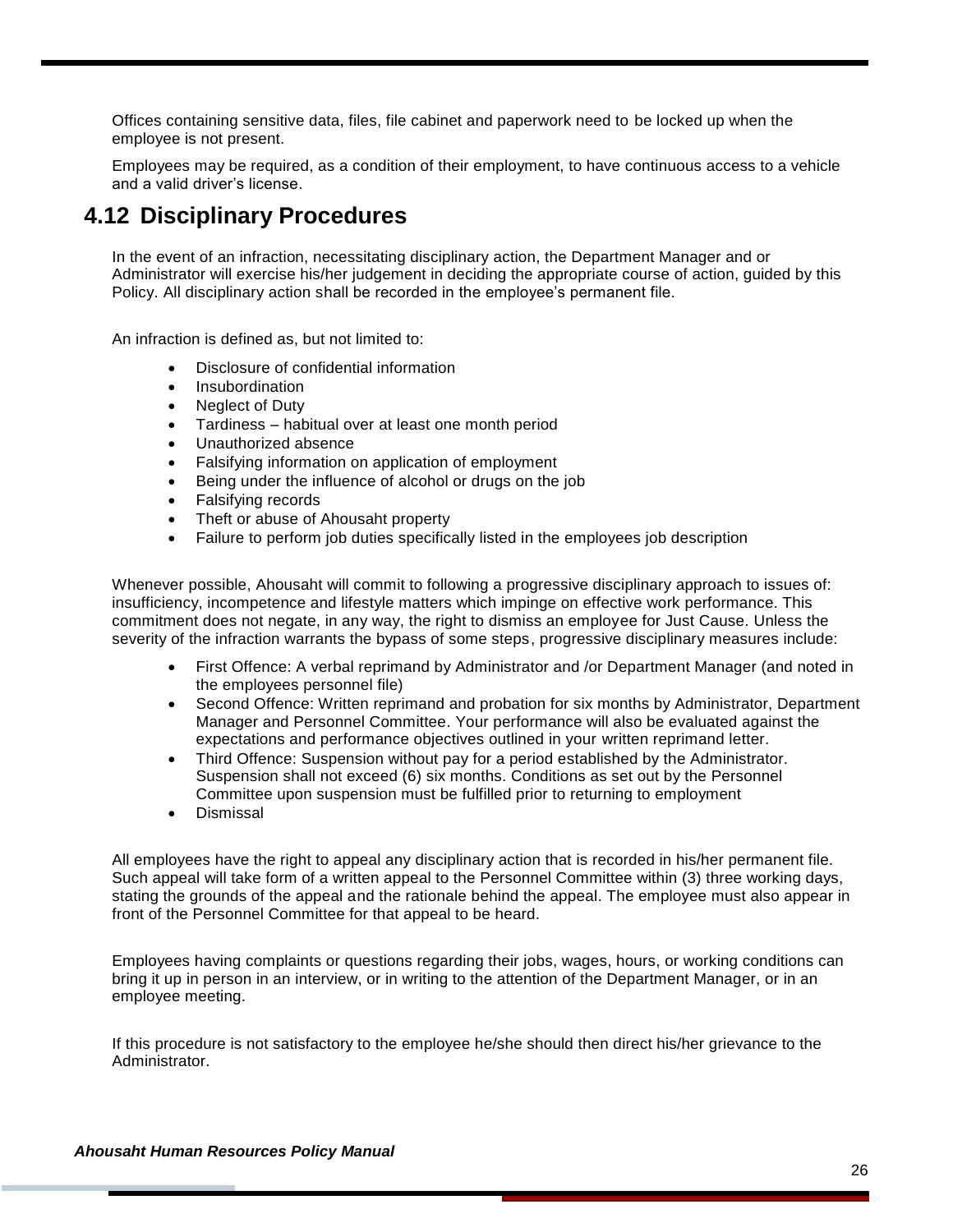If this procedure is not satisfactory to the employee he/she should then direct his/her grievance to Personnel Committee

#### *Complaint of Criminal Wrong-Doing*

Should a complaint be received that an Ahousaht employee has participated in criminal misconduct on the job that could result in immediate suspension or dismissal, as listed under this section, an incident report must be prepared immediately by the employees' immediate supervisor. This report should describe the date, time, and nature of misconduct that the employee is alleged to have participated in, including identifying witnesses to the misconduct.

Once the employee's immediate supervisor completes an incident report, the report is to be immediately reviewed by the Administrator. Should the incident report clearly indicate that the complaint appears to have merited police intervention, the Administrator will contact the RCMP and provide them with a copy of the incident report.

Written notice of suspension will be given to the employee alleged to have committed the offence. The written notice will explain that the complaint has been received and should specify the employee's alleged offence. The notice issued should also state that an RCMP investigation is being conducted into the complaint and alleged offence. The notice will also state that the suspension is not an admonishment of the employee's guilt or innocence and that the employee will either be reinstated, or an adequate level of discipline affected, if so warranted.

### <span id="page-27-0"></span>**4.13 Absenteeism and Lateness**

Absence is defined as the failure to report for work or to remain at work as scheduled; this includes late arrivals and early departures as well as absences for an entire day.

All employees are required to show up for work as scheduled. If for reason they are unable to attend wor k, employees must phone in by 9:00 a.m. advising the employee's immediate supervisor.

All employees are expected to arrive at their workstations at their scheduled time. When employees anticipate that they will be late or absent, they should telephone their immediate supervisor to report the circumstances, advising how late they may be or how many days they may be absent. The supervisor will notify Personnel and Payroll as to whether the lateness or absence is excused or unexcused and whether to pay or not to pay.

Failure to request advance approval or to report absence or lateness will result in the absence being recorded as unexcused and subject to disciplinary measures.

Tardiness is not acceptable as it affects the environment in the office and shall be dealt with on a progressive scale of discipline as set out below.

An employee who fails to call in for three consecutive days to report an absence shall be considered to have voluntarily terminated employment at Ahousaht.

Employees with above average absenteeism as determined by the Administrator may be required to document the reasons, including providing a doctor certificate, upon returning to work from an unexcused absence. An employee must report to his are her immediate supervisor and disclose the reasons for the absence. If the reason is not acceptable, the employee may be disciplined in accordance with the following schedule:

- a) First unexcused absence A verbal warning
- b) Second unexcused absence A written warning
- c) Third unexcused absence Three-day suspension without pay.
- d) Fourth unexcused absence Ten days suspension without pay.
- e) Fifth unexcused absence Termination

The same schedule applies to unexcused lateness or leaving work early.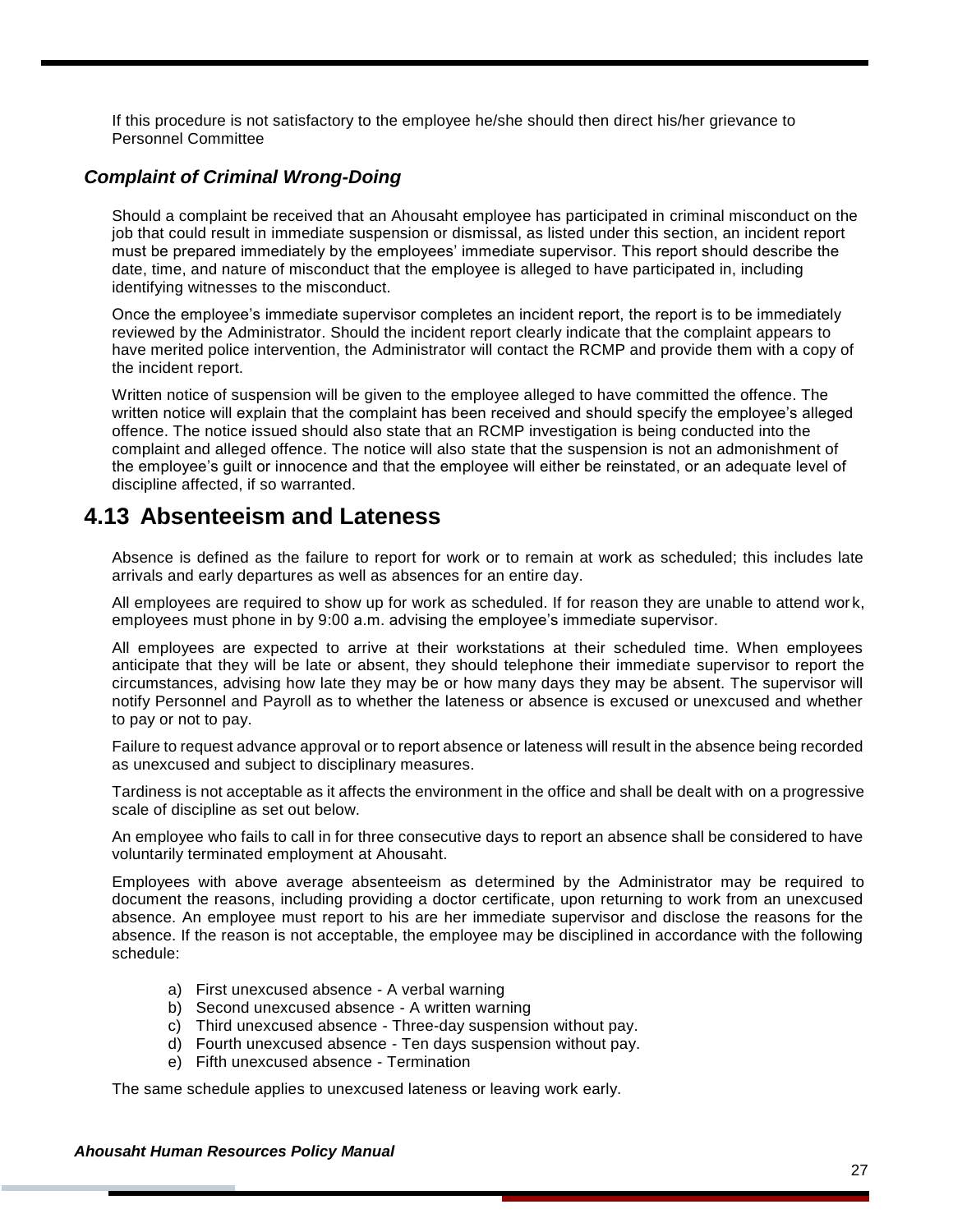Alcohol and Drug Related Absenteeism will be subject to disciplinary measures as outlined in section *4.12 Disciplinary Procedures* of this policy.

## <span id="page-28-0"></span>**5 Leave from Duty**

### <span id="page-28-1"></span>**5.1 Annual Leave (Vacations)**

Employees Annual Leave will be for the period of April 1st, to March 31st, based on their employment record for the previous fiscal year, adjusted for sick days used and non-working days.

New employees will earn vacation entitlement based on their months of employment in the current fiscal year, at the rate of .8333 days per month (two (2) weeks entitlement per 12 months employment).

| <b>COMPLETED YEARS</b> | DAYS PER YEAR |
|------------------------|---------------|
| 1 - 2                  | 10            |
| $3 - 5$                | 15            |
| ճ - 9                  | 20            |
| $10 + \text{years}$    | חר            |

If you are a full-time employee, we will grant you paid vacation time as follows:

Employees that have been granted more than 30 days of vacation per year prior to the effective date of this policy are considered grandfathered in terms of vacation entitlement and will not see their granted vacation time reduced.

Leave can be requested after (6) six months of employment.

An employee wanting to take their annual leave must fill out absentee/leave form ideally two weeks in advance and submit to the Department Manager who will bring recommendation to the Administrator for final approval.

While we will make every effort to accommodate your vacation requests, the timing of your vacation is always subject to your Supervisor's approval. Employees are expected to schedule annual leave at a time that is convenient to the employee and program area/department in such a manner so as to minimize disruption in service to the department.

It is in everyone's best interests that you be well rested and able to work productively. Therefore, we encourage you to take your vacation time when you have earned it. Accrued Annual Leave that is not taken in the year it is accrued must be taken within the first (10) months of the next "vacation year." All employees must take annual leave, as prescribed, accrued annual leave shall not be paid in equivalent cash value to the employee.

If a statutory holiday occurs during your vacation, it is not counted as a vacation day.

Vacation days cannot be converted to sick days or bereavement leave once your vacation leave has started.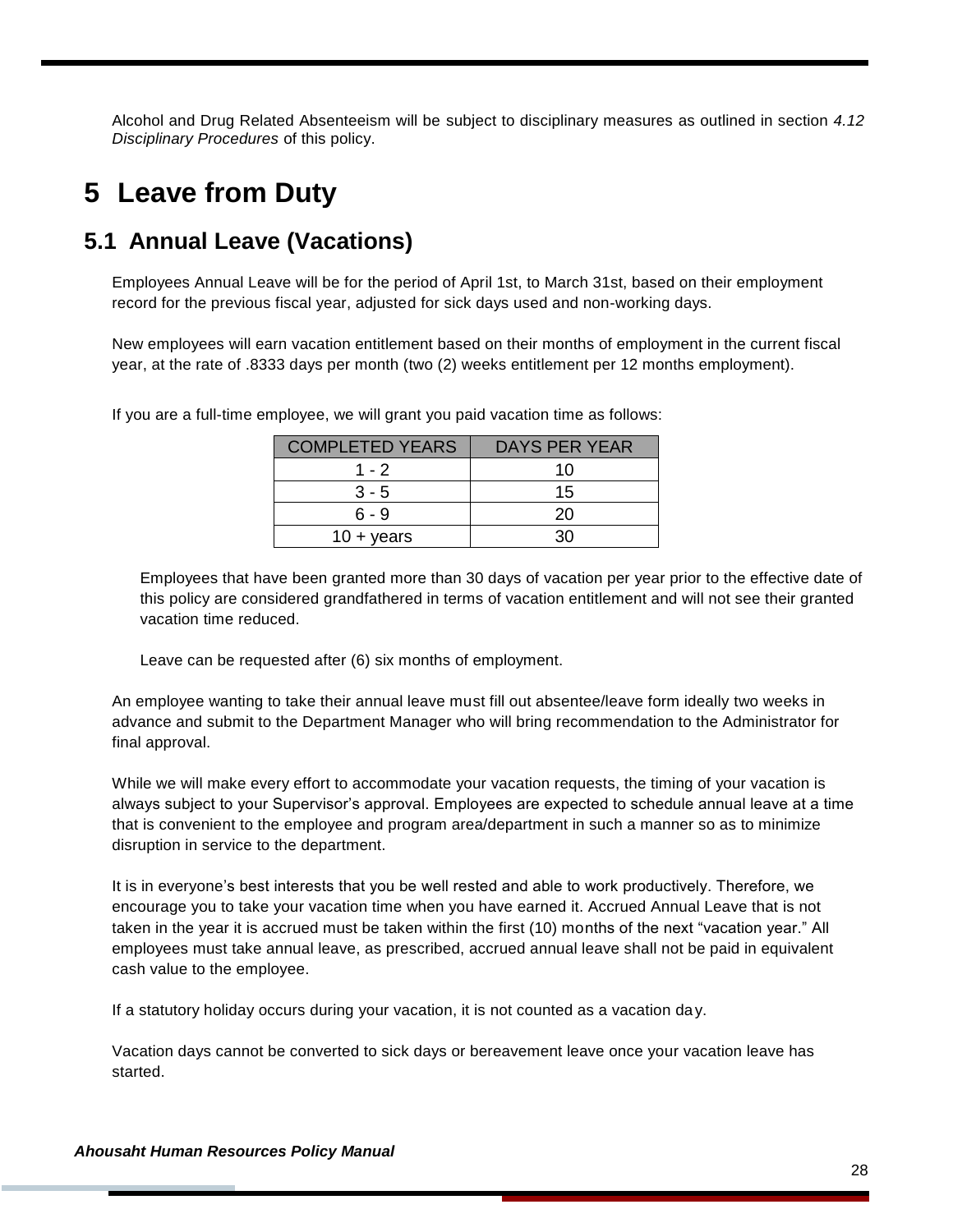### <span id="page-29-0"></span>**5.2 Sick Leave**

All full-time employees are entitled to accrue sick leave at a rate of 1  $\frac{1}{2}$  days per month.

Sick leave may be used for personal illness or injury or that of a family member.

Sick leave credits shall not be paid in cash to employees upon termination of employment

An employee cannot borrow against future sick leave credits. Salary will be deducted if an employee takes more sick leaves that he/she has accrued.

A doctor's certificate is required after your third consecutive sick day and may be requested by your Supervisor at any time.

Please keep in contact with your Supervisor to advise of your progress and expected date of return.

If an absence extends beyond three weeks you must contact the Administrator to make arrangements to apply for Long Term Disability.

In accordance with the Canada Labour Code, an employee who has three or more consecutive months of continuous employment may not be disciplined, demoted, laid off, suspended or dismissed because of absence due to illness or injury, provided the absence does not exceed 17 weeks and the employee provides Ahousaht with a doctor's certificate certifying that the employee was not able to work during that period. The employee may use any accumulated sick leave pay to go towards the 17 week period, otherwise, the leave period is unpaid. Seniority accumulates, and pension and benefit plans, would continue to be in force during the absence provided the employee pays any normally required contributions. Ahousaht is not required to continue wage payments during sick leave but will maintain contributions to health and disability benefit plans in at least the same proportion as if the employee were at work.

A maximum of 1.5 days of sick leave may be carried over at the end of the year.

### <span id="page-29-1"></span>**5.3 Leave of Absence**

The Administrator, with the recommendation from the Department Manager, may grant an employee leave without pay for a period not exceeding (2) two weeks.

A request for a period more than (2) two weeks requires the approval of the Ahousaht Personnel Committee.

You are only eligible to apply for a leave of absence if you are a full-time employee and have completed your probationary period.

You may not take more than one leave of absence in a three-year period.

Your proposed leave of absence must be approved by your Supervisor.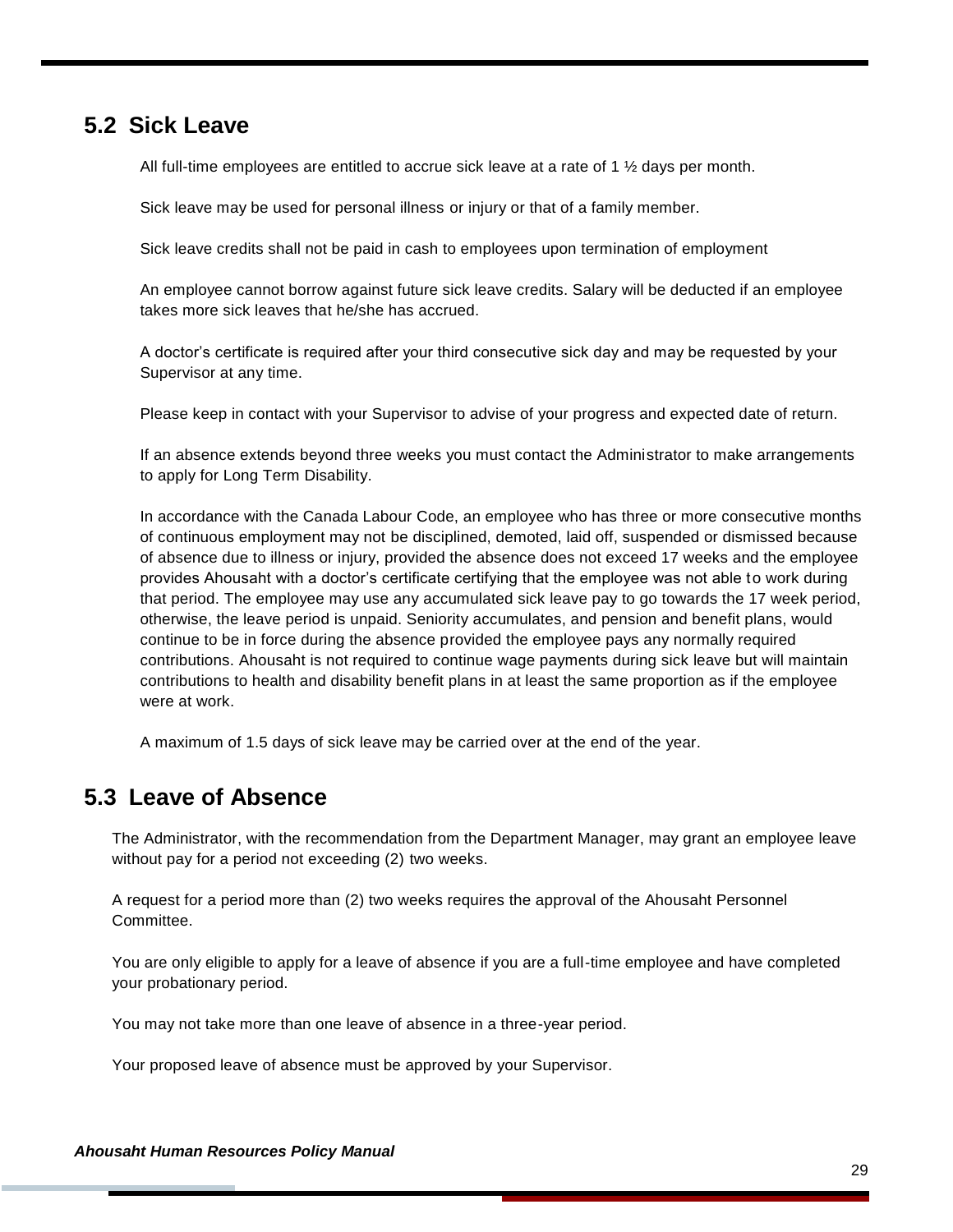We need to receive your application at least 60 days prior to the proposed absence, unless there are extenuating circumstances.

Your application will be considered on an individual basis. Although we will attempt to accommodate your request, there may be times when we will be unable to allow you to take a leave.

We will consider the following factors in deciding whether or not to grant you a leave of absence:

- a) the reason for the leave
- b) the length of the leave
- c) the availability of other options, such as vacation or personal days
- d) any previous leaves of absence you have taken
- e) the availability of a suitable replacement(s)
- f) the extent of your workload and the overall workload of Ahousaht during your planned absence
- g) the time of year

If you fail to return to work when your leave expires and you have not obtained approval to extend your leave, we will consider you to have resigned from your employment, without further obligation to you.

Nothing in this Policy shall prevent an employee from claiming sick leave for absences from work due to illnesses.

### <span id="page-30-0"></span>**5.4 Maternity Leave, Parental Leave and Adoption Leave**

In accordance with the Canada Labour Code, an employee who is pregnant or nursing may request that Ahousaht temporarily modify her job duties or reassign her to another job, where reasonably practicable, if continuing any of her current duties may pose a risk to her health or that of the fetus or child. A physician's certificate indicating how long the risk is likely to last, and what activities or conditions should be avoided, is required.

An employee who has worked for Ahousaht for at least six months is entitled to up to 17 weeks of unpaid maternity leave to have her child. Additional parental leave of up to 37 weeks is available to natural or adoptive parents, if each has worked for the same employer for at least six months and has or will have care and custody of a child. The combined maternity and parental leaves cannot exceed 52 weeks.

If the child is hospitalized during the employee's maternity or parental leave, the employee can request to have the leave interrupted. Also, while on parental leave, an employee may interrupt the leave in order to take other statutory leaves.

The employee must provide Ahousaht written notice at least four weeks before beginning either maternity or parental leave. The notice must advise Ahousaht of the intended length of leave.

For maternity leave, the employee must also provide Ahousaht with a certificate from a qualified medical practitioner confirming that she is pregnant.

The 17-week maternity leave may be taken any time during the period that begins 11 weeks before the expected date of delivery and ends 17 weeks after the actual delivery date. Parental leave may be taken any time during the 52-week period starting the day the child is born or the day the child comes into the employee's care.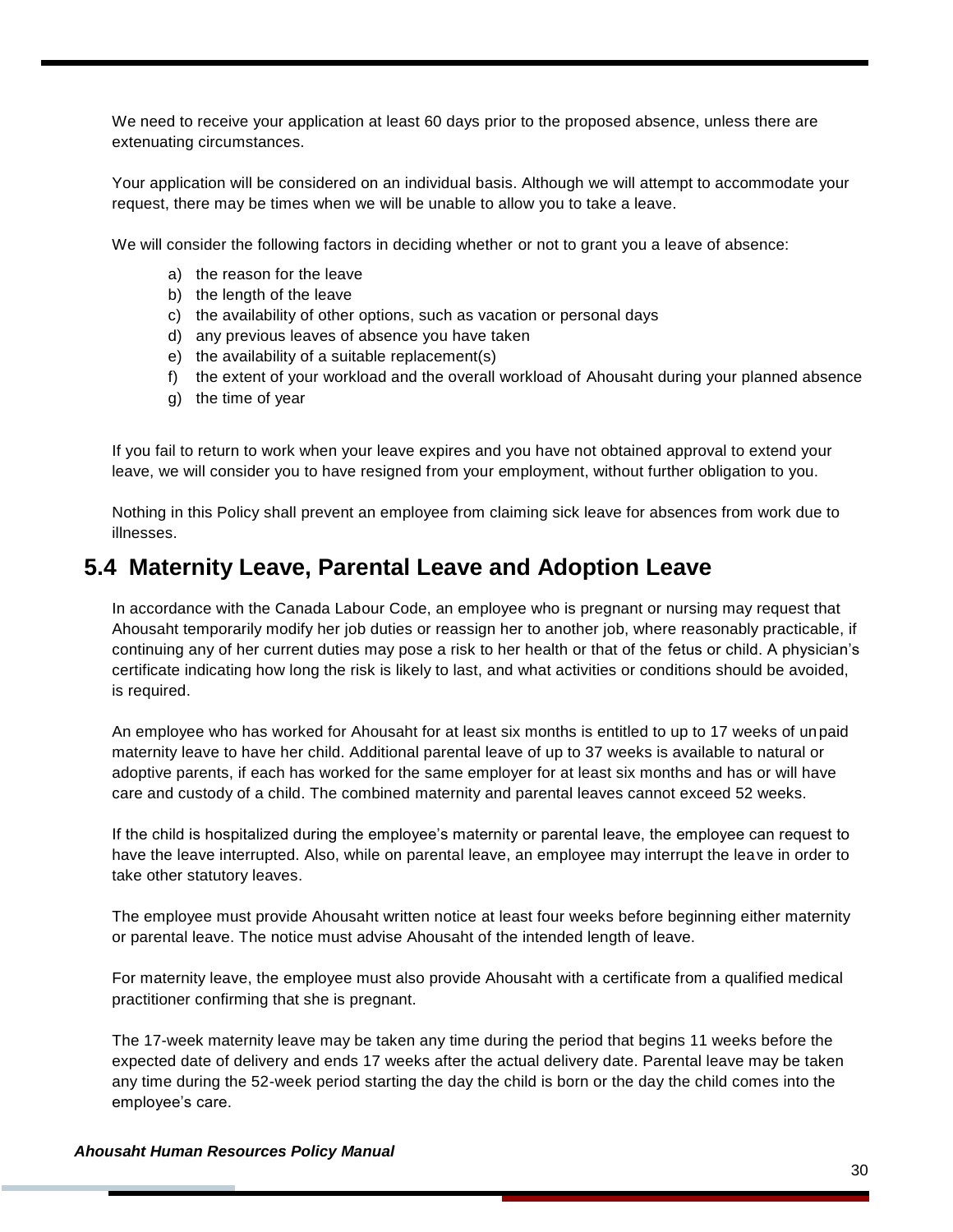An employee giving birth or an employee whose spouse is giving birth shall also be granted three (3) days of paid leave on the days surrounding the birth of the child plus two (2) additional days of paid leave if required for travel out of the area relating to the birth where such travel is certified necessary by the attending physician.

In the case of an adoption, a full-time employee who has been employed for at least six months may be given one (1) day of paid leave to facilitate proceedings. Two (2) additional paid days of leave may be provided for travel where necessary, at the discretion of the Chief Executive Officer. A copy of the adoption document must be provided to the Tribal Council. Adoption leave should be applied for at least two (2) weeks prior to the day of commencement.

Following the expiration of the maximum 52 weeks of maternity/parental leave plus one additional full week of continued absence, the employee will be deemed to have abandoned the position and the position shall be declared vacant unless some other leave is applied for by the employee and approved by the Council.

### <span id="page-31-0"></span>**5.5 Bereavement Leave**

Every employee is entitled to leave with pay in the event of a death in their immediate family. The bereaved employee is entitled to no more than five (5) days paid leave. When staff must travel a distance of 400 kilometers or more to attend the funeral, you are entitled to an additional two (2) days travel time with pay, if pre-approved by the Administrator.

Immediate family includes:

- a) Spouse, which includes a same sex or common-law partner
- b) Your mother or father or stepmother or stepfather
- c) Your spouse's mother or father or stepmother or stepfather
- d) Your children or step children
- e) Your grandchild
- f) Your brother or sister, stepbrother or stepsister
- g) Your grandmother or grandfather
- h) Any relative permanently residing in the employee's household

You will not be paid for bereavement leave if it falls on a vacation day, statutory holiday or other scheduled day off work.

Bereavement leave requests must be made to the employee's immediate supervisor. You are reques ted to fill out the proper leave forms and have them approved by the supervisor.

#### *Other Bereavement Leave*

An employee who suffers the loss of a loved one other than a person defined as an immediate family member may request time off.

For absences due to the death of a relative, other than a member of your immediate family, you will be allowed a maximum of two days funeral leave with pay. Relatives are considered to be your cousins, aunts or uncles, foster parents and other in-laws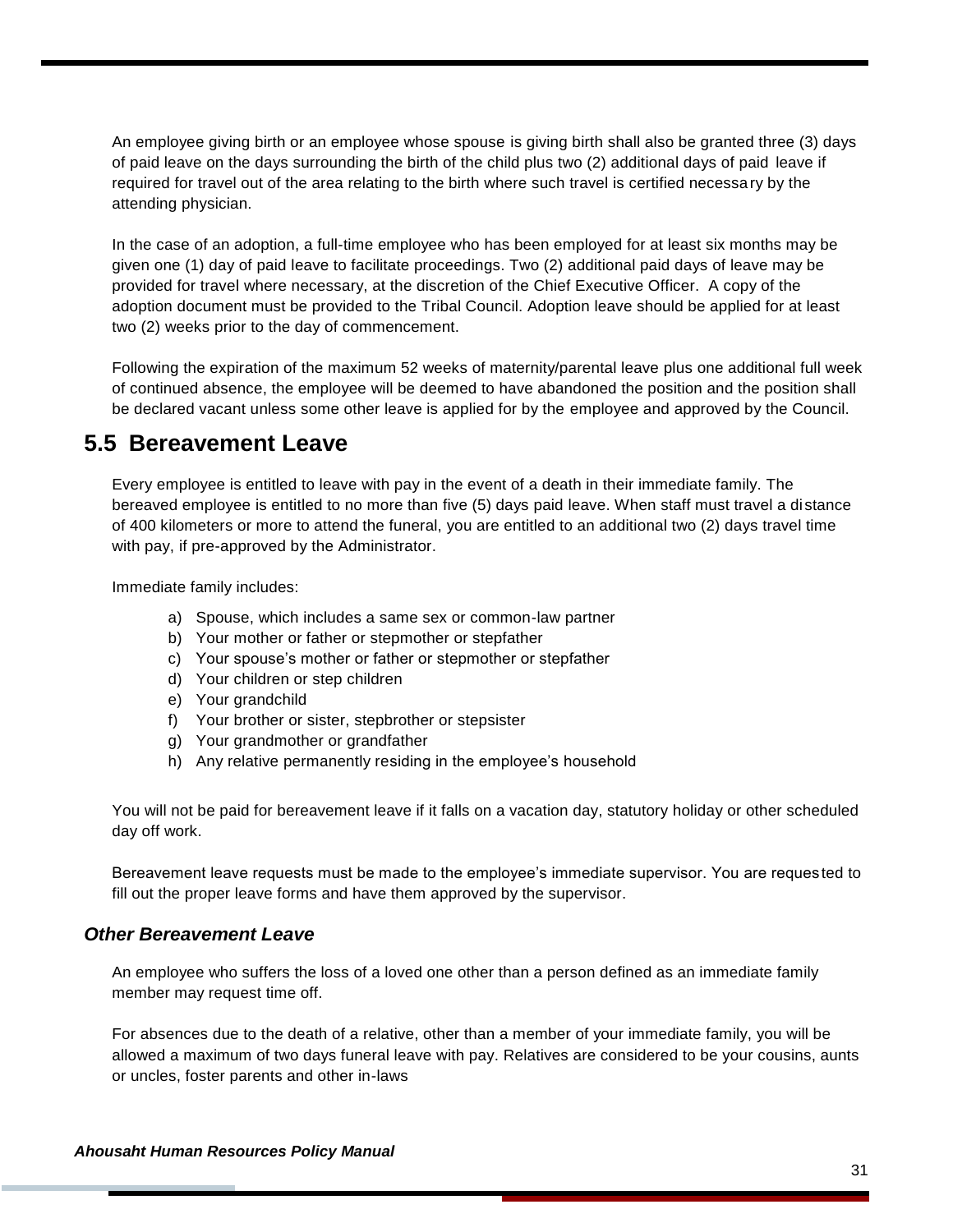Ahousaht may grant up to one (1) day unpaid leave for staff members to attend other funerals. These will be determined on a case by case basis.

Extended leave may be granted and will be leave without pay or banked and/or vacation time can be utilized. Time off in other cases shall be taken off without pay, with the approval of the Department Manager and/or administrator

#### *Funerals in Ahousaht*

As a gesture of respect for the families of the deceased, the Administration office will be closed

- a) For the period of time upon arrival of the casket in Ahousaht and;
- b) On the day of the funeral until the end of the service and meal. Offices will re-open after these activities.

This time is not considered leave from work. At those times, employees have the option to attend the funeral, stay in the community or attend to their work duties. Using this time for any other purpose is considered an unauthorized absence and is subject to appropriate disciplinary measures.

### <span id="page-32-0"></span>**5.6 Leave Related to Death and Disappearance**

In accordance with the Canada Labour Code, an employee, whose child is under 18 years of age and has disappeared or died as a result of a probable crime, is eligible to take up to 52 weeks of unpaid leave in the case of a missing child and up to 104 weeks of unpaid leave if the child has died.

An employee is not entitled to the leave of absence if the employee is charged with the crime or it is probable, considering the circumstances, that the child was a party to the crime.

If two or more children of an employee disappear or are murdered as a result of the same event, the employee is eligible for only one leave of 52 or 104 weeks respectively. However, if two or more children of an employee disappear or are murdered as a result of different events, the employee will be eligible for separate leaves with respect to each affected child.

An employee may interrupt the leave in order to take sick leave or work-related illness and injury leave.

### <span id="page-32-1"></span>**5.7 Court Leave**

We recognize that there may be times when employees will be required to attend legal proceedings. This policy provides guidelines on how we will handle absences for such proceedings.

Paid court leave may be granted to an employee regardless of seniority, where that employee is required to serve as a juror or attend as a witness in a legal proceeding or appear in court as an official delegate of Ahousaht.

Where an employee is required to appear in court on personal matters, either as a Plaintiff or Defendant, leave of absence shall be without pay.

We expect you to notify us as soon as you receive a subpoena or summons so appropriate arrangements can be made.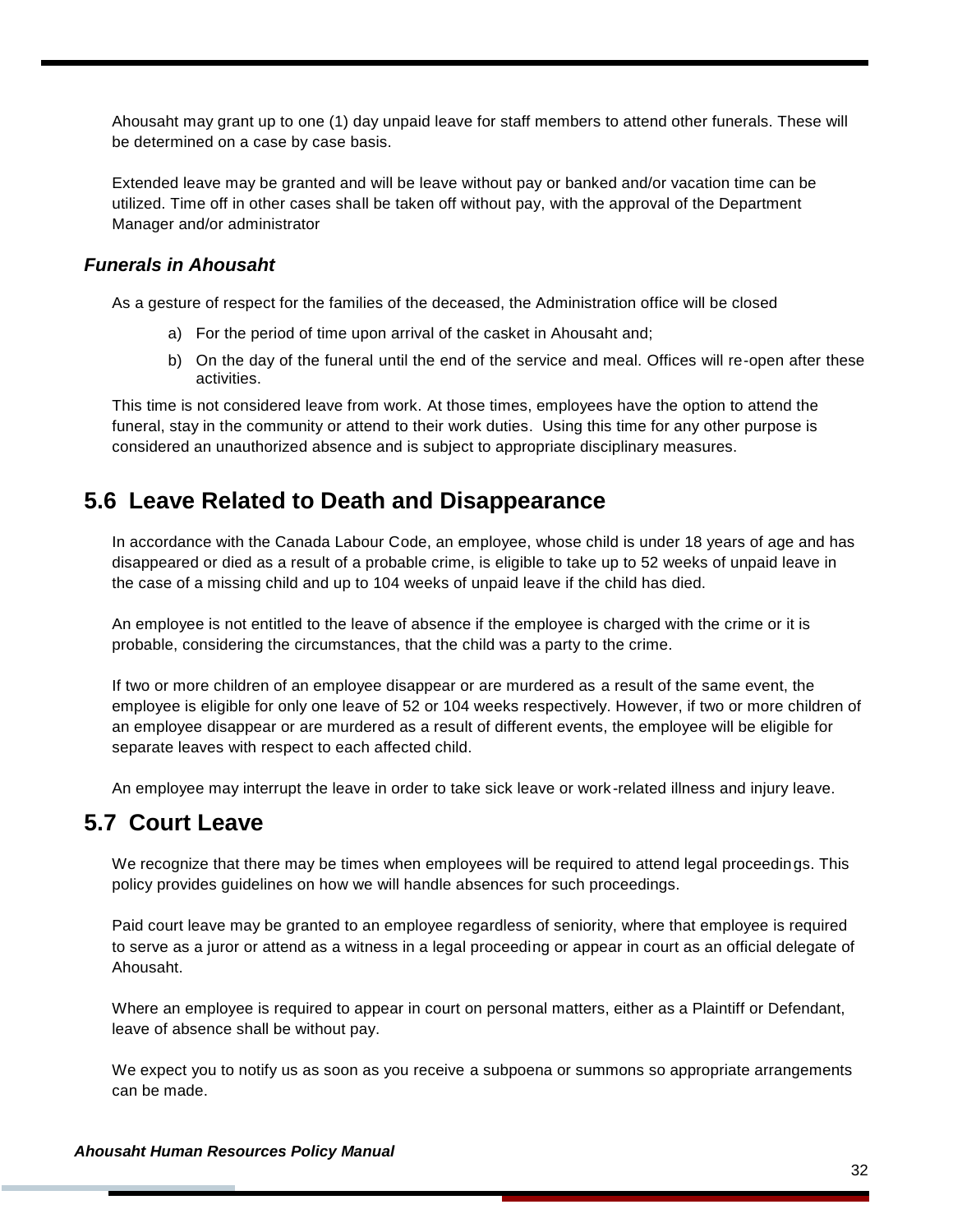You will be required to provide proof of your absence, including a copy of the subpoena or summons and produce such proof to your immediate supervisor.

We expect you to return to or come into work on any day in which your attendance in a legal proceeding is required for fewer than half of your regular working hours.

When an employee is called for Jury duty, that employee may be released for adequate time to fulfill his or her obligation. During the period of jury service, Ahousaht will pay the difference between the employee's normal earnings and the amount received for jury service.

### <span id="page-33-0"></span>**5.8 Education Leave**

Education Leave with or without pay may be granted to a full-time or a probationary employee for a specified period of time. Such leave must be approved by the Administrator in advance of the leave being taken. The education must be of value to the employee in his/her present position or prepare the employee for future advancement within Ahousaht. The maximum amount of leave will be limited to 2 years.

### <span id="page-33-1"></span>**5.9 Compassionate Leave**

In accordance with the Canada Labour Code, for a serious family member illness, employees are entitled to up to eight weeks of unpaid compassionate care leave to provide care and support to a gravely ill family member. A certificate is required from a qualified medical practitioner, stating that the family member has a serious medical condition with a significant risk of death within 26 weeks.

In accordance with the Canada Labour Code, an employee, whose child is under 18 years of age and is critically ill, is eligible to take up to 37 weeks of unpaid leave to provide care or support to this child.

If two or more children of an employee are critically ill as a result of the same event, the employee is eligible for only one unpaid leave of 37 weeks. However, if two or more children of an employee are critically ill as a result of different events, the employee will be eligible for separate unpaid leaves with respect to each affected child.

An employee may interrupt the leave in order to take sick leave or work-related illness and injury leave.

### <span id="page-33-2"></span>**5.10 Voting Leave**

All employees who are eligible to vote in Council, Provincial or Federal election, and whose name appears on the voter's list shall be eligible for voting leave.

An employee will be provided with sufficient time off to allow them three (3) hours prior to polls closing to vote in a Federal election.

An employee will be provided with sufficient time off to allow them three (3) hours prior to polls closing to vote in a Provincial election.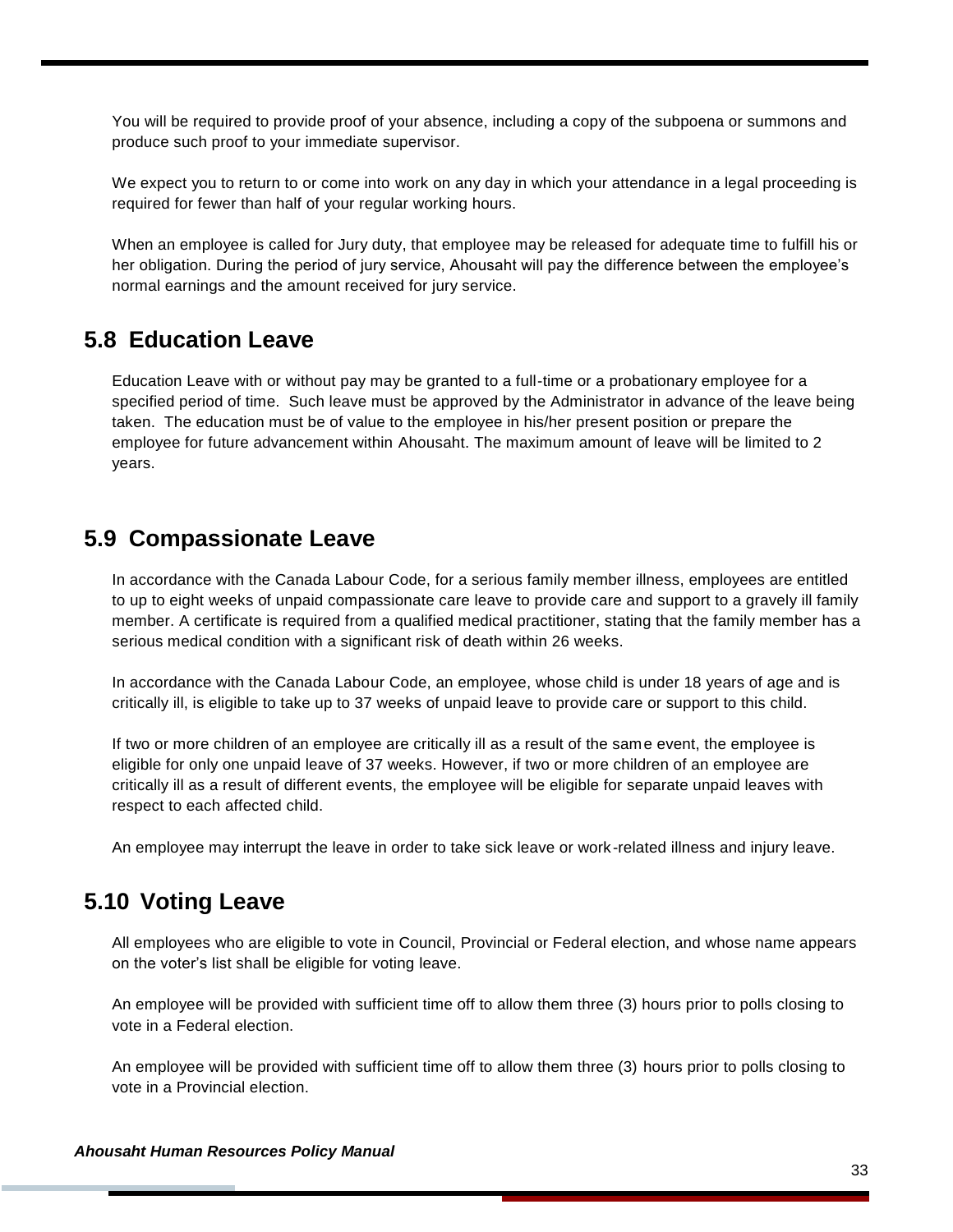Should an employee be scheduled to work away from the election poll, through a prior commitment to Ahousaht, that employee will be required to utilize his/her proxy vote provision.

### <span id="page-34-0"></span>**5.11 Emergency Leave**

Emergency leave with pay may be granted due to extreme natural disasters which prevent an employee from reporting to work.

Such leave must be requested in writing to the Administrator and approved by the Personnel Committee.

Approval is on a case by case basis.

### <span id="page-34-1"></span>**5.12 Employee leave to attend addiction treatment**

Employees should voluntarily request leave to attend treatment. However, Ahousaht may be the initiator in pursuing such action with the employee.

The employee must identify the treatment plan he/she wishes to pursue. The plan must include posttreatment support services, i.e. Alcohol and Drug counselling.

Requests must be in writing and shall be presented to the employee's immediate Department Manager who shall review details with the employee. The Department Manager shall immediately forward the written request to the Administrator who shall present to the Ahousaht Personnel Committee

Requests for Leave of Absence to attend treatment may be for "Leave with Pay" or "Leave without Pay".

Leave of absence without Pay shall mean suspension of pay to the employee for the duration of the absence, but shall protect the employee's position until his/her return from treatment.

Leave of absence with Pay shall mean; the employee shall first use all his/her entitlement to vacation and sick days; after exhausting those days, the employee's earnings will be reduced to (1/2) half pay for the remainder of the treatment period. The maximum allowable treatment period is 6 weeks. Upon approval, the employee may take a longer time away from work to continue to receive treatment, but this time will be unpaid.

<span id="page-34-2"></span>Employee may only use this policy once every three years. If the employee requires treatment within the three year period, any time off will be unpaid, unless the employee wishes to use any accumulated vacation or overtime hours.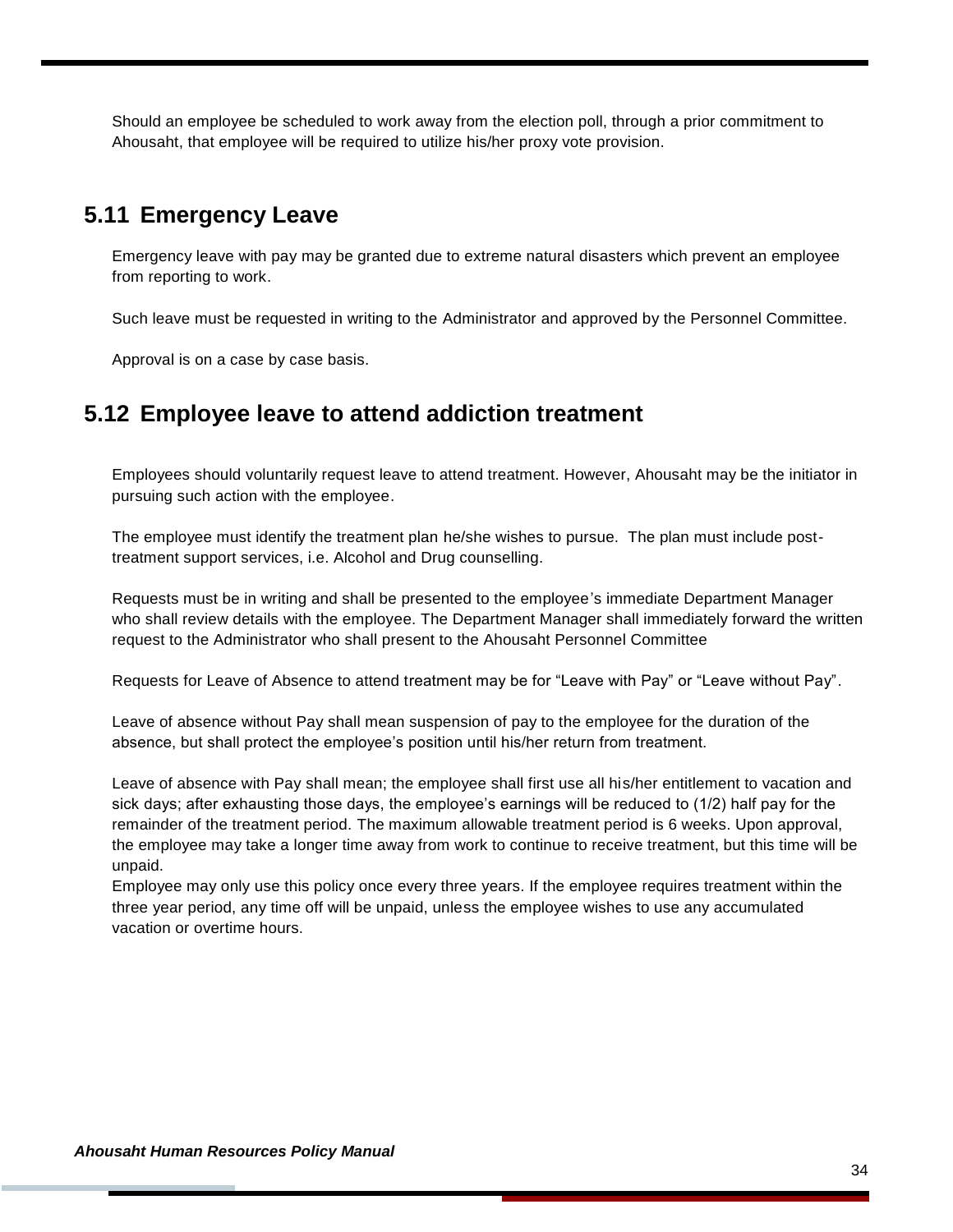### **5.13 Statutory Holidays**

The following thirteen days shall be recognized by Ahousaht Administration as Statutory Holidays.

- a) New Year's Day
- b) Family Day
- c) Good Friday
- d) Easter Monday
- e) Victoria Day
- f) Aboriginal Day
- g) Canada Day
- h) BC Day
- i) Labour Day
- j) Thanksgiving Day
- k) Remembrance Day
- l) Christmas Day
- m) Boxing Day

If any of the following holidays fall on either a Saturday or Sunday, the previous Friday or following Monday shall be observed as a holiday.

To qualify for paid public holidays, you must: have worked for Ahousaht at least 30 calendar days and received wages for fifteen of the 30 days prior to the statutory holiday.

Labour Standards states that "Employees who are required to work on a general holiday shall be paid, in addition to their regular rate of wages for that day, at a rate equal to one and a half times the regular rate of wages for the time worked on that day. However, if they are employed in a "continuous operation" they may be paid as above or the employer may choose to pay them at their normal rate for the hours worked on the holiday, provided they grant the employee a holiday with pay at some other time. Managers and professionals must be given a holiday with pay at some other time."

If you're casual, the special legislated calculation applies. It is as follows:

- When you have worked fifteen or more of the last 30 workdays then your total wages (excluding overtime) for that 30 day period are divided by the total number of days worked
- When you have worked less than fifteen days in the last 30 workdays then your total wages for those 30 days are divided by 15. Payroll will include all wages and holiday pay in your cheque.

If a statutory holiday falls during your annual vacation you will receive an extra day of vacation or another paid day off at a mutually agreeable time later in a year

If you are on a leave of absence or maternity leave or parental leave your employee entitlement to statutory holidays is forfeited unless you worked fifteen days of the last 30 days previous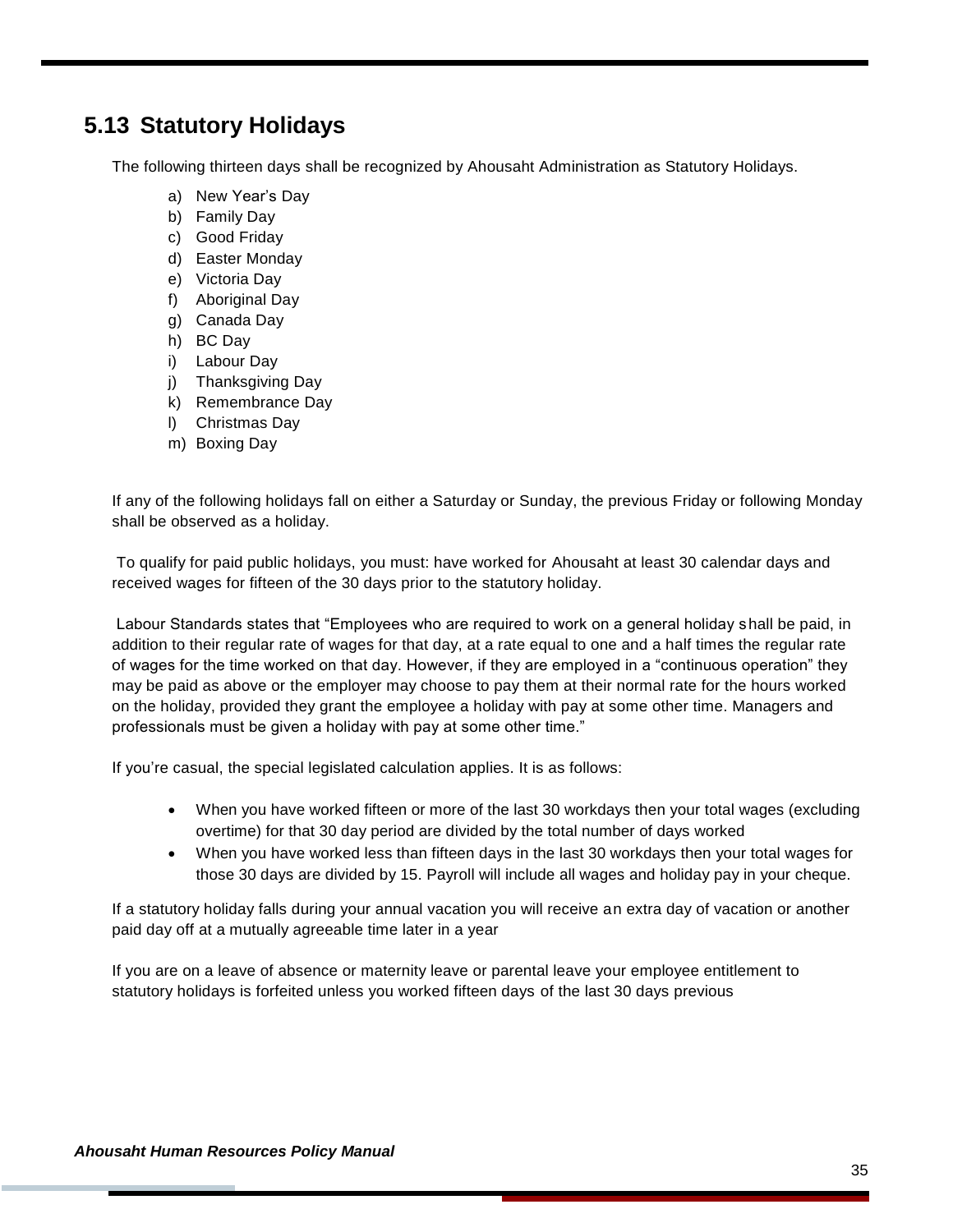## <span id="page-36-0"></span>**6 Termination of Employment**

#### *Termination*

Ahousaht administration initiates involuntary separation for one of the following reasons:

- Lack of funds or the termination of a program.
- Abandonment Absence from the job for more than (3) three days without notice to the Ahousaht administrator, before 4:00 pm on the third days of absence.
- Cause limited to employee conduct listed as reasons for disciplinary actions.

If we terminate your employment without having legal cause to do so, we will provide you with a fair and appropriate severance package.

An employee who has completed a minimum of three consecutive months of employment is entitled to one week's written notice. If you have a minimum of one year of employment; two weeks written notice; and, after three years, three weeks written notice for each additional year of employment to a maximum of eight weeks.

Employees shall be given a minimum of (1) one week written notice when a separation is due to lack of funds or the termination of a program, regardless of the years of employment, unless agreed to in writing between Ahousaht administration and the employee.

No prior notice is required for dismissal due to abandonment, in which case a written dismissal notice shall be mailed or given to the employee

We may terminate your employment without notice or payment in lieu of notice, if your conduct constitutes just cause for dismissal, as defined by this policy, your employment agreement or by law.

Just cause includes, but is not limited to:

- a) failing to abide by our employment policies
- b) unacceptable performance standards
- c) dishonesty, theft or misappropriation of Ahousaht property
- d) intentional destruction, improper use or abuse of Ahousaht property
- e) falsifying records
- f) assaulting or endangering others
- g) obscene conduct on Ahousaht property or during work-related functions
- h) harassment of your co-workers, supervisors, suppliers or clients of Ahousaht.
- i) insubordination
- j) intoxication or impairment in the workplace
- k) repeated, unwarranted lateness, absenteeism or failure to report for work

The procedure for dismissing an employee is as follows: In a meeting with your immediate Supervisor and the Administrator, and a member of the Personnel Committee if requested, a letter of termination will be presented to the employee stating the effective date and the reason for the termination. A copy of the termination letter will be sent to the payroll officer and a copy will be filed in the personnel file.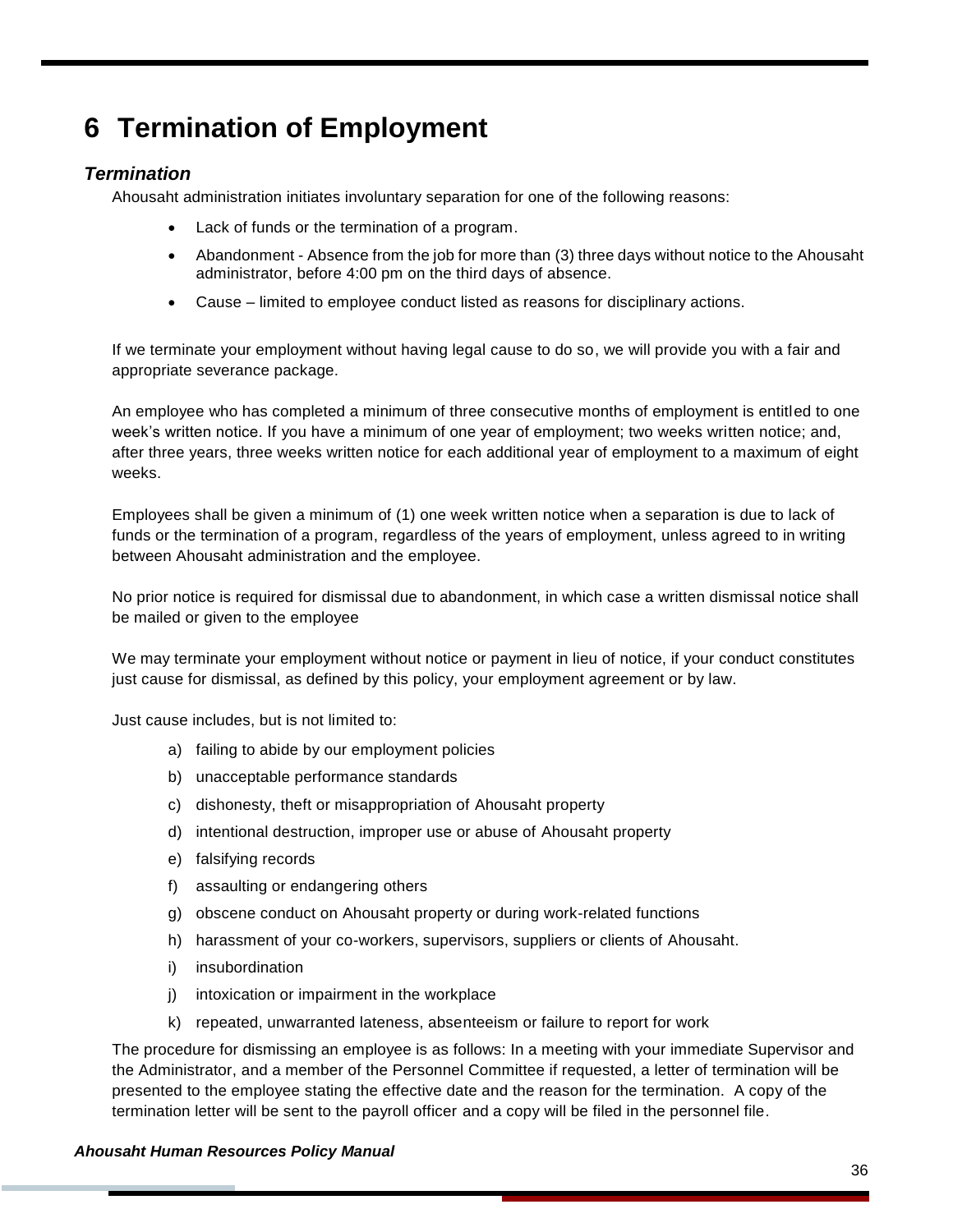The employee will be asked to return all property, including all work-related documents, software, hardware, belonging to Ahousaht. You may not retain, reproduce or use any confidential information you have been privy to during the course of your employment with Ahousaht.

If you resign from your employment, we (the Administrator and a member of the Personnel Committee) may ask to meet with you in an exit interview to better understand your reasons for leaving.

#### *Resignation*

If you wish to resign from your employment, we require at least two weeks written notice. If you are in a management position, we require at least four weeks written notice.

In order to resign, you must provide a letter of resignation. A copy of the resignation letter will be sent to the Administrator. You may be requested to participate in an exit interview, so that we may obtain important feedback from you and so that you may ask any questions you may have about the finalization of your employment.

If you fail to provide adequate notice of your resignation, you will only receive any outstanding wages, vacation pay or overtime pay that accrued to the date that you resign. Failure to provide adequate notice of termination will be recorded in your personnel file and will prohibit that employee from being hired by Ahousaht for a minimum of (12) twelve months immediately following dismissal. It may also be reflected in any reference we are asked to provide on your behalf.

We may, at our discretion, choose not to have you continue working during the notice period. If we choose not to continue your employment, we will pay you to the end of the notice period.

You are required to return any property belonging to Ahousaht (e.g., security cards, keys etc.) before your final day of work.

If you are absent from work for a period of three or more days without written notice of your absence, we will follow additional steps to get in contact with you, namely phone calls, VHF radio or email. If we are unable to contact you then we will treat your absence as an abandonment or resignation of your position. Efforts to contact the employee should be well documented and witnessed by another employee. An Involuntary Resignation Verification form, to be filled out by Ahousaht Administration, is included in the appendices of this manual.

#### *Separation Pay and Notice of Termination*

An employee who quits or is discharged will be regarded as separated from employment with Ahousaht Administration with no seniority, recall or other rights.

Any regular employee laid off by the Ahousaht administration qualifies for severance pay, provided that all the conditions of the policy are met.

Severance pay is paid at the rate of (2) two days' pay for each full year of service, with the minimum paid out equivalent of (5) five days' pay. For the purpose of calculating amount of severance pay, the daily rate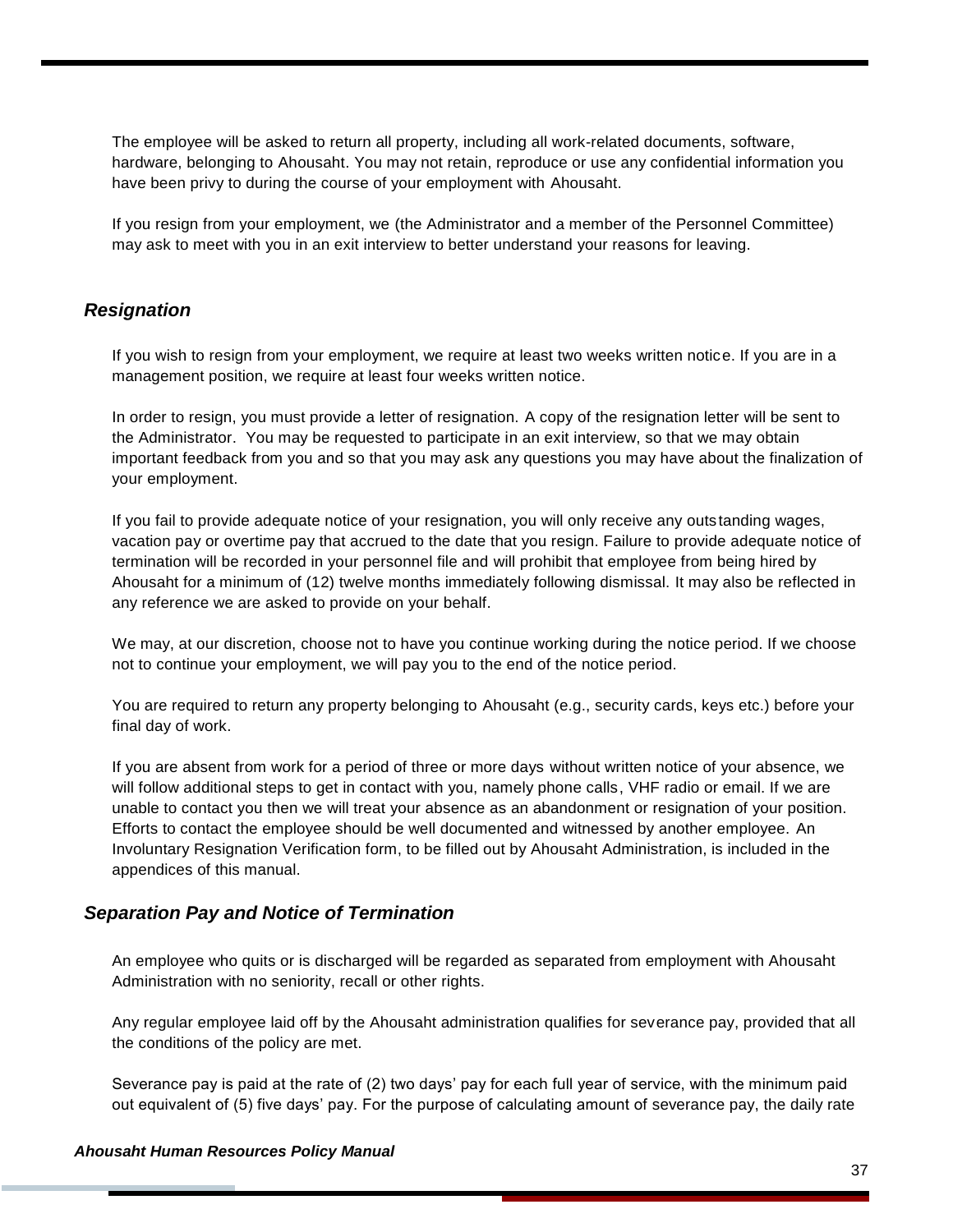is the employer's rate of pay on the date of his/her layoff. Part of years of service are included and prorated.

Notice or compensation is not required if:

- a) The employee has not completed three consecutive months of employment
- b) The employee quits or retires
- c) The employee is dismissed for just cause
- d) The employee work on an on-call basis doing temporary assignments, which he or she can accept or reject
- e) The employee is employed for a definite term
- f) The employee is hired for specific work to be completed in 12 months or less
- g) It is impossible to perform the work because of some unforeseeable event or circumstance
- h) The employee refuses reasonable alternative
- i) An Employee, who is dismissed for just cause, is not entitled to severance pay.

Employees who are hired for a specific time frame will not receive additional severance at the conclusion of the contracted term.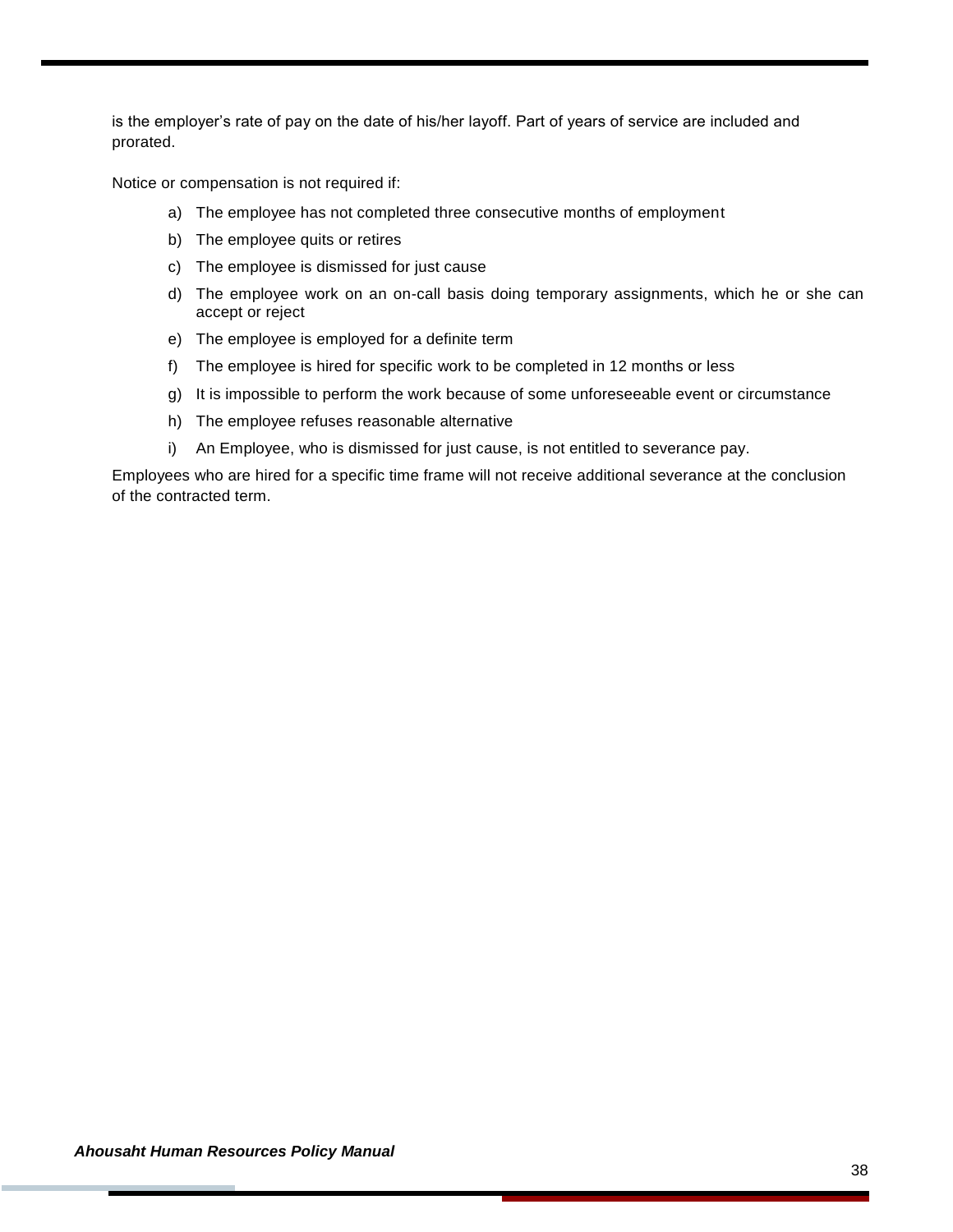## <span id="page-39-0"></span>**APPENDICES**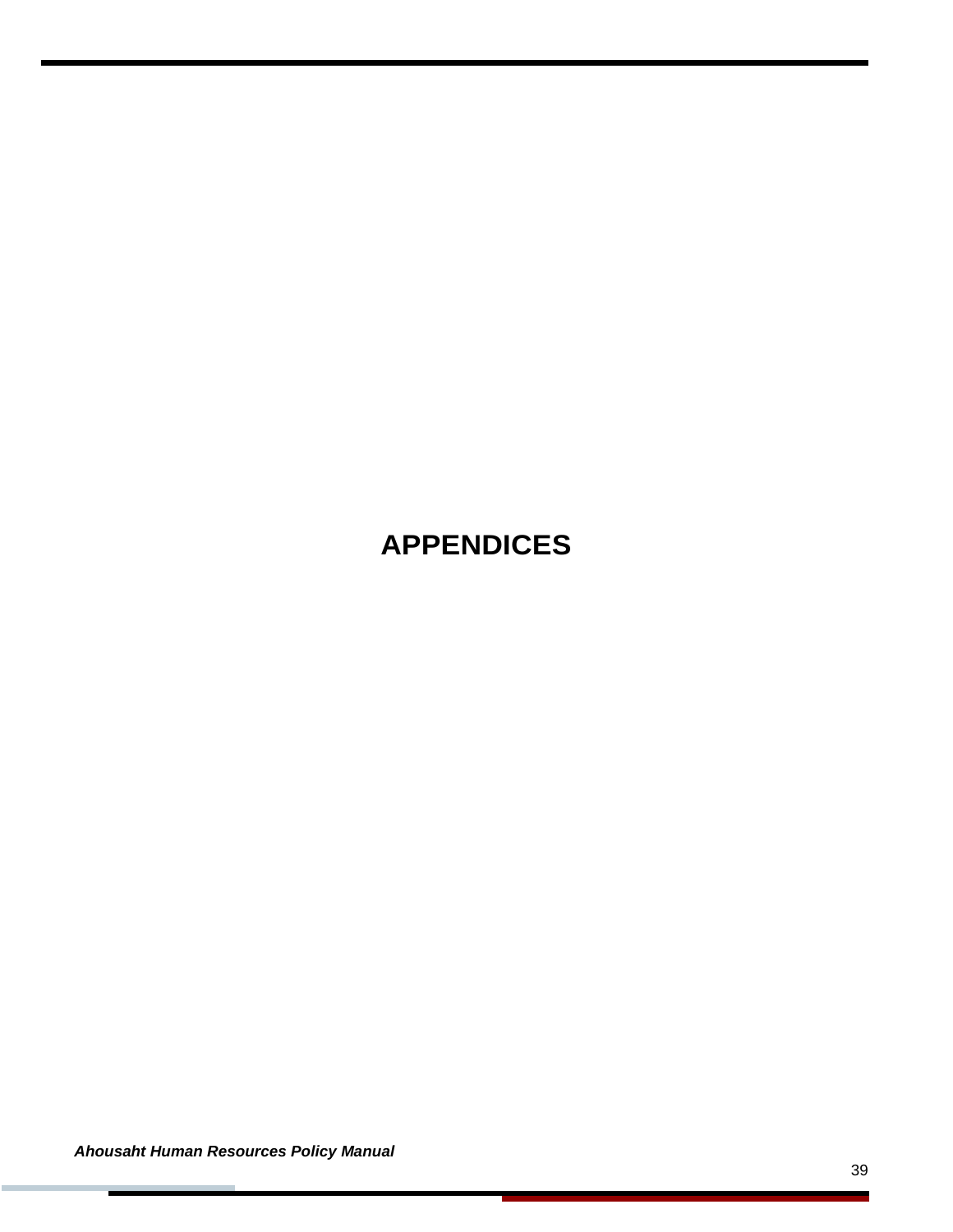## **Performance Evaluations – Sample**

**Ahousaht**

Employee Performance Evaluation Form

<span id="page-40-0"></span>

| <b>JOB PERFORMANCE STANDARDS</b>                    |                                                                                                                                         |          |                                                                                         |  |  |  |  |
|-----------------------------------------------------|-----------------------------------------------------------------------------------------------------------------------------------------|----------|-----------------------------------------------------------------------------------------|--|--|--|--|
| Job Title:                                          | Department:                                                                                                                             | Manager: | Date Prepared:                                                                          |  |  |  |  |
| <b>RESPONSIBILITY/DUTY</b><br>(See Job Description) | PERFORMANCE REQUIREMENT(S)<br>(List the results that can be observed or<br>measured when the responsibility is<br>performed completely) |          | <b>MEASUREMENT TECHNIQUE</b><br>(Identify how Performance<br>Requirements are measured) |  |  |  |  |
|                                                     |                                                                                                                                         |          |                                                                                         |  |  |  |  |
|                                                     |                                                                                                                                         |          |                                                                                         |  |  |  |  |
|                                                     |                                                                                                                                         |          |                                                                                         |  |  |  |  |
|                                                     |                                                                                                                                         |          |                                                                                         |  |  |  |  |
|                                                     |                                                                                                                                         |          |                                                                                         |  |  |  |  |
|                                                     |                                                                                                                                         |          |                                                                                         |  |  |  |  |
|                                                     |                                                                                                                                         |          |                                                                                         |  |  |  |  |
|                                                     |                                                                                                                                         |          |                                                                                         |  |  |  |  |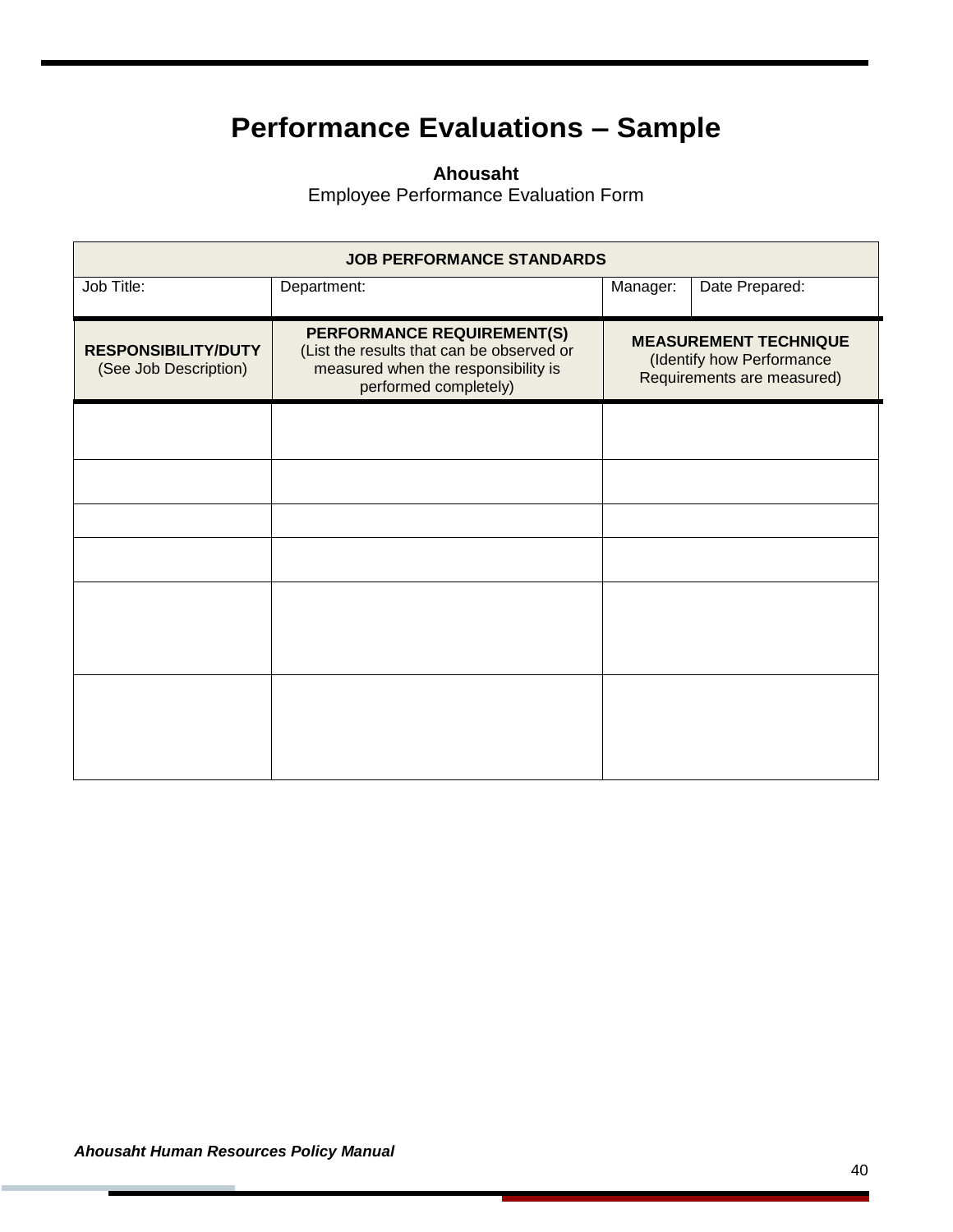#### **JOB PERFORMANCE REVIEW FORM – Page 1 of 2**

| Name:                                 | <b>Job Title:</b> | Department: |             |
|---------------------------------------|-------------------|-------------|-------------|
| <b>PERFORMANCE REVIEW PERIOD FROM</b> |                   | ТΩ          | Page 1 of 2 |

#### **PERFORMANCE OBJECTIVES AND RESULTS**

**INSTRUCTIONS:** Complete the 'Responsibility' and 'Objectives' columns at the beginning of the Performance Review Period. Refer to Job Description and Job Performance Standards when completing these sections. Provide employee with a copy. Complete the 'Results' column at the end of the Performance Review Period.

| <b>RESPONSIBILITY</b> | <b>OBJECTIVES DURING PERIOD</b> | <b>RESULTS ACHIEVED</b> |      |
|-----------------------|---------------------------------|-------------------------|------|
|                       |                                 |                         |      |
|                       |                                 |                         |      |
|                       |                                 |                         |      |
|                       |                                 |                         |      |
|                       |                                 |                         |      |
|                       |                                 |                         |      |
|                       |                                 |                         |      |
|                       |                                 |                         |      |
|                       |                                 |                         |      |
| Manager's Signature   | Date                            | Employee Signature      | Date |
|                       |                                 |                         |      |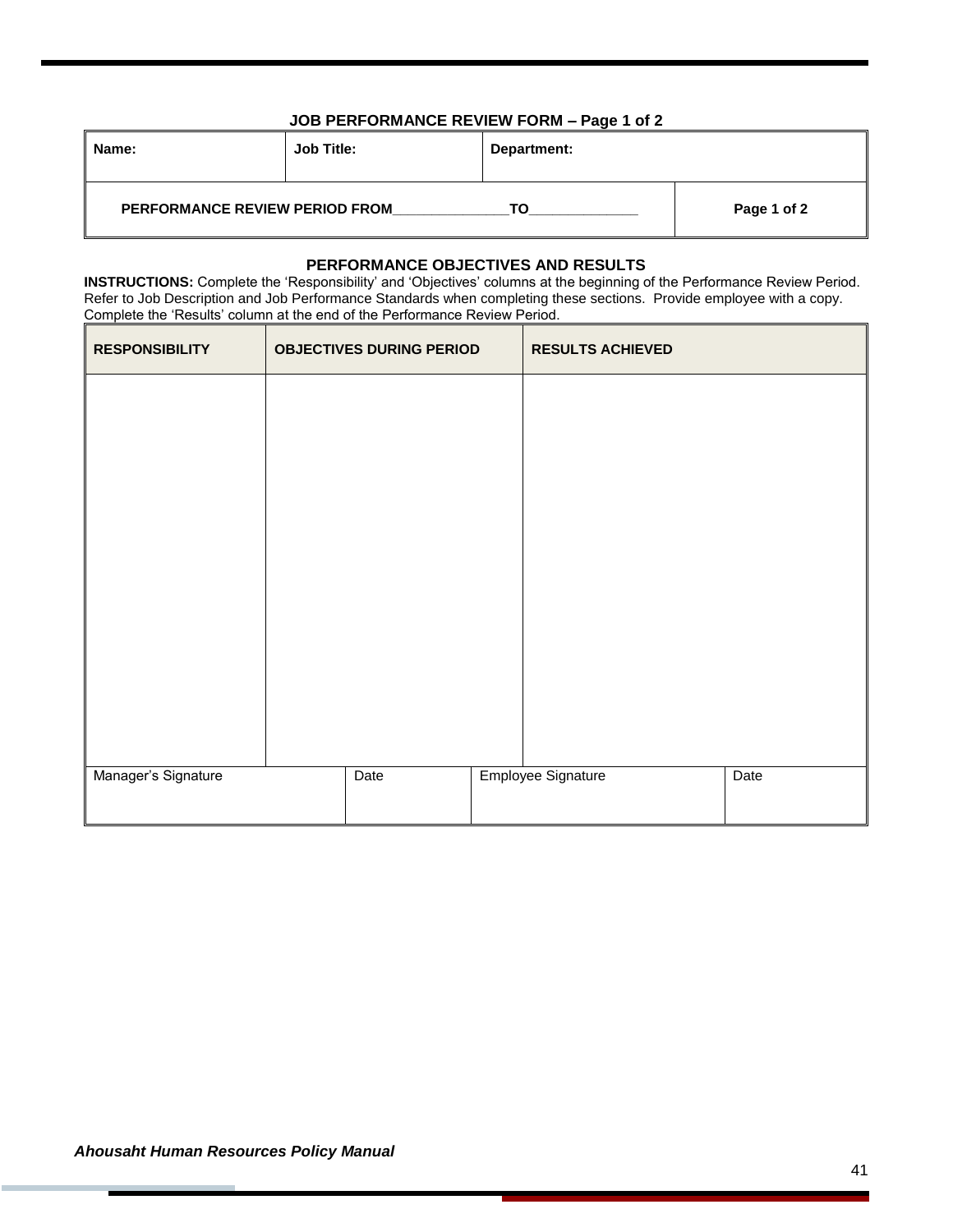#### **Attachment B** (continued)

#### **JOB PERFORMANCE REVIEW FORM – Page 2 of 2**

#### **SKILLS EVALUATION**

| Name                                                                                                                                                                                                                                                                                                                                                                                            |      |   |              |   | <b>Job Title</b>                                                |   |                                 |  |             | Department |              |                        | of 2 | Page 2 |
|-------------------------------------------------------------------------------------------------------------------------------------------------------------------------------------------------------------------------------------------------------------------------------------------------------------------------------------------------------------------------------------------------|------|---|--------------|---|-----------------------------------------------------------------|---|---------------------------------|--|-------------|------------|--------------|------------------------|------|--------|
| INSTRUCTIONS: This section to be completed at end of Review Period. Check (v) appropriate rating for each factor and indicate<br>OVERALL RATING. In the narrative section, describe significant strengths and areas needing improvement. Use specific examples<br>wherever possible. Narrative must correlate with overall rating and the results achieved. (Use additional pages if necessary) |      |   |              |   |                                                                 |   |                                 |  |             |            |              |                        |      |        |
|                                                                                                                                                                                                                                                                                                                                                                                                 |      |   |              |   |                                                                 |   | <b>PERFORMANCE RATING CODES</b> |  |             |            |              |                        |      |        |
| <b>1= OUTSTANDING</b>                                                                                                                                                                                                                                                                                                                                                                           |      |   |              |   | 2=EXCELLENT                                                     |   |                                 |  |             |            |              | 3=COMPETENT            |      |        |
| <b>4=NEEDS IMPROVEMENT</b>                                                                                                                                                                                                                                                                                                                                                                      |      |   |              |   |                                                                 |   | 5=UNSATISFACTORY                |  |             |            |              | <b>0=NOT EVALUATED</b> |      |        |
| <b>FACTOR</b>                                                                                                                                                                                                                                                                                                                                                                                   | 0    | 1 | $\mathbf{2}$ | 3 | 4                                                               | 5 | <b>FACTOR</b>                   |  | 0           | 1          | $\mathbf{2}$ | 3                      | 4    | 5      |
| <b>JOB KNOWLEDGE</b>                                                                                                                                                                                                                                                                                                                                                                            |      |   |              |   |                                                                 |   | <b>DECISION-MAKING</b>          |  |             |            |              |                        |      |        |
| <b>ANALYTICAL ABILITY</b>                                                                                                                                                                                                                                                                                                                                                                       |      |   |              |   |                                                                 |   | <b>INITIATIVE</b>               |  |             |            |              |                        |      |        |
| <b>PERSUASIVENESS</b>                                                                                                                                                                                                                                                                                                                                                                           |      |   |              |   |                                                                 |   | <b>FLEXIBILITY</b>              |  |             |            |              |                        |      |        |
| <b>VERBAL COMMUNICATION</b>                                                                                                                                                                                                                                                                                                                                                                     |      |   |              |   |                                                                 |   | <b>WORK HABITS</b>              |  |             |            |              |                        |      |        |
| <b>WRITTEN COMMUNICATION</b>                                                                                                                                                                                                                                                                                                                                                                    |      |   |              |   |                                                                 |   | <b>INTER-PERSONAL SKILLS</b>    |  |             |            |              |                        |      |        |
| <b>JUDGMENT</b>                                                                                                                                                                                                                                                                                                                                                                                 |      |   |              |   |                                                                 |   | ORGANIZING                      |  |             |            |              |                        |      |        |
| PROBLEM-SOLVING ABILITY                                                                                                                                                                                                                                                                                                                                                                         |      |   |              |   |                                                                 |   | <b>OVERALL RATING</b>           |  |             |            |              |                        |      |        |
| Narrative:                                                                                                                                                                                                                                                                                                                                                                                      |      |   |              |   |                                                                 |   |                                 |  |             |            |              |                        |      |        |
|                                                                                                                                                                                                                                                                                                                                                                                                 |      |   |              |   |                                                                 |   |                                 |  |             |            |              |                        |      |        |
|                                                                                                                                                                                                                                                                                                                                                                                                 |      |   |              |   |                                                                 |   |                                 |  |             |            |              |                        |      |        |
|                                                                                                                                                                                                                                                                                                                                                                                                 |      |   |              |   |                                                                 |   |                                 |  |             |            |              |                        |      |        |
| <b>Prepared By:</b><br><b>Date</b>                                                                                                                                                                                                                                                                                                                                                              |      |   |              |   | <b>Reviewed By:</b><br><b>Employee Signature</b><br><b>Date</b> |   |                                 |  | <b>Date</b> |            |              |                        |      |        |
| <b>EMPLOYEE COMMENTS:</b> (Use separate page if necessary)                                                                                                                                                                                                                                                                                                                                      |      |   |              |   |                                                                 |   |                                 |  |             |            |              |                        |      |        |
|                                                                                                                                                                                                                                                                                                                                                                                                 |      |   |              |   |                                                                 |   |                                 |  |             |            |              |                        |      |        |
|                                                                                                                                                                                                                                                                                                                                                                                                 |      |   |              |   |                                                                 |   |                                 |  |             |            |              |                        |      |        |
|                                                                                                                                                                                                                                                                                                                                                                                                 |      |   |              |   |                                                                 |   |                                 |  |             |            |              |                        |      |        |
| <b>Employee Signature</b>                                                                                                                                                                                                                                                                                                                                                                       | Date |   |              |   |                                                                 |   |                                 |  |             |            |              |                        |      |        |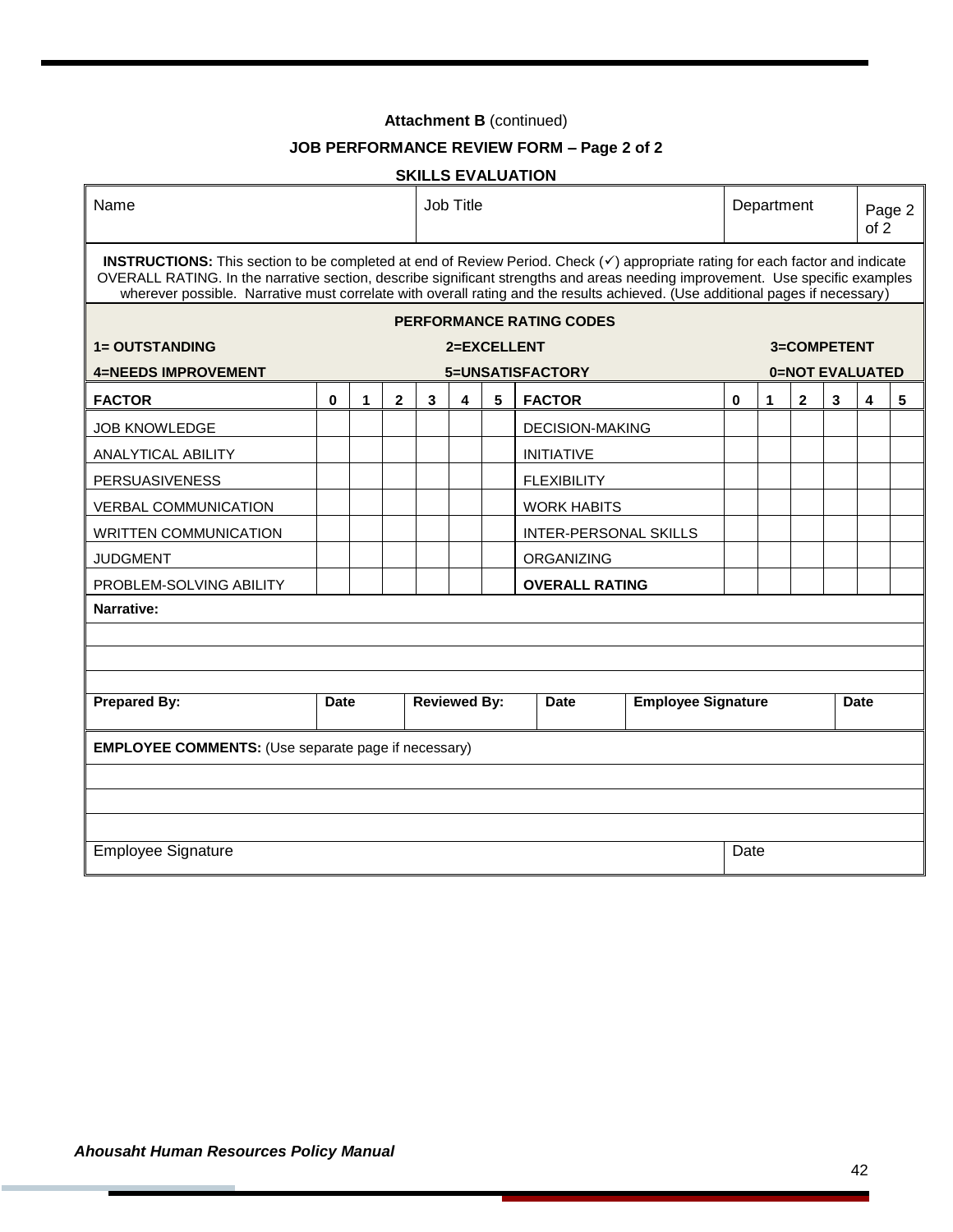## <span id="page-43-0"></span>**Acceptance of Terms and Policies of Ahousaht's Human Resources Employee Handbook**



**AHOUSAHT** ADMINISTRATION

> General Delivery Ahousaht, B.C. VOR 1A0 Phone (250) 670-9563



#### ACCEPTANCE OF TERMS AND POLICIES OF AHOUSAHT'S HUMAN RESOURCES EMPLOYEE HANDBOOK

TO: AHOUSAHT ADMINISTRATION /COUNCIL

FROM: \_\_\_\_\_\_\_\_\_\_\_\_\_\_\_\_\_\_\_\_\_\_\_\_\_\_\_\_\_\_\_\_\_\_\_\_\_\_\_\_\_\_\_\_\_

DATE:

This confirms that I have received and examined a copy of the AHOUSAHT'S HUMAN RESOURCES EMPLOYEE HANDBOOK revised to \_\_\_\_\_\_\_\_\_\_\_\_\_\_\_\_\_, and know where it resides for future reference.

I understand and comprehend the terms and conditions expressed in the AHOUSAHT HUMAN RESOURCES EMPLOYEE HANDBOOK and undertake to respect and abide by the conditions, policies and conducts expressed therein. I understand that failure to abide by these policies can result in disciplinary action, up to and including termination.

I understand that if I have questions or concerns at any time about the HR Policy, I will consult my immediate supervisor, my supervisor's manager, or the Administrator for clarification.

Finally, I understand that the contents of this employee handbook are simply policies and guidelines, not a contract or implied contract with employees. The contents of the employee handbook may change at any time.

Employee name

Employee signature

*(A copy of this page is to be placed in the employee file)*

\_\_\_\_\_\_\_\_\_\_\_\_\_\_\_\_\_\_\_\_\_\_\_\_\_\_\_\_\_\_\_\_\_\_\_\_\_\_\_\_\_

\_\_\_\_\_\_\_\_\_\_\_\_\_\_\_\_\_\_\_\_\_\_\_\_\_\_\_\_\_\_\_\_\_\_\_\_\_\_\_\_\_\_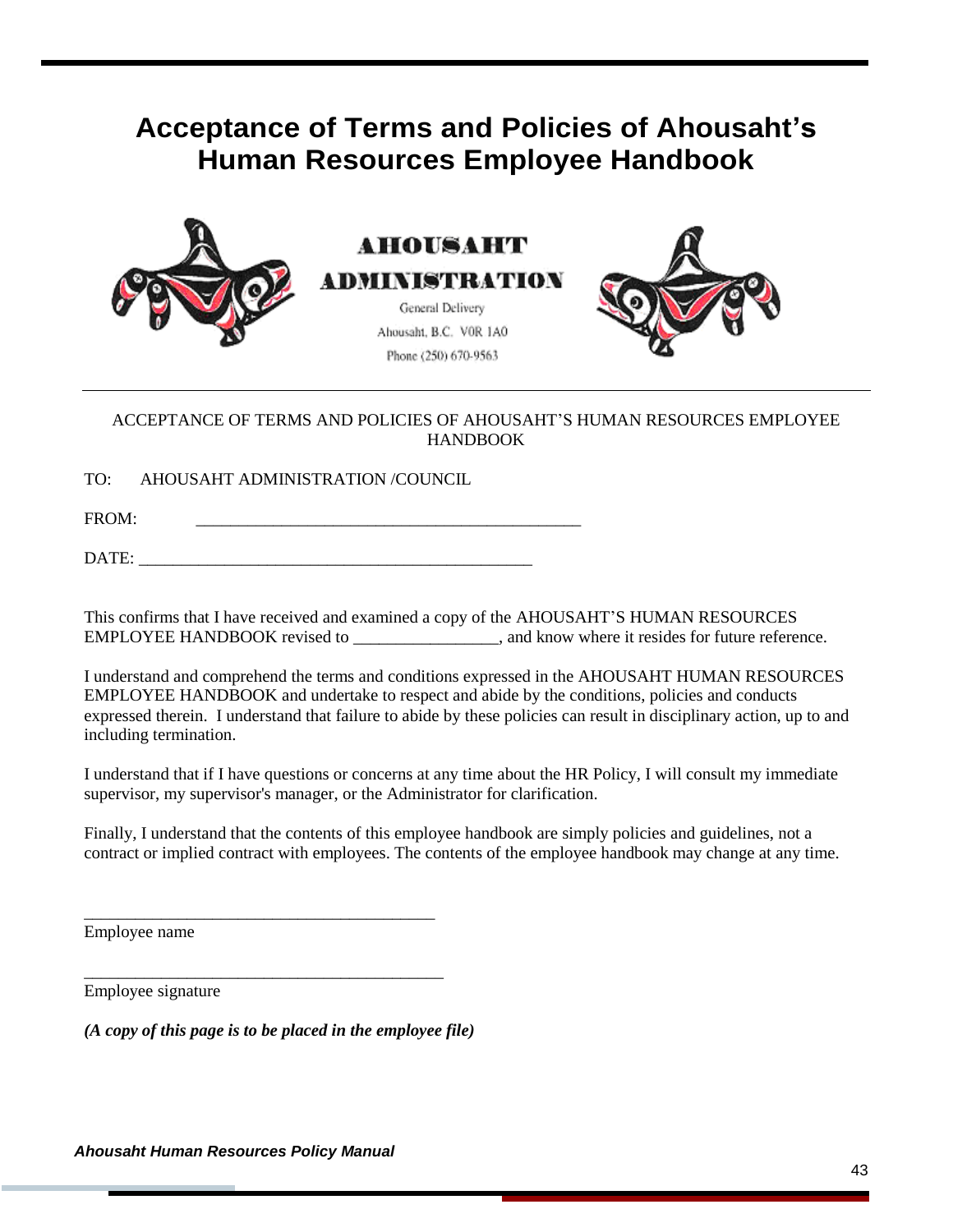## **Oath of Conduct and Confidentiality**

<span id="page-44-0"></span>

OATH OF CONDUCT AND CONFIDENTIALITY

#### OATH OF CONDUCT AND CONFIDENTIALITY

I, \_\_\_\_\_\_\_\_\_\_\_\_\_\_\_\_\_\_\_\_\_\_\_\_, do hereby declare and affirm that I will faithfully, to the best of my capabilities carry out my duties as an employee of the Ahousaht Administration Office.

I will not disclose any information obtained in the course of my duties as an employee of the Ahousaht Administration.

\_\_\_\_\_\_\_\_\_\_\_\_\_\_\_\_\_\_\_\_\_\_\_\_\_\_\_\_\_\_ \_\_\_\_\_\_\_\_\_\_\_\_\_\_\_\_\_\_\_\_\_\_\_\_\_\_\_\_\_

\_\_\_\_\_\_\_\_\_\_\_\_\_\_\_\_\_\_\_\_\_\_\_\_\_\_\_\_\_\_ \_\_\_\_\_\_\_\_\_\_\_\_\_\_\_\_\_\_\_\_\_\_\_\_\_\_\_\_\_

\_\_\_\_\_\_\_\_\_\_\_\_\_\_\_\_\_\_\_\_\_\_\_\_\_\_\_\_\_\_ \_\_\_\_\_\_\_\_\_\_\_\_\_\_\_\_\_\_\_\_\_\_\_\_\_\_\_\_\_

Any confidential information that may be known to be by reason of any association with the Ahousaht Administration office, except such matters as I may be required to communicate in order to properly carry out my duties, or unless required by law, or duly authorized by a client or the Ahousaht Administration office shall be kept confidential.

Signature Signature Signature

Employee Name Ahousaht Administrator

Date Date Date

*(A copy of this page is to be placed in the employee file)*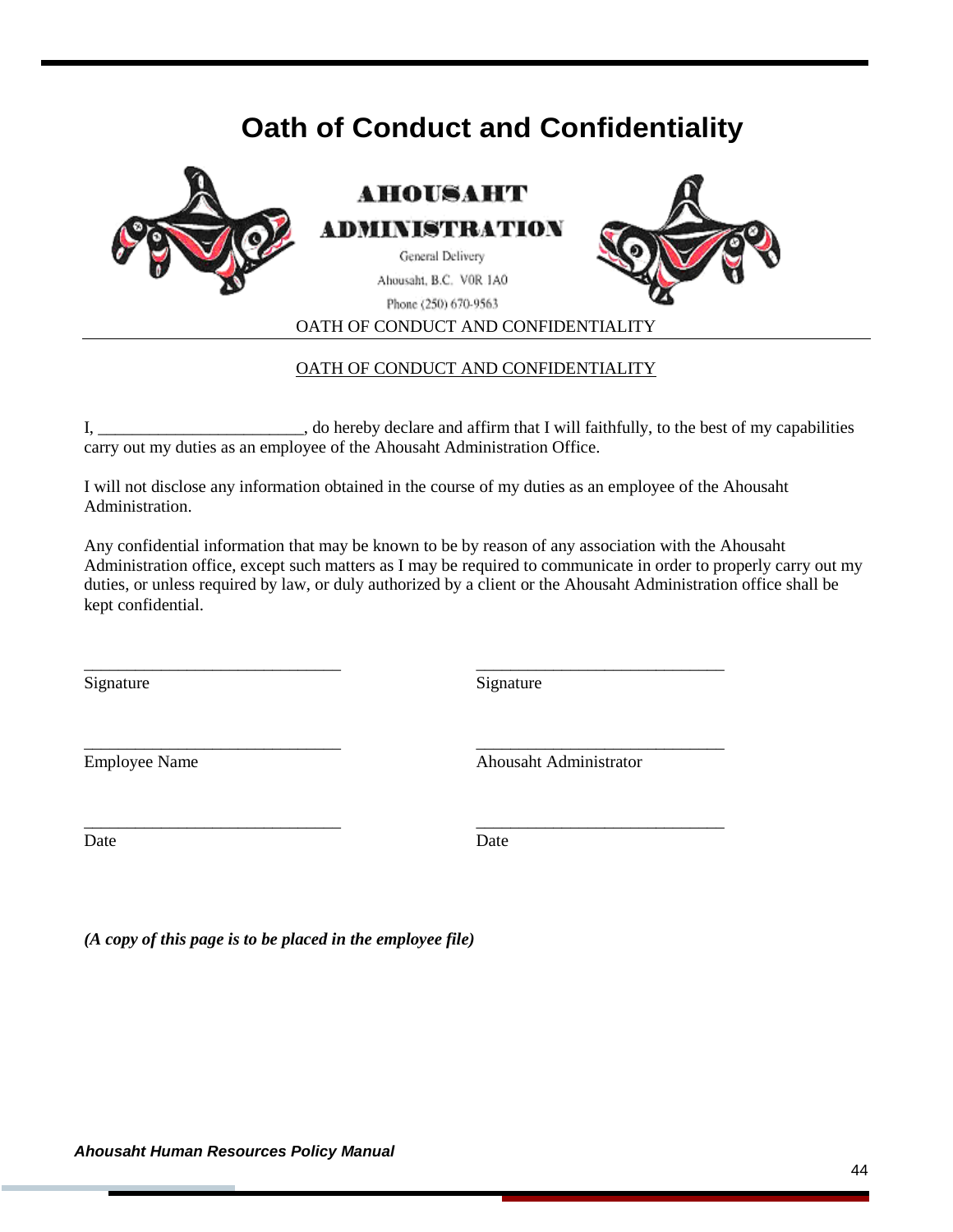## **Employee Absentee / Leave Request Form**

<span id="page-45-0"></span>

|                                                                                                                      | AHOUSAHT<br>ADMINISTRATION<br>General Delivery<br>Ahousaht, B.C. VOR 1A0<br>Phone (250) 670-9563<br><b>ABSENTEE / LEAVE REQUEST FORM</b> |  |
|----------------------------------------------------------------------------------------------------------------------|------------------------------------------------------------------------------------------------------------------------------------------|--|
|                                                                                                                      |                                                                                                                                          |  |
|                                                                                                                      | Date:                                                                                                                                    |  |
|                                                                                                                      |                                                                                                                                          |  |
| Check Reason $(s)$ :                                                                                                 |                                                                                                                                          |  |
| $\Box$ Illness (self)<br>$\frac{1}{\sqrt{1-\frac{1}{2}}}$ Medical (self)<br><b>Employment Business</b><br><b>ATO</b> | Illness (family)<br>Medical (family)<br>$\mathcal{L}^{\text{max}}$<br>Personal<br>$\mathbb{R}^2$<br>Bereavement                          |  |
| <b>ATTACH APPOINTMENT CARD TO FORM.</b>                                                                              |                                                                                                                                          |  |
|                                                                                                                      |                                                                                                                                          |  |
|                                                                                                                      |                                                                                                                                          |  |
|                                                                                                                      |                                                                                                                                          |  |
|                                                                                                                      |                                                                                                                                          |  |

| <b>OFFICE USE ~ THIS SPACE IS FOR PAYROLL CLERK ONLY</b> |  |                  |     |                    |  |  |  |  |  |  |
|----------------------------------------------------------|--|------------------|-----|--------------------|--|--|--|--|--|--|
|                                                          |  | <b>SICK TIME</b> | ATO | <b>VERIFIED BY</b> |  |  |  |  |  |  |
| <b>TIME</b>                                              |  |                  |     |                    |  |  |  |  |  |  |
| AVAILABLE                                                |  |                  |     |                    |  |  |  |  |  |  |

| An<br>. wec<br>$\sim$ $\sim$ $\sim$ | Jate |
|-------------------------------------|------|
|                                     |      |

Employee signature: \_\_\_\_\_\_\_\_\_\_\_\_\_\_\_\_\_\_\_\_\_\_\_\_ Manager Signature: \_\_\_\_\_\_\_\_\_\_\_\_\_\_\_\_\_\_\_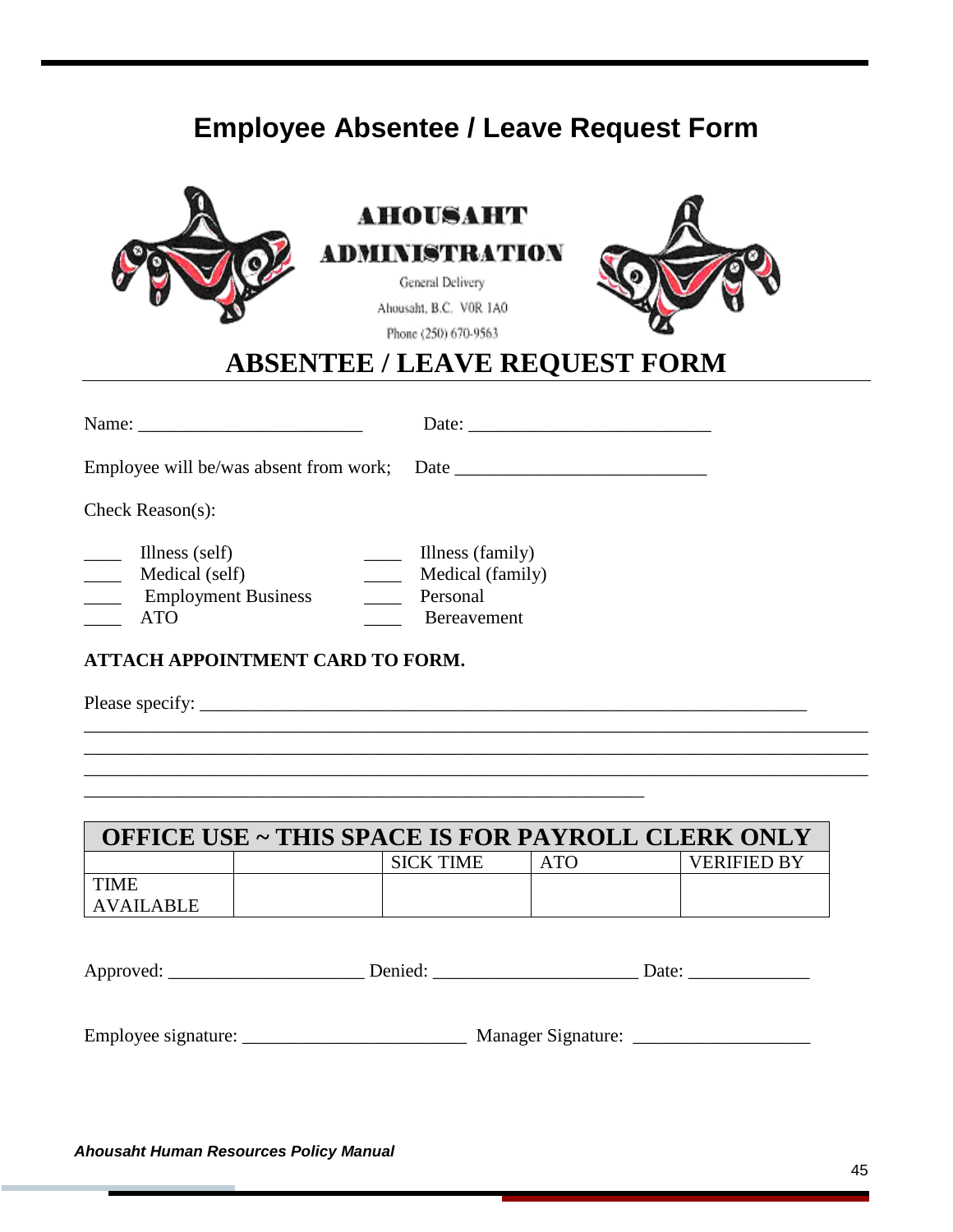## **Employee Vacation Form**

<span id="page-46-0"></span>

|                                                          | AHOUSAHT<br><b>ADMINISTRATION</b><br>General Delivery<br>Ahousaht, B.C. VOR 1A0<br>Phone (250) 670-9563 |            |                    |
|----------------------------------------------------------|---------------------------------------------------------------------------------------------------------|------------|--------------------|
|                                                          | <b>VACATION FORM</b>                                                                                    |            |                    |
| Name: $\frac{1}{\sqrt{1-\frac{1}{2}} \cdot \frac{1}{2}}$ |                                                                                                         |            |                    |
| Employee requesting vacation on                          |                                                                                                         |            |                    |
|                                                          |                                                                                                         |            |                    |
|                                                          | <b>OFFICE USE ~ THIS SPACE IS FOR PAYROLL CLERK ONLY</b>                                                |            |                    |
|                                                          | <b>VACATION</b>                                                                                         | <b>ATO</b> | <b>VERIFIED BY</b> |
| <b>TIME</b><br><b>AVAILABLE</b>                          |                                                                                                         |            |                    |
|                                                          |                                                                                                         |            |                    |

Employee signature: \_\_\_\_\_\_\_\_\_\_\_\_\_\_\_\_\_\_\_\_\_\_\_\_ Manager Signature: \_\_\_\_\_\_\_\_\_\_\_\_\_\_\_\_\_\_\_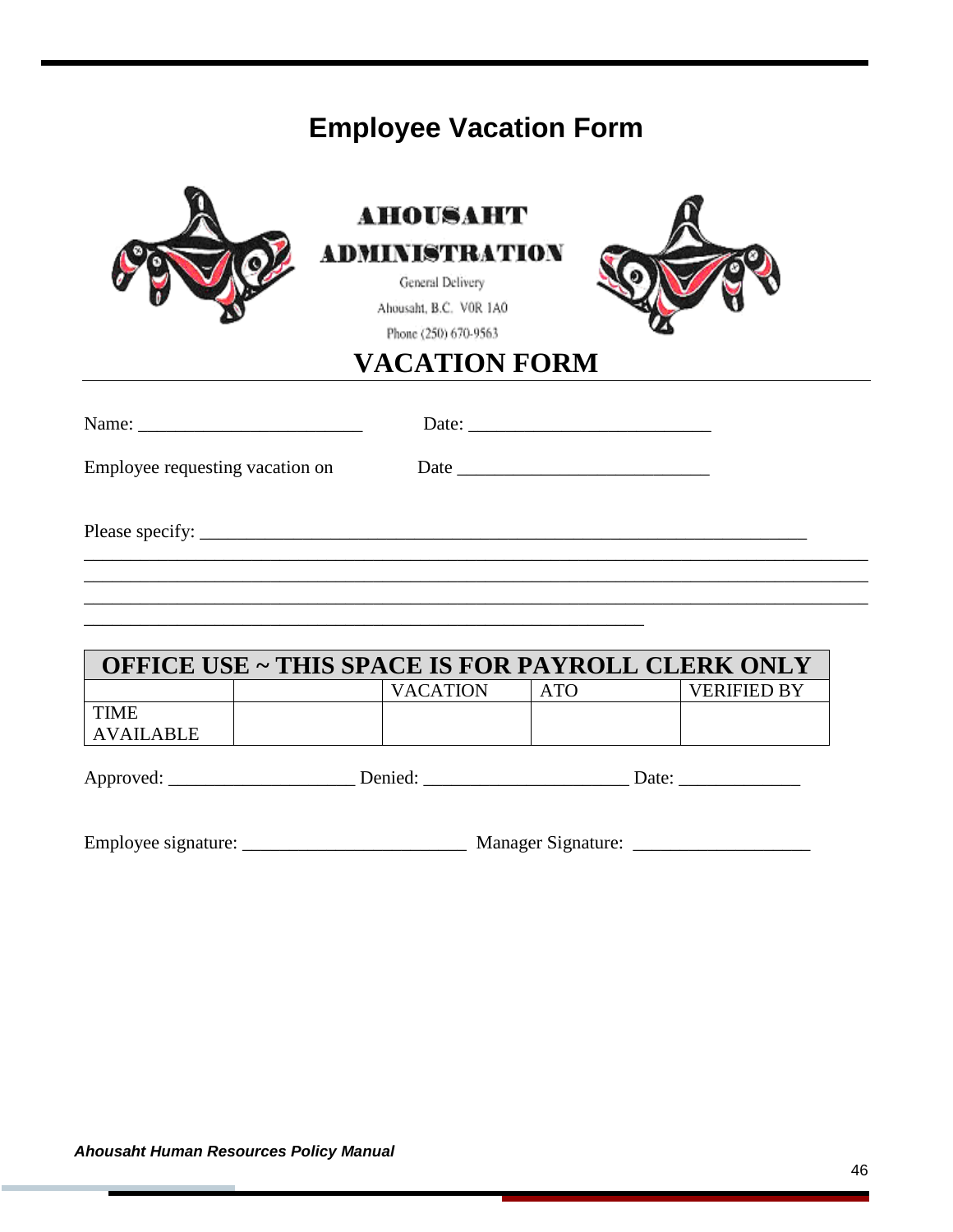## **Involuntary Resignation Verification Form**

<span id="page-47-0"></span>

|                                                | AHOUSAHT                                                                                                                                                                              |  |                                             |  |
|------------------------------------------------|---------------------------------------------------------------------------------------------------------------------------------------------------------------------------------------|--|---------------------------------------------|--|
|                                                | ADMINISTRATION                                                                                                                                                                        |  |                                             |  |
|                                                | General Delivery                                                                                                                                                                      |  |                                             |  |
|                                                | Ahousaht, B.C. VOR 1A0                                                                                                                                                                |  |                                             |  |
|                                                | Phone (250) 670-9563                                                                                                                                                                  |  |                                             |  |
|                                                | Verification Form for Abandonment or Resignation of Position                                                                                                                          |  |                                             |  |
|                                                |                                                                                                                                                                                       |  |                                             |  |
|                                                |                                                                                                                                                                                       |  |                                             |  |
|                                                |                                                                                                                                                                                       |  |                                             |  |
| contact with you by the following:             | According to the Ahousaht Human Resource Policy Section 6 - Resignation, we agree to various steps to get in                                                                          |  |                                             |  |
|                                                |                                                                                                                                                                                       |  |                                             |  |
| Email to:                                      |                                                                                                                                                                                       |  |                                             |  |
| VHF:                                           |                                                                                                                                                                                       |  | Time: ________ Initial ______ Witness _____ |  |
|                                                |                                                                                                                                                                                       |  |                                             |  |
| my responsibility to follow up on this matter. |                                                                                                                                                                                       |  |                                             |  |
|                                                |                                                                                                                                                                                       |  |                                             |  |
|                                                |                                                                                                                                                                                       |  |                                             |  |
|                                                |                                                                                                                                                                                       |  |                                             |  |
| Check one of the following options:            |                                                                                                                                                                                       |  |                                             |  |
|                                                | . As your immediate Supervisor/Manager I have determined that you have abandoned your position<br>with the Ahousaht organization and are no longer considered an employee of Ahousaht |  |                                             |  |
|                                                |                                                                                                                                                                                       |  |                                             |  |
| absence.                                       | ________. As your immediate Supervisor/Manager I have decided that you have verifiable reasons for your                                                                               |  |                                             |  |
|                                                |                                                                                                                                                                                       |  |                                             |  |
|                                                |                                                                                                                                                                                       |  |                                             |  |
|                                                |                                                                                                                                                                                       |  |                                             |  |
|                                                |                                                                                                                                                                                       |  |                                             |  |
|                                                |                                                                                                                                                                                       |  |                                             |  |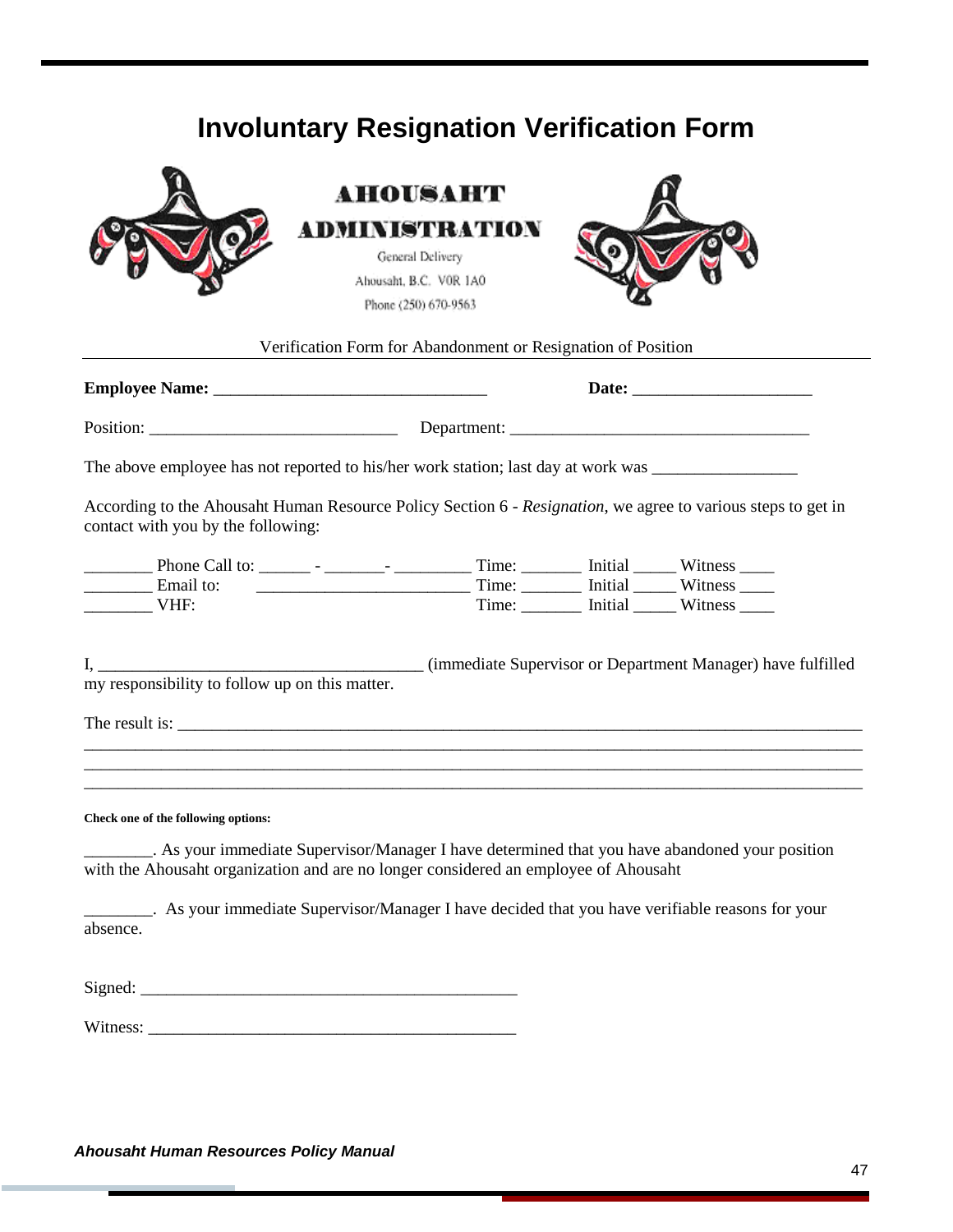## **Orientation Checklist**

<span id="page-48-0"></span>

### **Orientation Checklist**

Once you have discussed or demonstrated a topic, initial the item then have your employee initial it as well. If an item does not apply, mark "N/A" beside it.

| Onentation and training topic - all must be covered                           |                                                                                                                                                                            | Initials<br>(amployer) | <b>Initials</b><br>(employee) |
|-------------------------------------------------------------------------------|----------------------------------------------------------------------------------------------------------------------------------------------------------------------------|------------------------|-------------------------------|
| Phone #<br>1. Manager:<br>Phone #<br>Employee:<br>Employer name:<br>Job site: | Date:                                                                                                                                                                      |                        |                               |
| 2. Rights and                                                                 | General duties of managers and employees                                                                                                                                   |                        |                               |
| responsibilities                                                              | Employee's right to refuse unsafe work                                                                                                                                     |                        |                               |
|                                                                               | Employee's responsibility to report hazards/unsafe work                                                                                                                    |                        |                               |
|                                                                               | Employee's right to orientation and training and additional training upon<br>request                                                                                       |                        |                               |
| 3. Workplace health and<br>safety rules                                       | Fall protection systems hierarchy (if applicable)<br>□ Yes □ No<br>Guard rails<br>T Yes II No<br>Fall restraint<br>D Yes D No<br>Fall arrest<br>□ Yes □ No<br>Control zone |                        |                               |
|                                                                               | is a written fall protection plan required (>25')? D Yes D No<br>Employee knows about the plan and where it can be found                                                   |                        |                               |
|                                                                               | Employee understands housekeeping rules                                                                                                                                    |                        |                               |
|                                                                               | Employee understands after-hours work safety rules                                                                                                                         |                        |                               |
|                                                                               | Supervision and progressive discipline                                                                                                                                     |                        |                               |
|                                                                               | Other (e.g., operating equipment safely)<br><b>Construction of the Construction</b>                                                                                        |                        |                               |
| 4. Workplace hazards that<br>employees may be exposed                         | Hazardous materials onsite (e.g., asbestos, silica dust)                                                                                                                   |                        |                               |
| to                                                                            | Falls (other than ladders; e.g., roof and floor openings)                                                                                                                  |                        |                               |
|                                                                               | Other hazards (e.g., exposure to power lines; risk of robbery, assault, or<br>confrontation)<br>٠<br>٠                                                                     |                        |                               |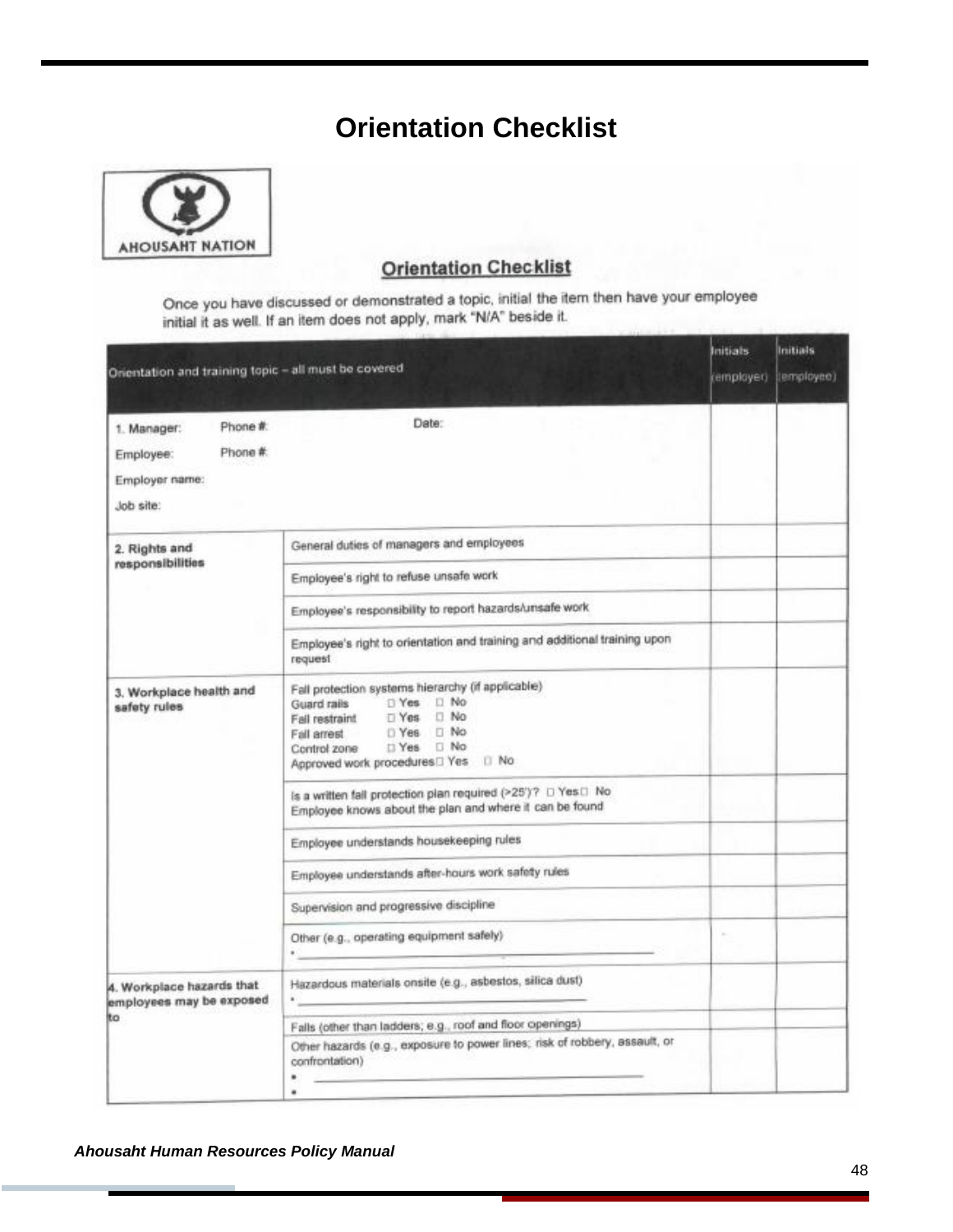| <b>AHOUSAHT NATION</b><br>Orientation and training topic – all must be covered |                                                                                                           | Initials   |                        |
|--------------------------------------------------------------------------------|-----------------------------------------------------------------------------------------------------------|------------|------------------------|
|                                                                                |                                                                                                           | (employer) | Initials<br>(employee) |
| 5. Procedures for working alone or in isolation                                |                                                                                                           |            |                        |
|                                                                                | 6. Measures to reduce risk of violence in the workplace and how to deal with violent situations           |            |                        |
| 7. Personal Protective<br>Equipment                                            | Selection, use, and maintenance                                                                           |            |                        |
| (what to use, when to use it,<br>where to find it)                             | Footwear                                                                                                  |            |                        |
|                                                                                | Hardhat                                                                                                   |            |                        |
|                                                                                | Work gloves                                                                                               |            |                        |
|                                                                                | Hearing protection                                                                                        |            |                        |
|                                                                                | High visibility apparel                                                                                   |            |                        |
|                                                                                | Face and eye protection                                                                                   |            |                        |
|                                                                                | Respiratory protection                                                                                    |            |                        |
|                                                                                | Other Personal Protective Equipment:                                                                      |            |                        |
| 8. First aid                                                                   | First aid attendant's name: Phone                                                                         |            |                        |
|                                                                                | Location of first aid kit and eye wash facilities                                                         |            |                        |
|                                                                                | How to report an illness, injury, or accident (including near misses)                                     |            |                        |
| location/demonstration of fire alarms and fire extinguishers)                  | 9. Emergency procedures (e.g., evacuation procedures, emergency exits, meeting points,                    |            |                        |
| 10. Instruction/demonstration<br>of work tasks/processes                       | List of safe work procedures that the employee has been oriented in                                       |            |                        |
|                                                                                | ٠                                                                                                         |            |                        |
|                                                                                |                                                                                                           |            |                        |
| found)                                                                         | 11. Health and safety program (if one is required, explain what it covers and where a written copy can be |            |                        |
| 12. WHMIS                                                                      |                                                                                                           |            |                        |
| 13. Emergency contact<br>Safety contact's name:                                | Phone number:                                                                                             |            |                        |
|                                                                                |                                                                                                           |            |                        |

the contract of the contract of the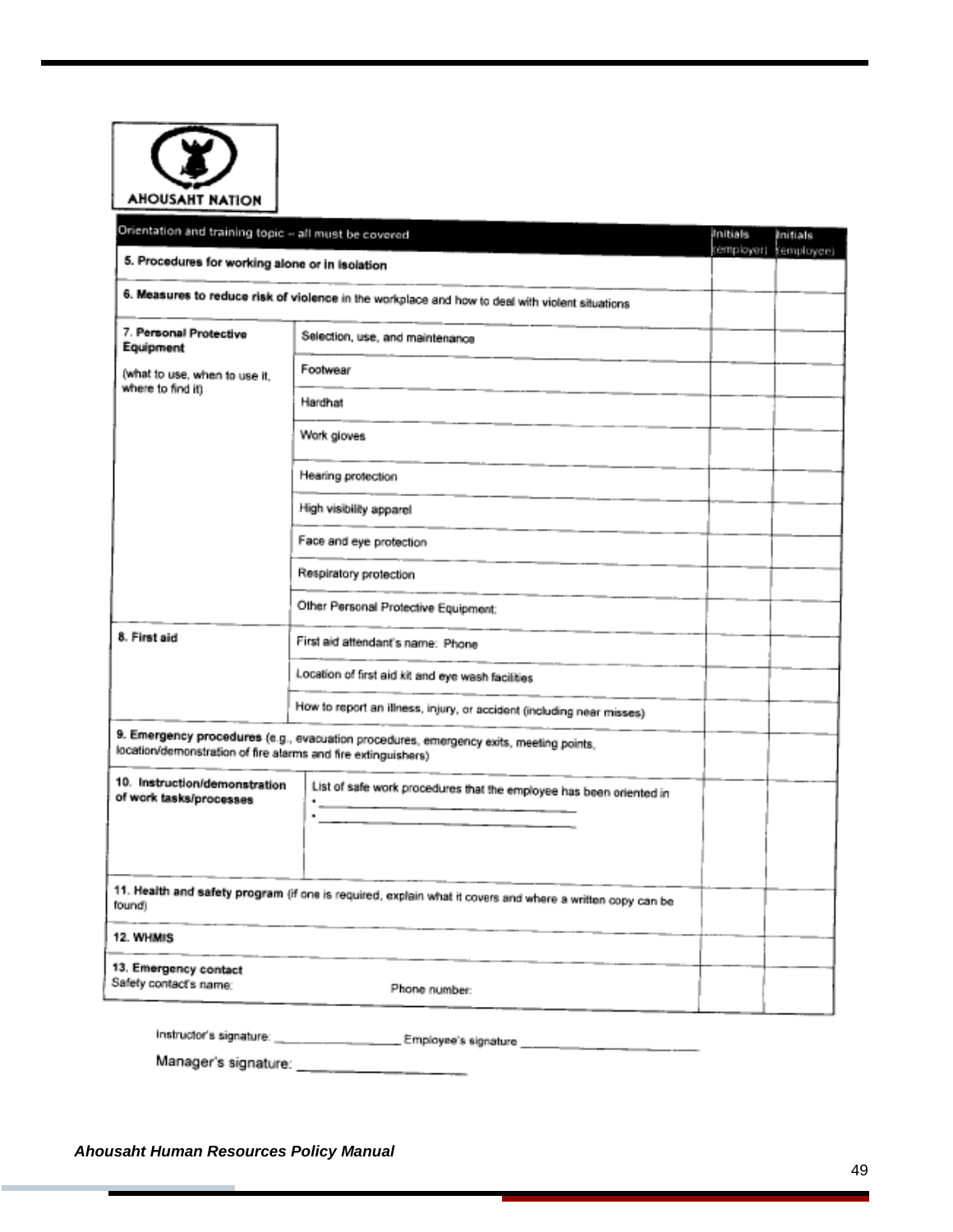## **Accident/Incident Investigation Form**

<span id="page-50-0"></span>

### **Accident/Incident Investigation Form**

| DATE OF INVESTIGATION                                             |   | DATE OF ACCIDENT                   |                                               | TIME OF ACCIDENT              |                      |                                             |                                           |
|-------------------------------------------------------------------|---|------------------------------------|-----------------------------------------------|-------------------------------|----------------------|---------------------------------------------|-------------------------------------------|
| NAME OF INJURED EMPLOYEE                                          |   | OCCUPATION / EXPERIENCE            |                                               |                               | LOCATION OF ACCIDENT |                                             |                                           |
| ACCIDENT CATEGORY<br>(CHECK APPLICABLE BOX)                       | и | <b>INJURY OR</b><br><b>ILLNESS</b> | ┚<br>MATERIAL /<br><b>EQUIPMENT</b><br>DAMAGE | <b>MOTOR</b><br>VEHICLE       |                      | $\Box$ FIRE /<br><b>STRUCTURE</b><br>DAMAGE | $\mathbf{r}$<br><b>OTHER</b><br>(SPECIFY) |
| NATURE OF INJURY<br>(CHECK APPLICABLE BOX)                        |   | I NO INJURY<br>FIRST AID           |                                               | <b>MEDICAL</b><br><b>CILA</b> |                      | ⊐<br>LOST TIME /<br><b>DISABLING</b>        | $\Box$ FATAL                              |
| NATURE OF INJURY                                                  |   |                                    |                                               |                               |                      | ESTIMATED LOST TIME                         |                                           |
| DESCRIPTION OF ACCIDENT / INCIDENT:                               |   |                                    |                                               |                               |                      |                                             |                                           |
|                                                                   |   |                                    |                                               |                               |                      |                                             |                                           |
|                                                                   |   |                                    |                                               |                               |                      |                                             |                                           |
|                                                                   |   |                                    |                                               |                               |                      |                                             |                                           |
| WRITTEN SAFE WORK PROCEDURE?                                      |   |                                    | ADEQUATE AND AVAILABLE?                       |                               |                      | WAS EMPLOYEE TRAINED IN                     |                                           |
| DESCRIPTION OF INJURY, ILLNESS, OR DAMAGE:                        |   |                                    |                                               |                               |                      | PROCEDURE?                                  |                                           |
|                                                                   |   |                                    |                                               |                               |                      |                                             |                                           |
|                                                                   |   |                                    |                                               |                               |                      |                                             |                                           |
| ROOT CAUSE(S) OF ACCIDENT / INCIDENT:                             |   |                                    |                                               |                               |                      |                                             |                                           |
|                                                                   |   |                                    |                                               |                               |                      |                                             |                                           |
|                                                                   |   |                                    |                                               |                               |                      |                                             |                                           |
| CORRECTIVE MEASURES RECOMMENDED:                                  |   |                                    |                                               |                               |                      |                                             |                                           |
|                                                                   |   |                                    |                                               |                               |                      |                                             |                                           |
|                                                                   |   |                                    |                                               |                               |                      |                                             |                                           |
|                                                                   |   |                                    |                                               |                               |                      |                                             |                                           |
| RESPONSIBILITY FOR CORRECTIVE MEASURES                            |   |                                    | <b>COMPLETION DATE</b>                        |                               |                      |                                             |                                           |
| ADDITIONAL COMMENTS:                                              |   |                                    |                                               |                               |                      |                                             |                                           |
|                                                                   |   |                                    |                                               |                               |                      |                                             |                                           |
|                                                                   |   |                                    |                                               |                               |                      |                                             |                                           |
|                                                                   |   |                                    |                                               |                               |                      |                                             |                                           |
|                                                                   |   |                                    |                                               |                               |                      |                                             |                                           |
| NAMES OF WITNESSES<br>NAMES AND SIGNATURES OF INVESTIGATION TEAM. |   |                                    |                                               |                               |                      |                                             |                                           |
|                                                                   |   |                                    |                                               |                               |                      |                                             |                                           |
|                                                                   |   |                                    |                                               |                               |                      |                                             |                                           |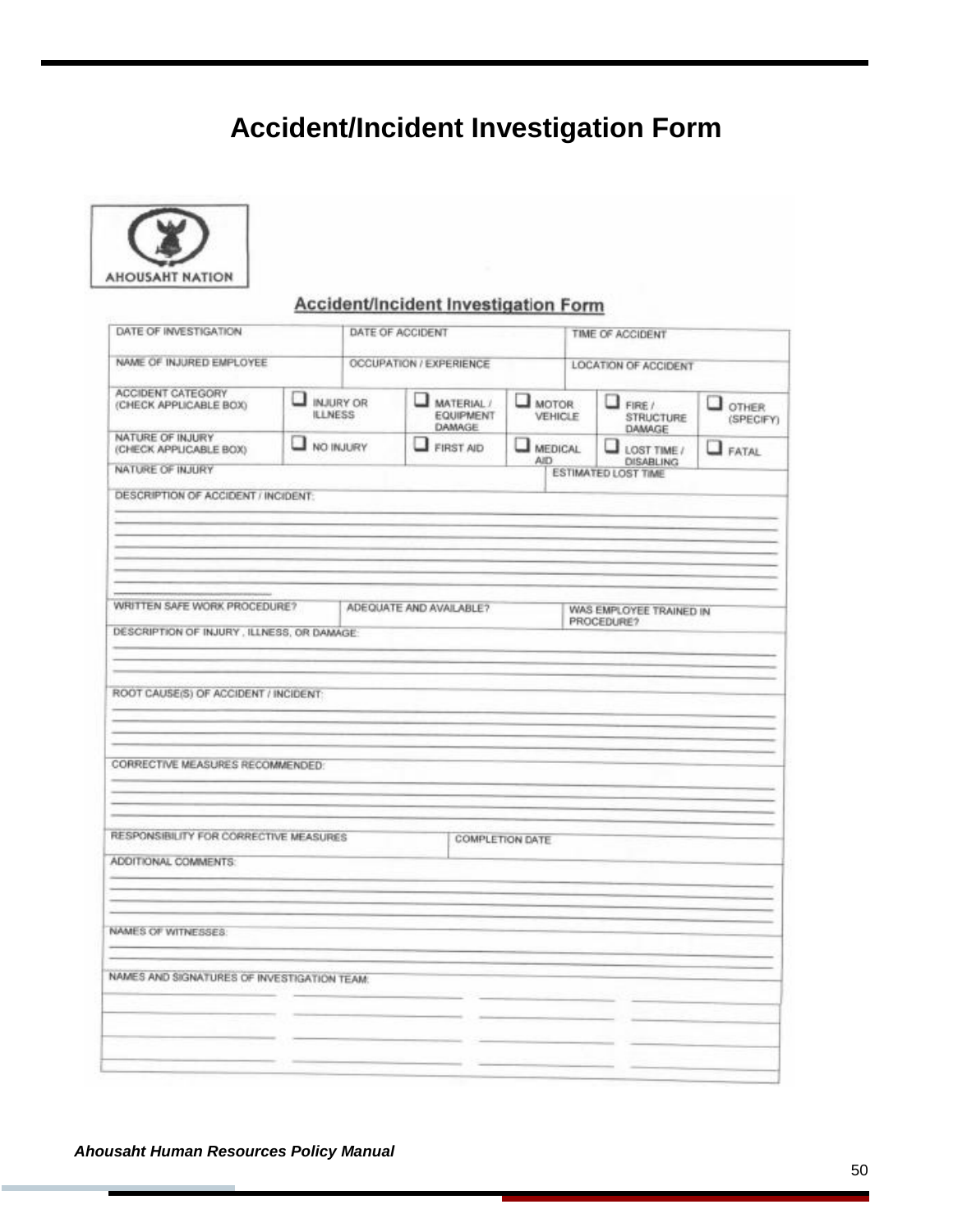## **Non-Compliance Form**

<span id="page-51-0"></span>

### Non Compliance Form

| Employee's                              |                                                                     |       |                                                                                           |
|-----------------------------------------|---------------------------------------------------------------------|-------|-------------------------------------------------------------------------------------------|
| Name:                                   |                                                                     | Date: | the control of the control of the control of the control of the control of the control of |
| Issued by:                              | Company Name: _______________________                               |       |                                                                                           |
|                                         |                                                                     |       |                                                                                           |
| <b>Description of Infraction:</b>       |                                                                     |       |                                                                                           |
| □Verbal Warning                         | <b>LIWritten Warning</b>                                            |       | □Suspension □ Termination                                                                 |
| Managers Report:                        | <u> 1980 - Andrea Andrewski, amerikansk politik (d. 1980)</u>       |       |                                                                                           |
|                                         |                                                                     |       |                                                                                           |
|                                         |                                                                     |       |                                                                                           |
|                                         |                                                                     |       |                                                                                           |
|                                         |                                                                     |       |                                                                                           |
|                                         |                                                                     |       |                                                                                           |
|                                         | Employee's Statement (check the appropriate statement):             |       |                                                                                           |
| Ell agree with the company's statement. |                                                                     |       |                                                                                           |
|                                         | LI disagree with the company's statement for the following reasons: |       |                                                                                           |
|                                         |                                                                     |       |                                                                                           |
|                                         |                                                                     |       |                                                                                           |
|                                         |                                                                     |       |                                                                                           |
|                                         |                                                                     |       |                                                                                           |
| Employee                                |                                                                     |       |                                                                                           |
| Signature:                              | Date:                                                               |       |                                                                                           |
| <b>Senior Management Action Plan:</b>   |                                                                     |       |                                                                                           |
|                                         |                                                                     |       |                                                                                           |
|                                         |                                                                     |       |                                                                                           |
|                                         |                                                                     |       |                                                                                           |
|                                         |                                                                     |       |                                                                                           |
|                                         |                                                                     |       |                                                                                           |
| Signature:                              |                                                                     | Date: |                                                                                           |
|                                         |                                                                     |       |                                                                                           |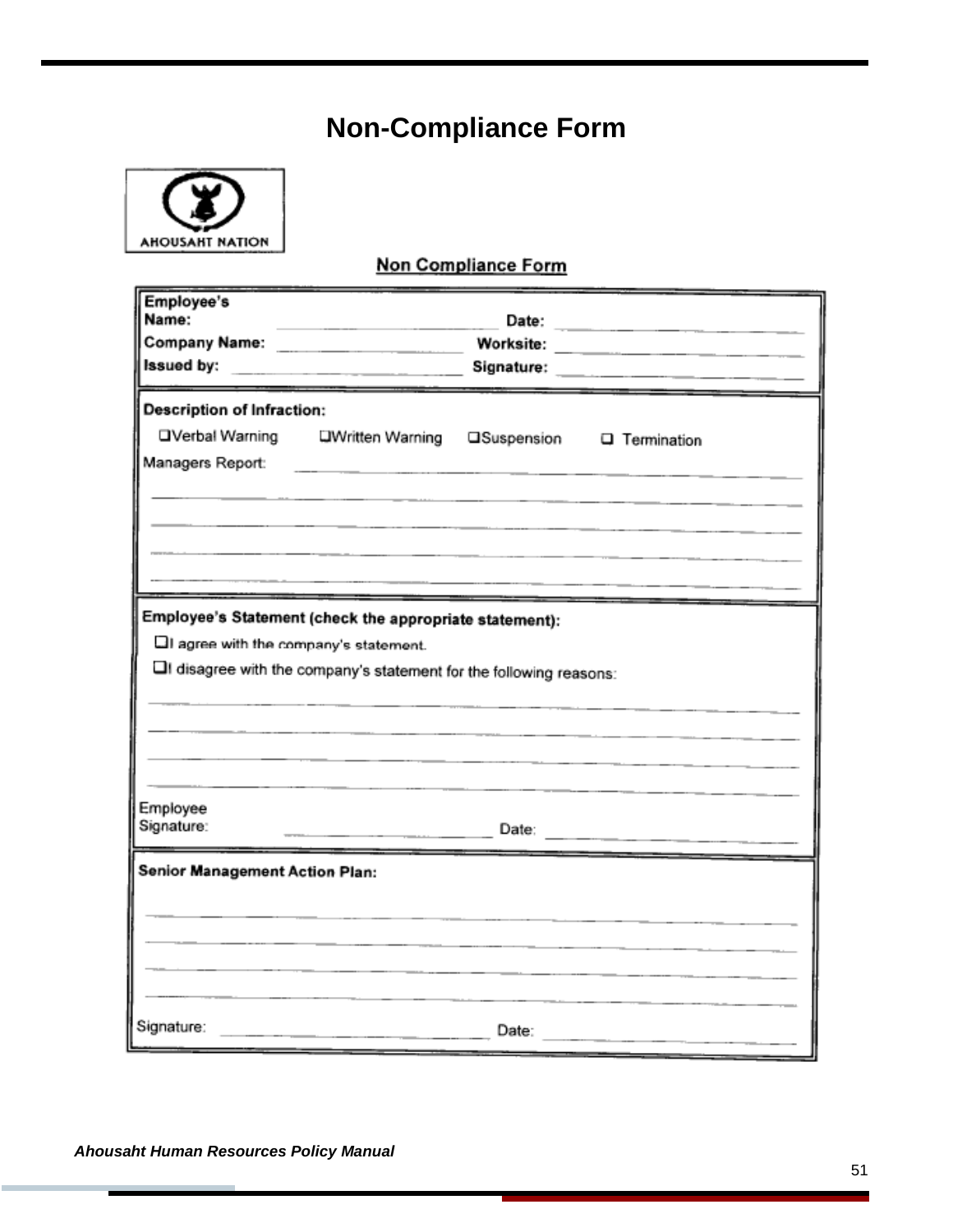## **Bullying and Harassment Complaint Form**

<span id="page-52-0"></span>

### **Bullying and Harassment Complaint Form**

Name and contact information of complainant

Name of alleged bully or bullies

#### Personal statement

Please describe in as much detail as possible the bullying and harassment incident(s), including:

- ٠ The names of the parties involved
- Any witnesses to the incident(s) ٠
- The location, date, and time of the incident(s) ٠
- Details about the incident(s) (behavior and/or words used) ۰
- $\ddot{\phantom{0}}$ Any additional details that would help with an investigation

Attach any supporting documents, such as emails, handwritten notes, or photographs. Physical evidence, such as vandalized personal belongings, can also be submitted.

| Signature | Date |  |
|-----------|------|--|